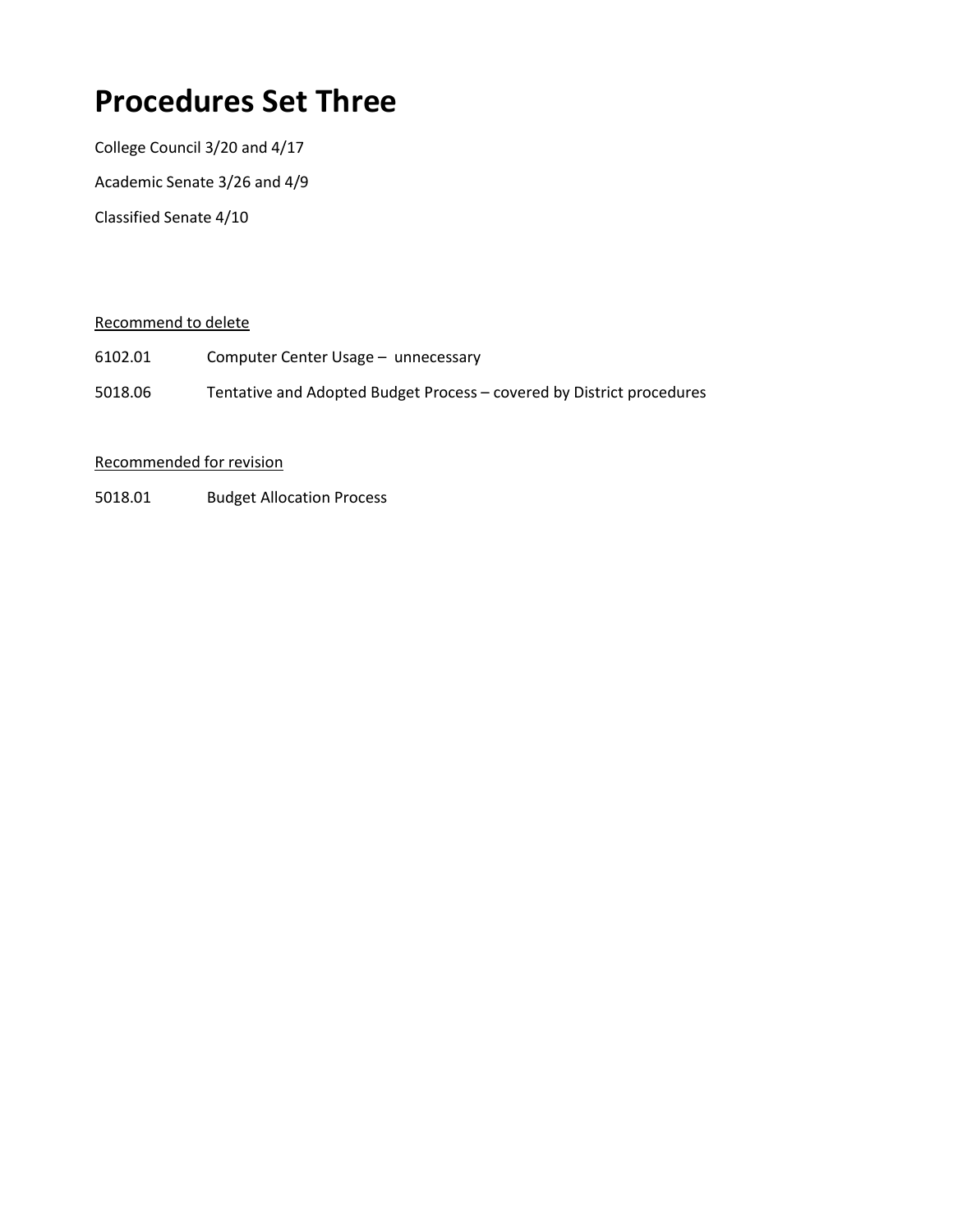# COMPUTER CENTER: PRIORITYUSAGE

Computer Center: PriorityUsage

In order to ensure that the limited resources of the DVC computer center are sufficient to support the educational mission of the college, the following priorities havebeen established:

• Students with scheduled computer lab sections have priority for use of the DVC computer center, followed by currently registered DVC studentsdoing schoolwork.

• Students must bring their own storage device

• Proof of current registration may be required.

**Compliance/References:** 

**Approval History:** ADOPTION: May 17, 2004 REVISED: March 8, 2010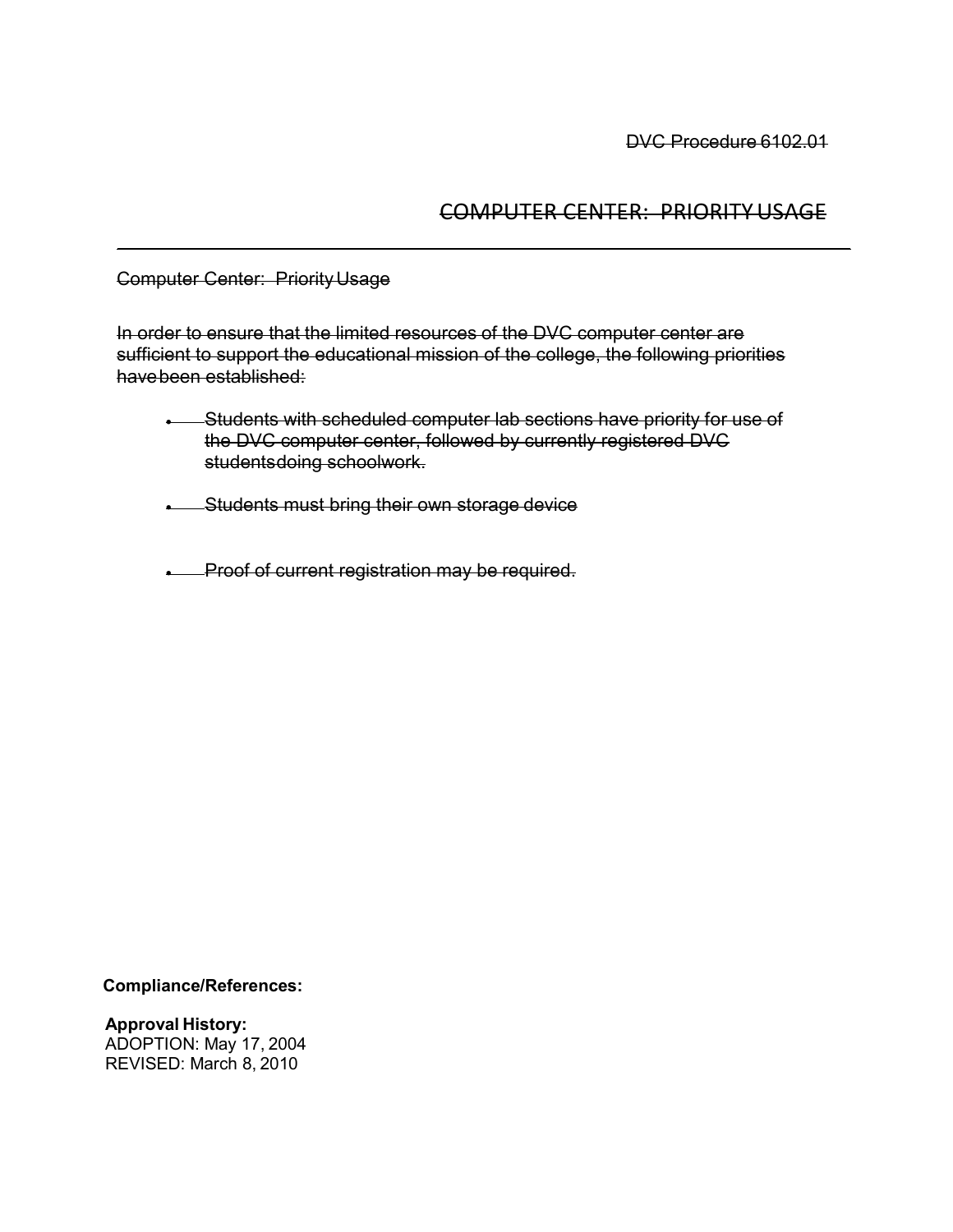## TENTATIVE AND ADOPTED BUDGETPREPARATION

#### Tentative and Adopted BudgetPreparation

#### **Background**

Each year the District's Governing Board approves a tentative budget in June and an adopted budget in September, in accordance with District Business Procedure18.06, Budget Preparation. The colleges are required to prepare and submit theirtentative budgets in late April or early May and their adopted budgets in mid-August. The tentative and adopted budgets show the costs for existing obligations balanced against projected revenues. The college's budgets are based on the following major sources:

- District Business Procedure 18.02, The Contra Costa Community College District Budgeting System, the district office prepares a resourceallocation simulation for the colleges. This simulation is prepared at least threetimes: 1) based on the Governor's budget, 2) a tentative budget, and 3) an adopted budget.
- The college's position budget which shows detailed salary and benefit information for each monthlyemployee.
- The college's hourly teaching formula which ensures that we budget theFTEF needed to achieve our FTES goal based on the productivitygoal.
- Established operating fund allocations for all divisionsand

#### departments. Budget Preparation Timeline

- By February 1 The district finance office prepares its first revenue simulation (in accordance with District Business Procedure 18.02) and budget expenditure assumptions for the subsequent fiscal year. The revenue simulation is basedon the information presented in the Governor's proposed budget, thecolleges' FTES goals, and the expenditure assumptions based on prior yeartrends.
- By early February The Vice President of Finance and Administration(VPFA) prepares DVC's first budget projections for the subsequent fiscal year. This projection provides the first early indication of whether we will have abudget surplus or deficit for the subsequent fiscal year. This projection andits underlying assumptions are presented to the Budget Committee (BC). TheBC reviews the projection and budget assumptions for reasonableness. If the initial budget projection shows a significant deficit, suggested steps needed to bring the budget into balance are shared with the BC. The BC may provide suggestions on options for balancing the tentative budget.
- February, March and April The college administration takes the actions needed to have a balanced tentative budget.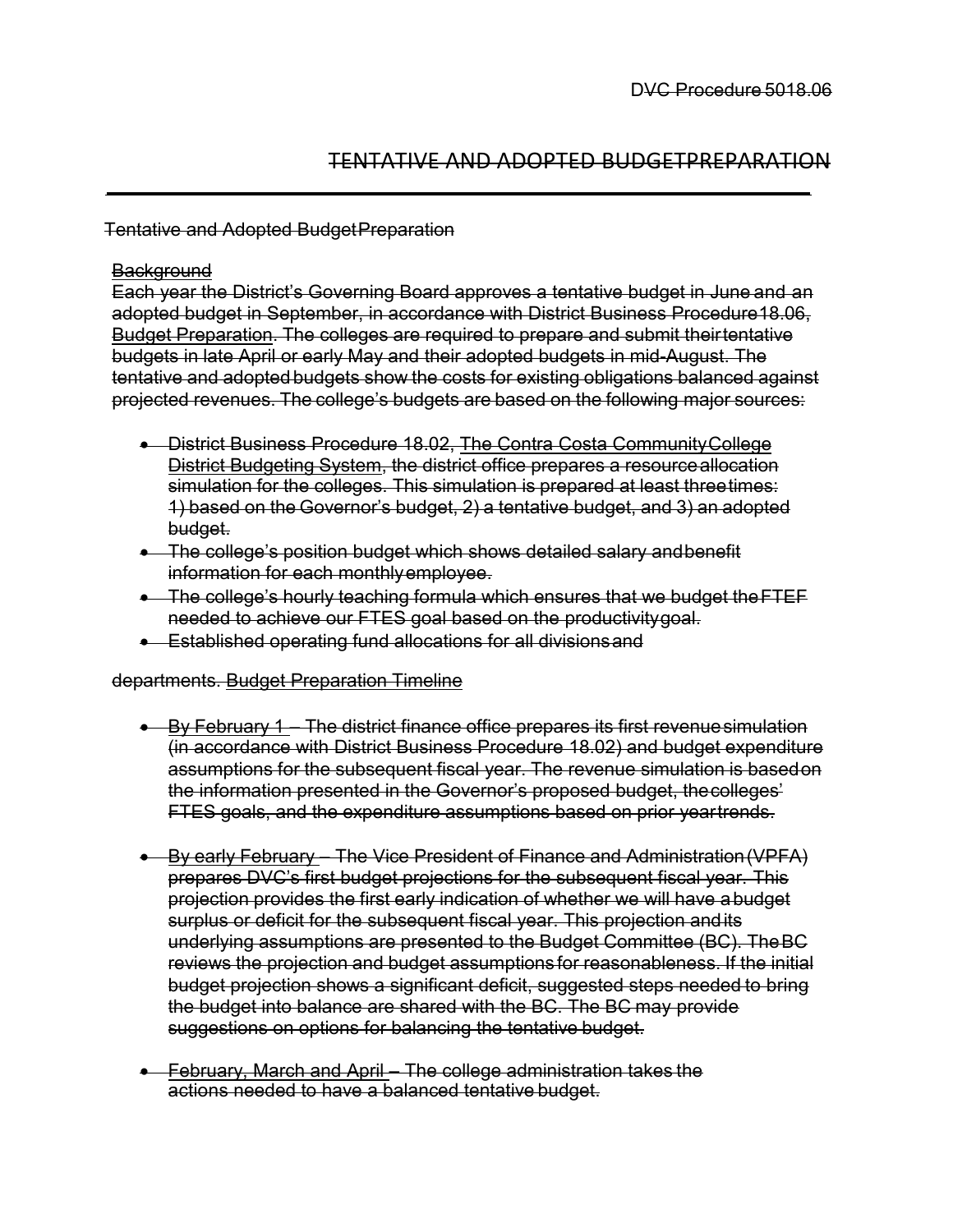- April The district finance office prepares a second revenue simulation and list of budget expenditure assumptions to be used for the colleges' tentative budgets.
- By early May The VPFA prepares DVC's tentative budget based on:
	- $\div$  the district's revenue simulation
	- $\theta$  the district's expenditure assumptions
	- $\theta$  the college's position budget
	- o known college revenue sources
	- $\circ$  any actions the college has taken to have a balanced budget

The tentative budget will be shared with the BC if there is ascheduled committee meeting after the tentative budget isprepared.

- August The district finance office will prepare a third revenue simulation and budget expenditure assumptions that are to be used for the colleges' adopted budgets. At this point, there should be an approved state budget.
- August The VPFA prepares DVC's adopted budget based on:
	- $\div$  the district's revenue simulation
	- $\theta$  the district's expenditure assumptions
	- o the college's position budget
	- o known college revenue sources
	- $\circ$  any actions the college has taken to have a balanced budget

The college basically funds all existing obligations. Any ongoing or onetime funds available, after funding all existing obligations, will go throughthe governance process described in DVC Procedure 5018.01, Budget Allocation Process.

• September – The adopted budget is presented to the BC as an information item. The BC begins its process of developing an annual budget for any available ongoing or one- time funds as described in DVC Procedure 5018.01, Budget Allocation Process.

**Compliance/References:** Business Procedures 18.02, 18.06

**Approval History:** Approved by College Council: October 14,2013 Accepted by College President and Adopted: October 16,2013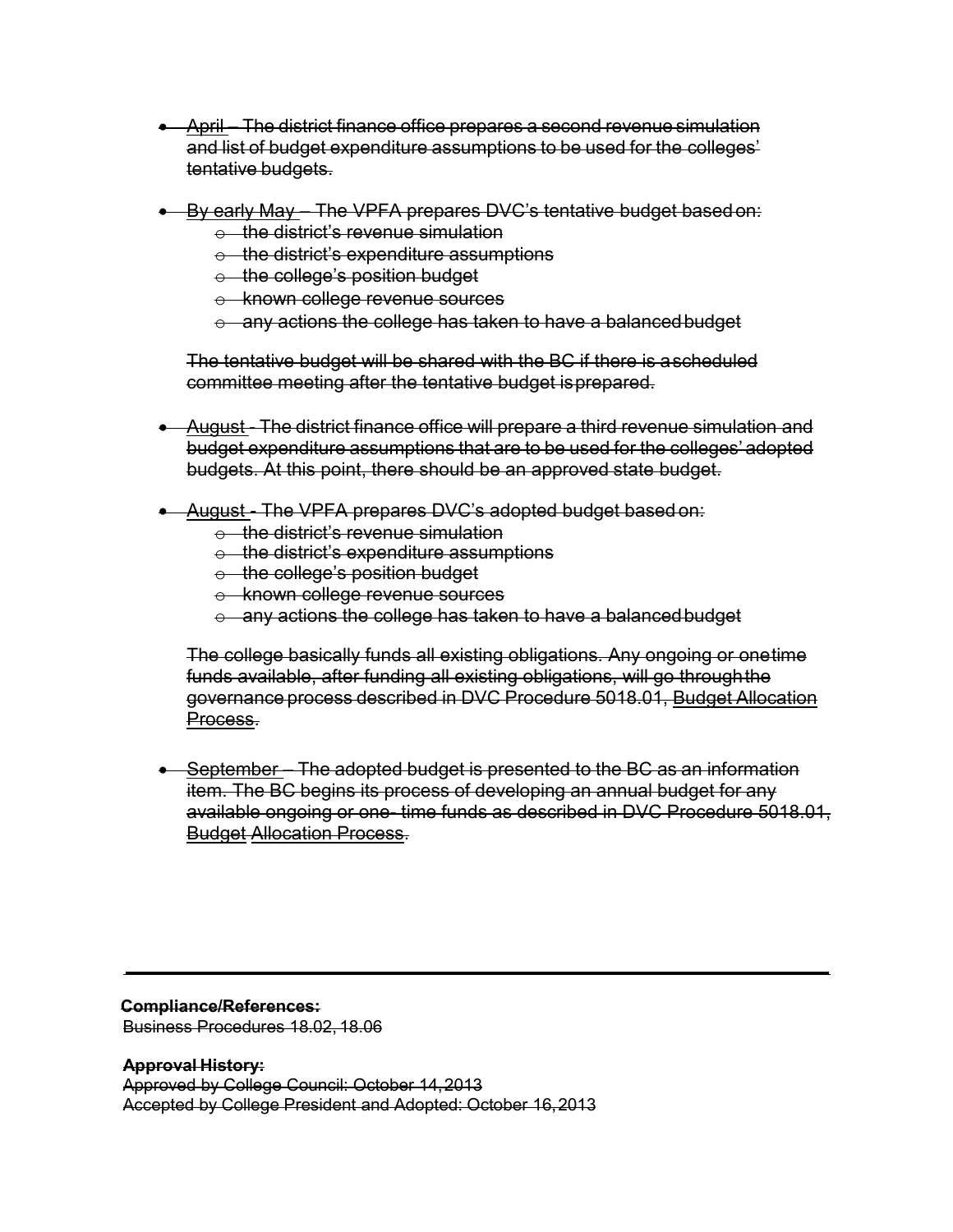# BUDGET ALLOCATION PROCESS

Delete or modify as below. Business procedures 18.01, 18.02, 18.06 cover in detail

Budget Allocation Process

The resource allocation process is based on validated, prioritized programreviews, approved college-wide plans, District/State mandates and requests fromcollege committees. The following resource allocation process was included in the college's show cause report.

*The Vice President for Business and Administrative Services (VPBAS), or designee, is responsible for the administration and management of the College Budget Allocation Process. The VPBAS chairs the Budget Committee and drives the agenda to ensure the charge, duties, and timeline of the committee are fulfilled, to ensure a comprehensive and transparent budget allocation process. The Budget Committee charge and process are available on the DVC webpage.*

*The College President will make the final determination regarding all budget recommendations to safeguard fiscal stability and sustainability.* 

# **Resources Available for Distribution**

The first step in the resource allocation process is determining the ongoing and one- time resources that are available for distribution. The Vice President of Finance and Administration works with the Budget Committee to determine the resources that are available fordistribution for the fiscal year.

For ongoing resources, the amounts available for distribution will be based on funds that have already been earned, not funds based on future FTES goals. When the college augments an ongoing base allocation for a unit, this process is designed to make sure that the base allocation will not require adjustment due to future fluctuations in the college'sFTES.

Carryover funds are used only for one-time purposes in the subsequent fiscal year. Other ongoing or one-time funds from federal, state or grant sources will be allocated and spentwith the guidelines and timeframes established for these funds.

#### Annual Budget Plan

• The Budget Committee will develop an annual budget plan for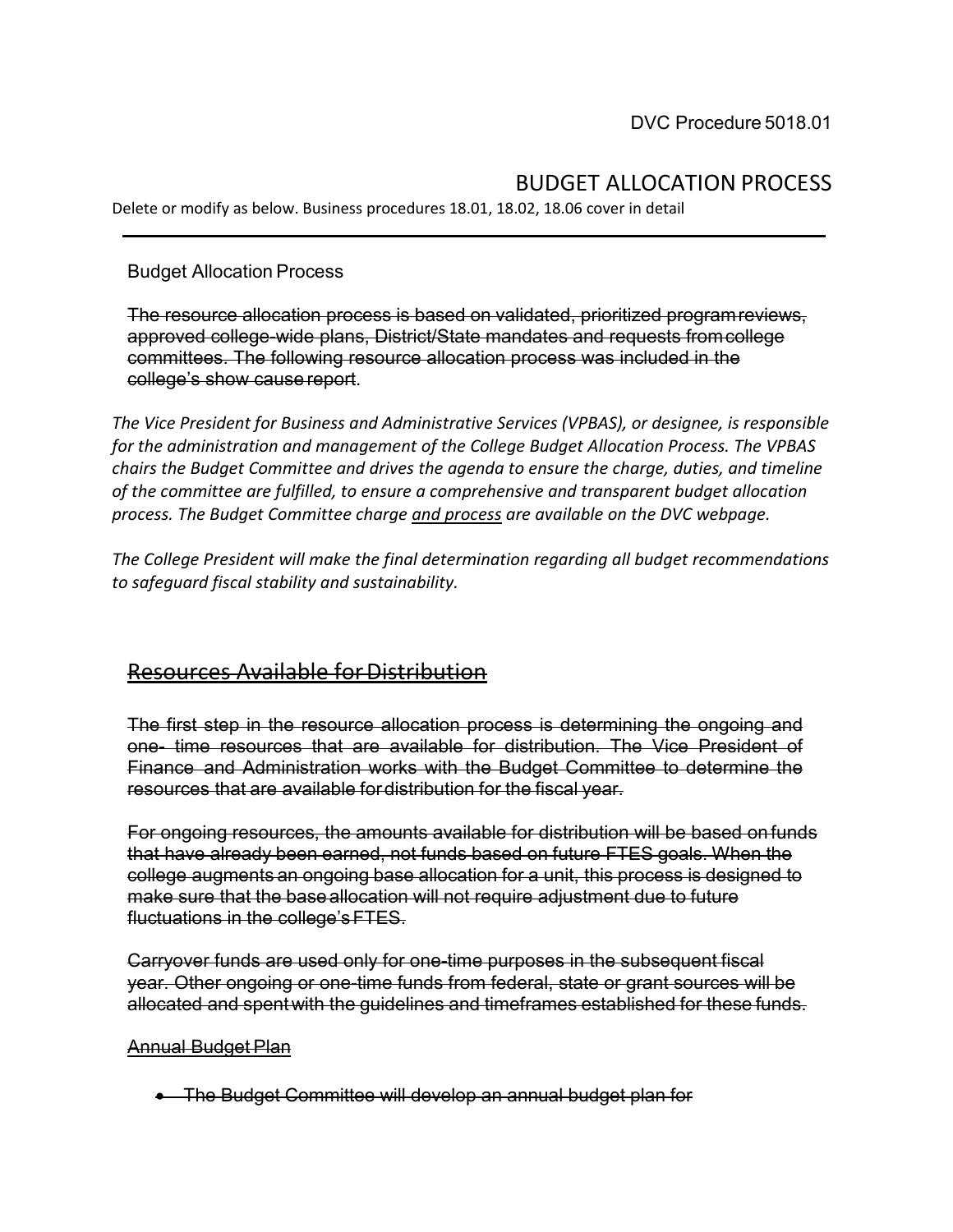resource allocation.

- The plan will be guided by the Integration Council's priorities for the use of fiscal resources based on their evaluation of college program reviews, college-wide plans, District/State mandates, as well as the overarching principles within the College's Strategic Plan, Statement of Valuesand Mission Statement.
- The first step in the process is to develop a list of major funding categories. These categories are based on needs identified in program reviews, approved college-wide plans and initiatives, District/State mandates,and requests from college wide committees.
- The Budget Committee will seek college-wide input on the list of major funding categories. A primary venue for college-wide input will be the Integration Council's recommendations on priorities for use of fiscal resources basedupon their evaluation of college program reviews and college-wideplans.
- Once the list of major funding categories is developed, the Budget Committee will develop a plan that allocates monies to the major funding categoriesand indicates the processes that will be used to distribute the funds inthat category.
- For any category that will use program reviews to distribute funds, the Integration Council will be used to administer the process. For any category implementing college- wide plans, the committee responsible for the implementation of the plan will be used to administer theprocess.
- The Budget Committee forwards its recommended budget plan to theCollege Council; the CC makes a recommendation to the college president, who makes the final resource allocation decisions.

# Phasing of the New Resource AllocationProcess

To give the college time to assimilate and smoothly work with the new collegeand district resource allocation modes and to accommodate budget reductions for the state, the resource allocation portion of the planning model will be phased in as follows:

• Phase 1 (2009-2010): The amount available for prioritization and resource allocation will be allocated ongoing operating funds plus one time monies from carryover balances and State block grant funds. The college took action inthe spring 2009 to roll over approximately \$160,000 in ongoing funds and \$300,000 in one-time funds to be used in the prioritization and resource allocation process in '09-10, which will be based on needs identified in program reviews, approved college-wide plans and initiatives, district/state mandates and requestsfrom college-wide committees. However, due to the state/district/collegefinancial situation, these amounts may have to be adjusted.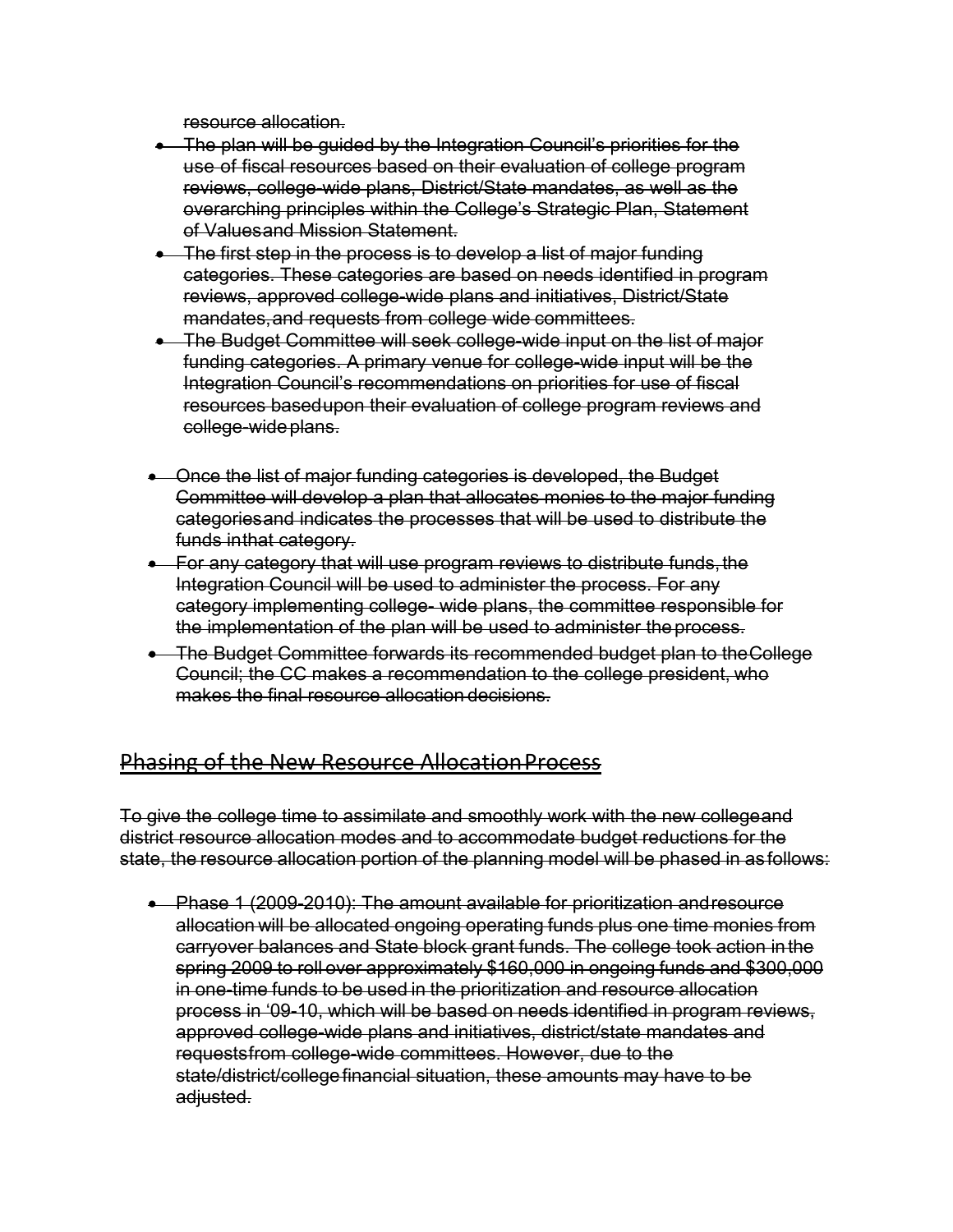- Phase 2 (2010-2011): The Budget Committee will review all the budgetsand allocations related to DVC. The Budget Committee will evaluate the newdistrict allocation formulas to determine how they might affect the college's resource allocation processes. The Budget Committee will also review allocationsfor categorical funds, trust accounts, capital outlay funds and Foundationaccounts. The committee will make a recommendation on how these resources willbe linked to program review and college- wide planning. The results of this review may lead to a larger pool of funds within the purview of BudgetCommittee recommendations than earned ongoing operating funds, plus one timemonies from carryover balances and state block grant funds noted in phase1.
- Phase 3 (2011-2012): The Budget Committee will review the current operating allocations for the college units. The Committee will develop a data driven templateto analyze the units' base allocations. The template will have a rubric that allows the college to compare and contrast operation allocations that have diverse service outcomes and workload measures based on the college mission and strategic

directions. Using the rubric, the committee will make recommendations tothe College Councilfor redistribution of the base allocations for all college units.

These recommendations will be based on the results of the review using the template rubric, needs identified in program review, and approvedcollege-wide plans. The recommendations need to be compatible with the new revenue based budget model being developed by the district.

#### Continuous ProcessImprovement

The Budget Committee will review and revise the budget allocation process afterthe completion of phase 3 in2011-2012.

**Compliance/References:** Business Procedures 18.01, 18.06

**Approval History:** ADOPTION: May 17, 2004 APPROVED by College Council: May 16, 2011 ACCEPTED by College President: September 14,2011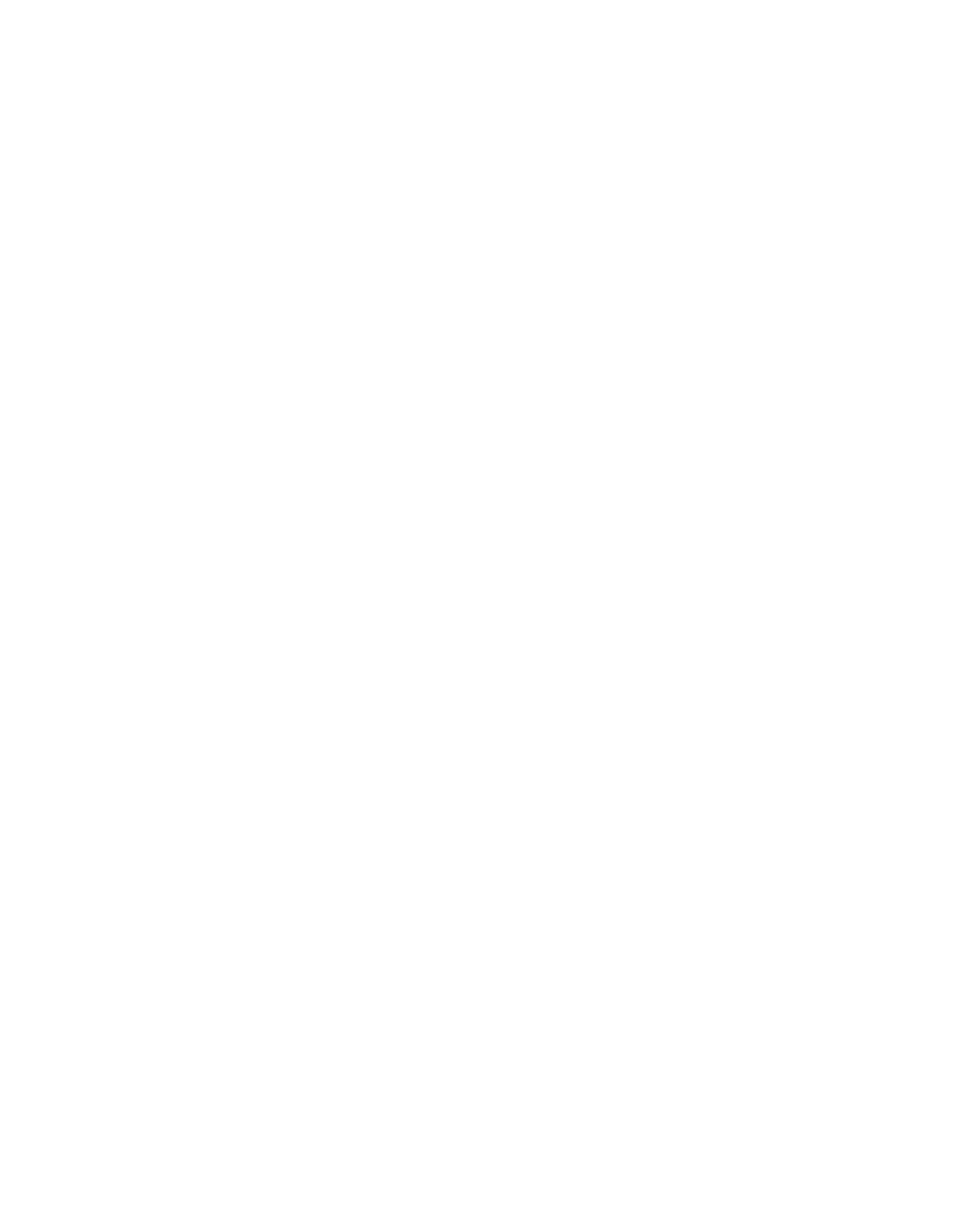# **Procedures Set Four-B College Council 4/17 and 5/15 Academic Senate 4/23 and 5/7 Classified Senate 4/10 and 5/8**

| 1001.01 | Process to introduce new procedures                          |
|---------|--------------------------------------------------------------|
| 3002.01 | <b>Enrollment of High School Students</b>                    |
| 3013.01 | <b>Student Privacy Rights</b>                                |
| 3025.03 | Free Expression and Distribution of Non-Commercial Materials |
| 3025.04 | Amplified Sound - new procedure                              |
| 3102.01 | <b>Student Admissions and Residence</b>                      |
| 4003.01 | Distance Education & Correspondence Education                |
|         | Approved by the Distance Ed & Curriculum Committees $4/8/19$ |
| 4008.01 | Program Revitalization and Discontinuance                    |
|         | Approved by Academic Senate on 3/12/19                       |
|         | Not seen by College Council or Classified Senate yet         |
| 4100.01 | <b>Research Protocols</b>                                    |
| 5111.01 | <b>Technology Purchase and Standards</b>                     |
| 6001.01 | Use and Assignment of Facilities                             |

## Recommend delete:

| 5030.03<br>the DO and | Password Protection Procedures – not a local process anymore, is done by<br>covered with BP 5030 |
|-----------------------|--------------------------------------------------------------------------------------------------|
| 6001.02               | Staff sponsored use of facilities                                                                |
|                       | Incorporated into 6001.01                                                                        |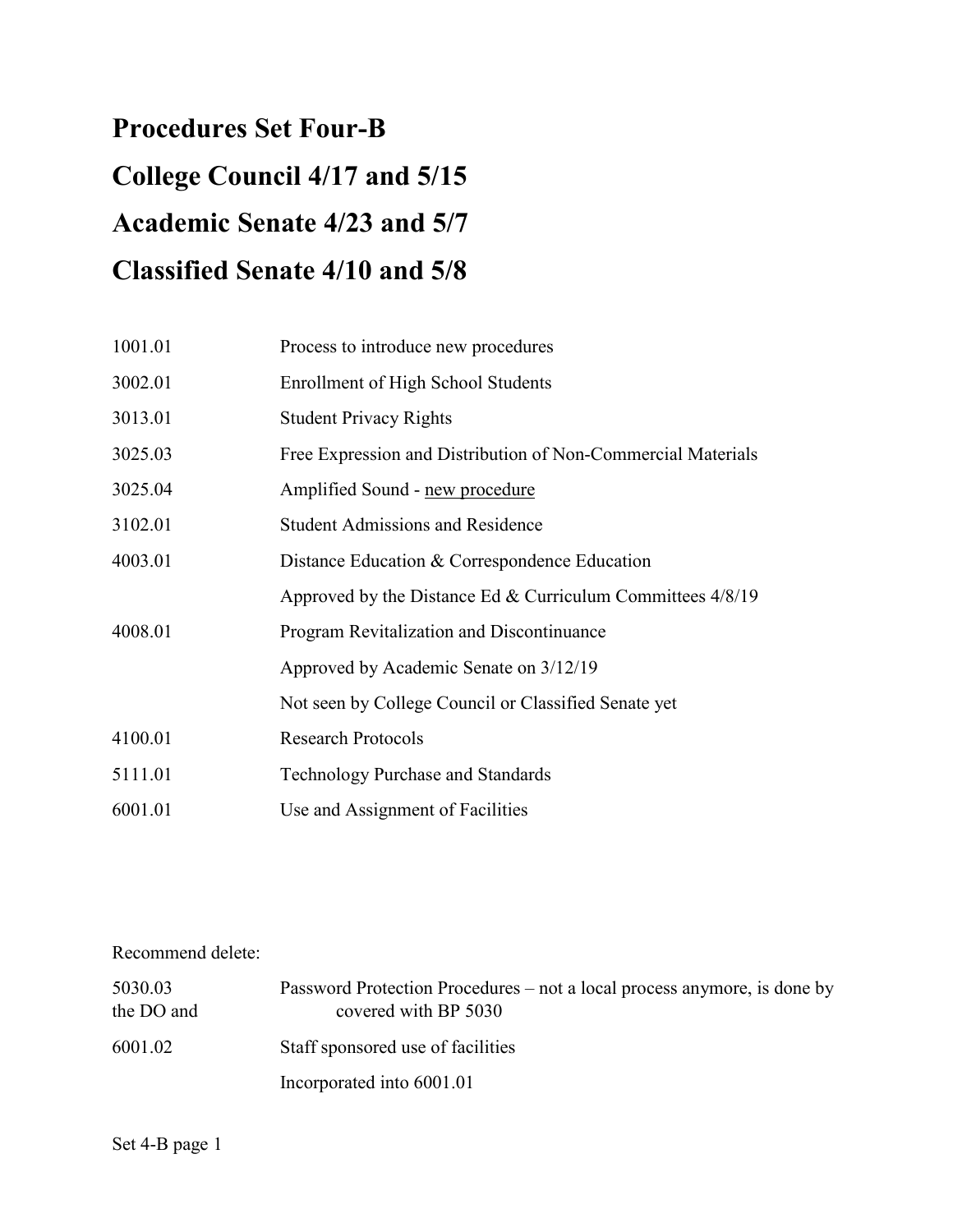6001.04 Community Conference Room

Incorporated into 6001.01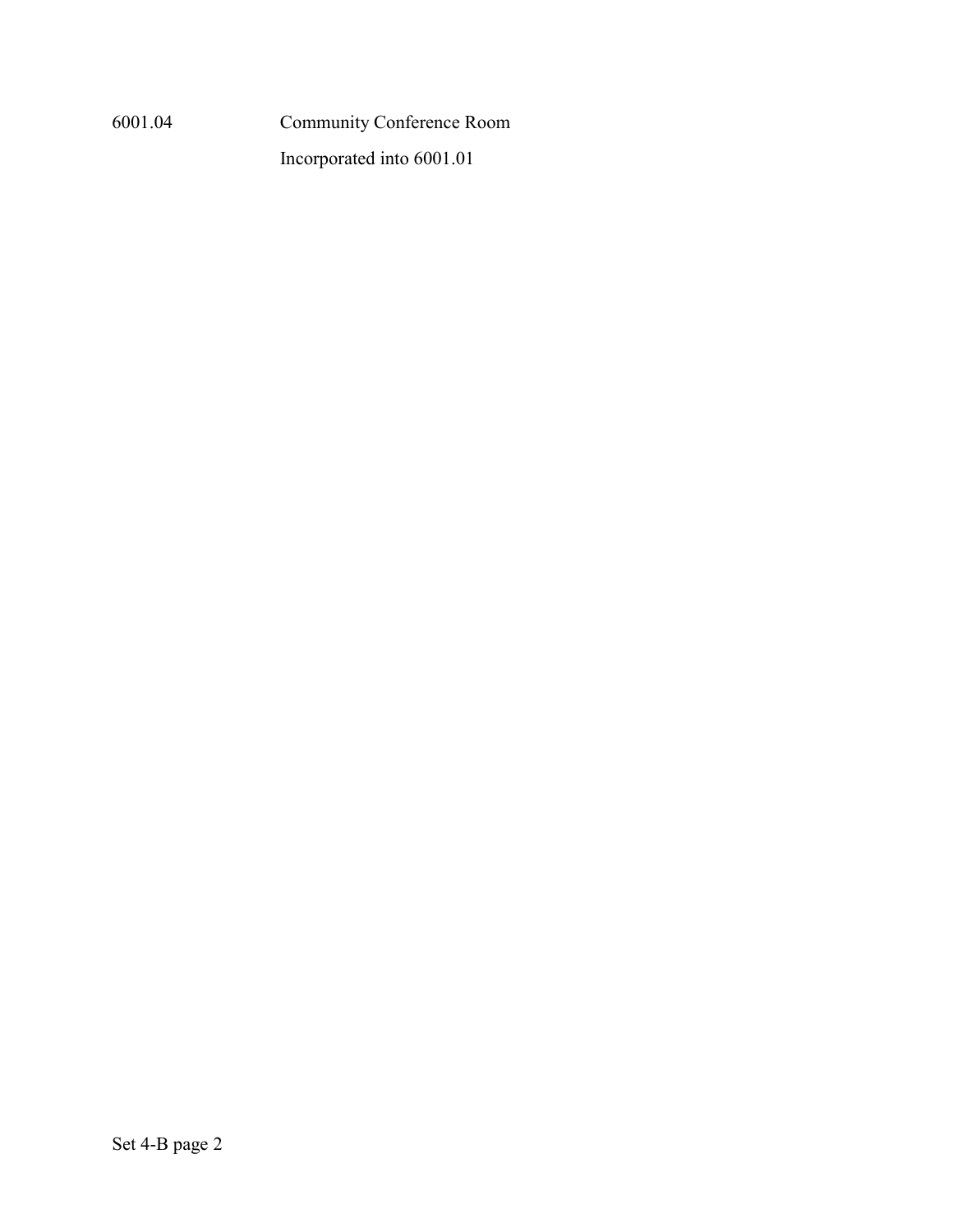# PROCESS TO INTRODUCE NEW OR REVISE EXISTING DVC PROCEDURES

- 1. Recommendations to introduce new, rescind existing, or make substantive modifications to existing college procedures may be submitted by any constituent group, committee, administrative office, employee or student in writing throughthe governance structure (Academic Senate, Classified Senate, ASDVC,College Committees) to the College Council, by contacting the Office of the Presidentor a member of the College Council.
- 2. Procedures for Diablo Valley College may be recommended for consideration as anew, rescind existing, or revised document at any regular meeting of the College Council by a majority vote of council members. College Council recommendations are forwarded to the College President for final action with exceptions as notedbelow.
- 3. Procedures for Diablo Valley College may be adopted or revised at any regular meeting of the College Council by a majorityvote.
	- a. Proposed new or revised college procedures not addressing academicand professional matters will be presented to the College Council,discussed, and then forwarded by the Council representatives for review andcomment from their constituent group leadership.
	- b. Matters that fall within the domain of academic and professionalconsultation (see list at end of procedure), shall receive comments by other members of the Council but are not subject to a vote by the College Council pursuant to Title 5, Section 51023- 51023.7.
- 4. New and revised procedures defined as Academic and Professional will adhere to Governance and Administrative Procedure l009.01which establishes the Academic Senate's role forfaculty participation in the formation of college procedures on academic and professionalmatters.
	- a. New or revised DVC procedures, consistent with governing boardprocedures but not covered by them, may be proposed for academic or professional matters. Any procedures addressing academic and professional mattersat DVC shall be reviewed and considered for recommendation by theDVC Academic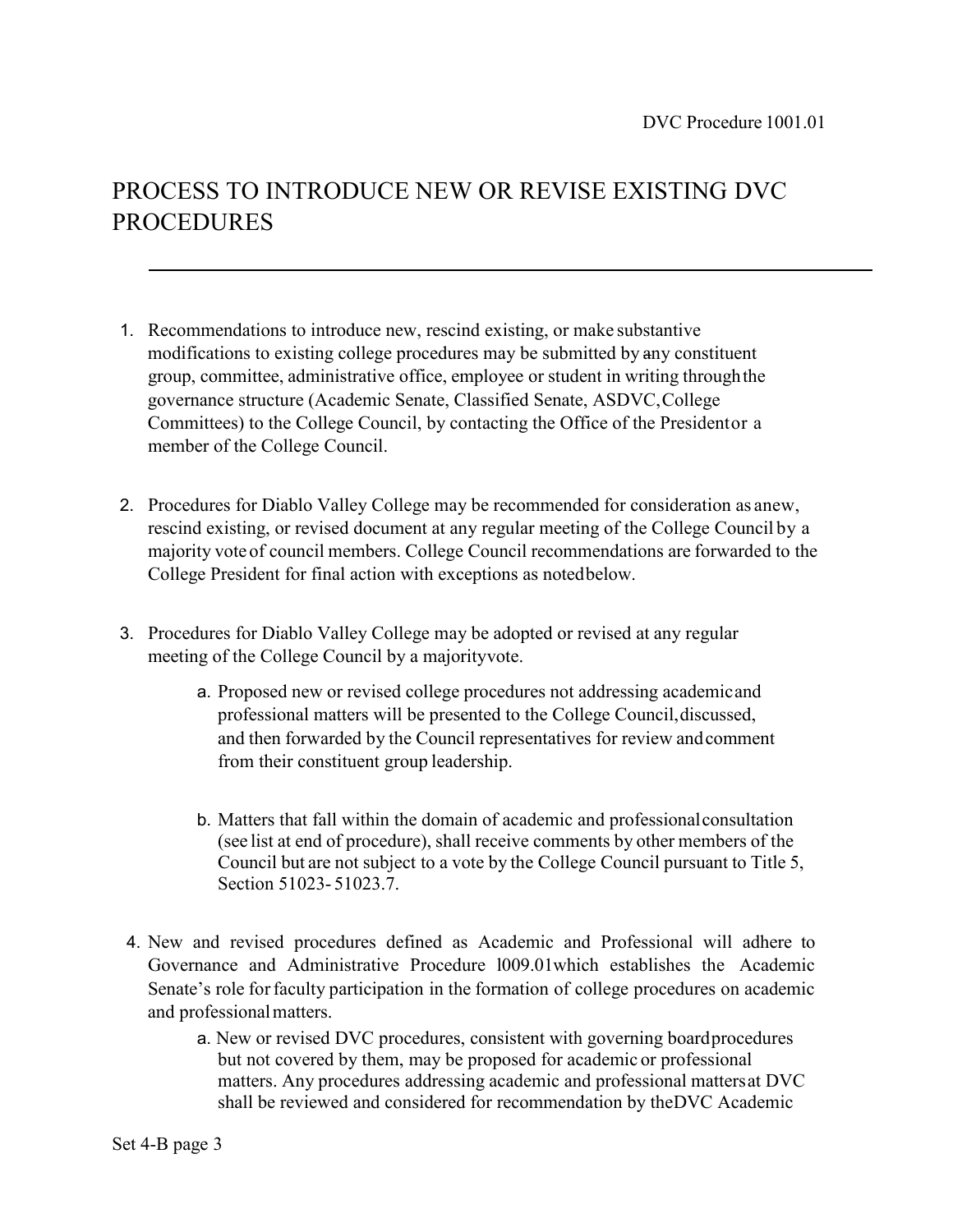Senate and theCollege President jointly, in accordance with Title 5, Section 53200. (See listof appropriate topics at the end of this procedure\* or in DVC 1009.01.)

- b. In these matters the Academic Senate will "consult collegially" throughthe methodsof relying primarily upon the advice and judgment of the Academic Senate or reach mutual agreement with the College President. (see below)
- 5. Procedures recommended by the College Council must receive final approvalby the College President. Upon the president's approval, college procedures shall be printed and distributed with a title, approval date, procedure number, and where relevant references to state regulations, District policies andaccreditation standards.
- 6. Procedures that are Academic and Professional must be finalized in the consultation process by the Academic Senate President and the College President.Upon finalization of the consultation process, college procedures shall be printedand distributed with a title, consultation finalization date, input date from College Council, procedure number, and where relevant references to state regulations,District policies and accreditation standards.
- 7. The College President has a responsibility to broadly communicate the approval, rejection or consultation decision of a new or revised procedure. New andrevised procedures must be posted within 30 days.(IV.A.6)
- 8. Should any statute or administrative code section of the State of Californiabe added, repealed, or amended or should a court decision or a decision of the Attorney General of the State of California or board ratification of thespecific provisions of a collective bargaining agreement make changes in any of the policies of the district or administrative or college procedures or changesimpacting compliance with the standards from the regional accreditor, these documents shall be brought to the College Council or to the Academic Senate President andCollege President for consultation for revision to comply with the law andaccreditation standards.
- 9. Non-substantial changes shall be made administratively by the Dean of Planningand Research. Non-substantial changes are updates to related procedures; typographical, formatting and grammatical error corrections; title or name changes; and citation updates to federal or state law. These items will be brought toCollege Council for informationonly.
- 10. All college procedures shall be reviewed on a regular review cycle of once every *six years*  three years beginning 2016/17 with Governance and Administrative, Employmentand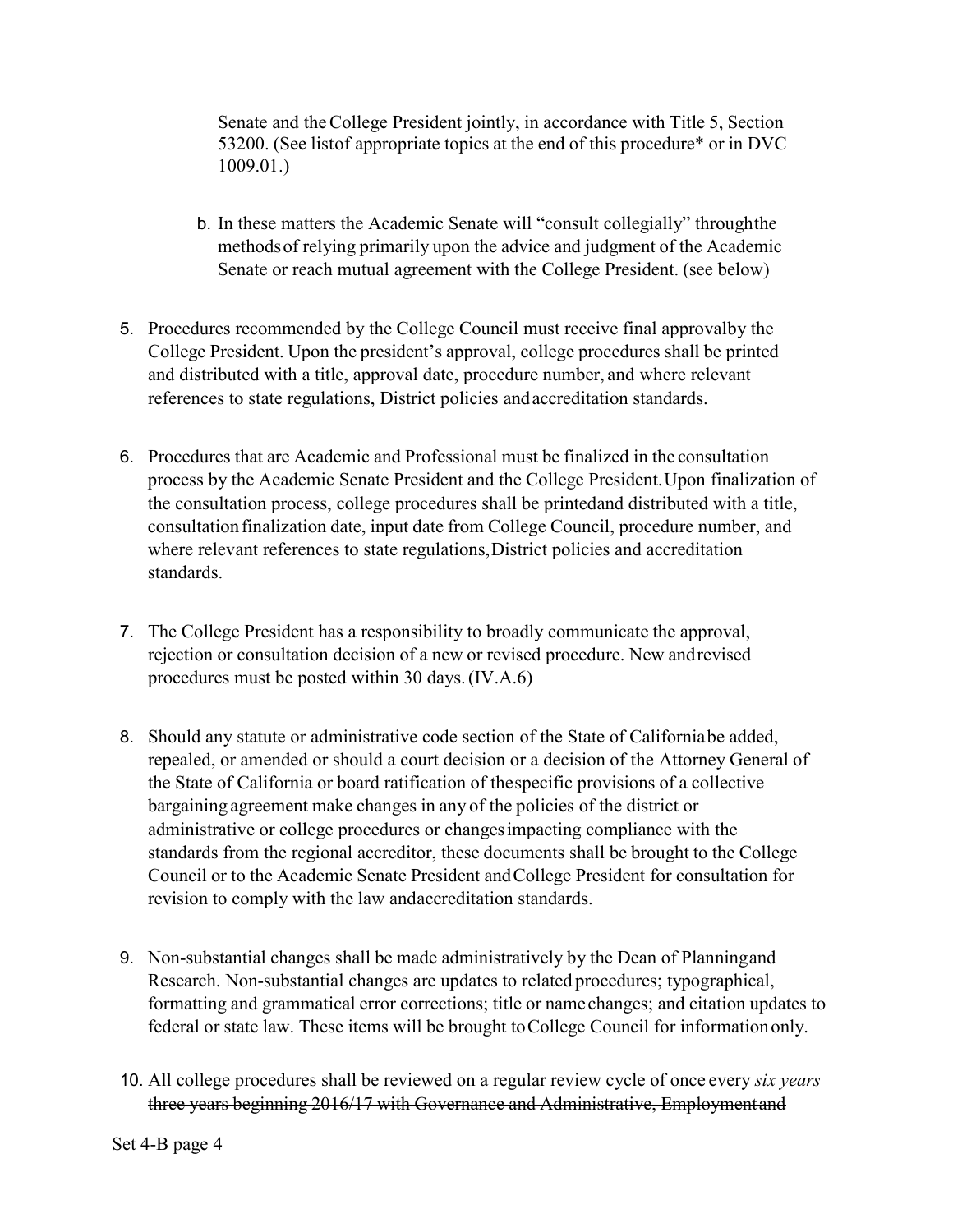Employees, 2017/18 Student Services, Curriculum and Instruction and2018/19 Business Services, Facilities.(IV.A.7)

- *11. The Catalog is reviewed on an annual basis. Any changes that are not "academic and professional matters" go through existing college processes. Changes which are "academic and professional matters" must be approved through the Academic Senate, Consultation, and then are presented to the College Council as an informational item.* 
	- \* Academic Senate (Title 5, section 53200): "Academic and professionalmatters" means thefollowing policy development and implementation matters:
	- 1.Curriculum, including establishing prerequisites and placing courseswithin disciplines;
	- 2. Degree and certificate requirements; and
	- 3. Grading policies.
	- 4. Educational program development;
	- 5. Standards or policies regarding student preparation and success;
	- 6. District and college governance structures, as related to faculty roles;
	- 7. Faculty roles and involvement in accreditation processes, includingself-study and annual reports;
	- 8. Policies for faculty professional developmentactivities;
	- 9. Processes for program review;
	- 10. Processes for institutional planning and budget development; and
	- 11. Other academic and professional matters as mutually agreed upon between the President and the Academic Senate.

The president will rely primarily upon the advice and judgment of the Academic Senate with regard to DVC procedures on items 1 through 3 and reach mutual agreement with regard to DVC procedures on items 4 through 11.

#### **Compliance/Reference:**

Education Code72203.5-72207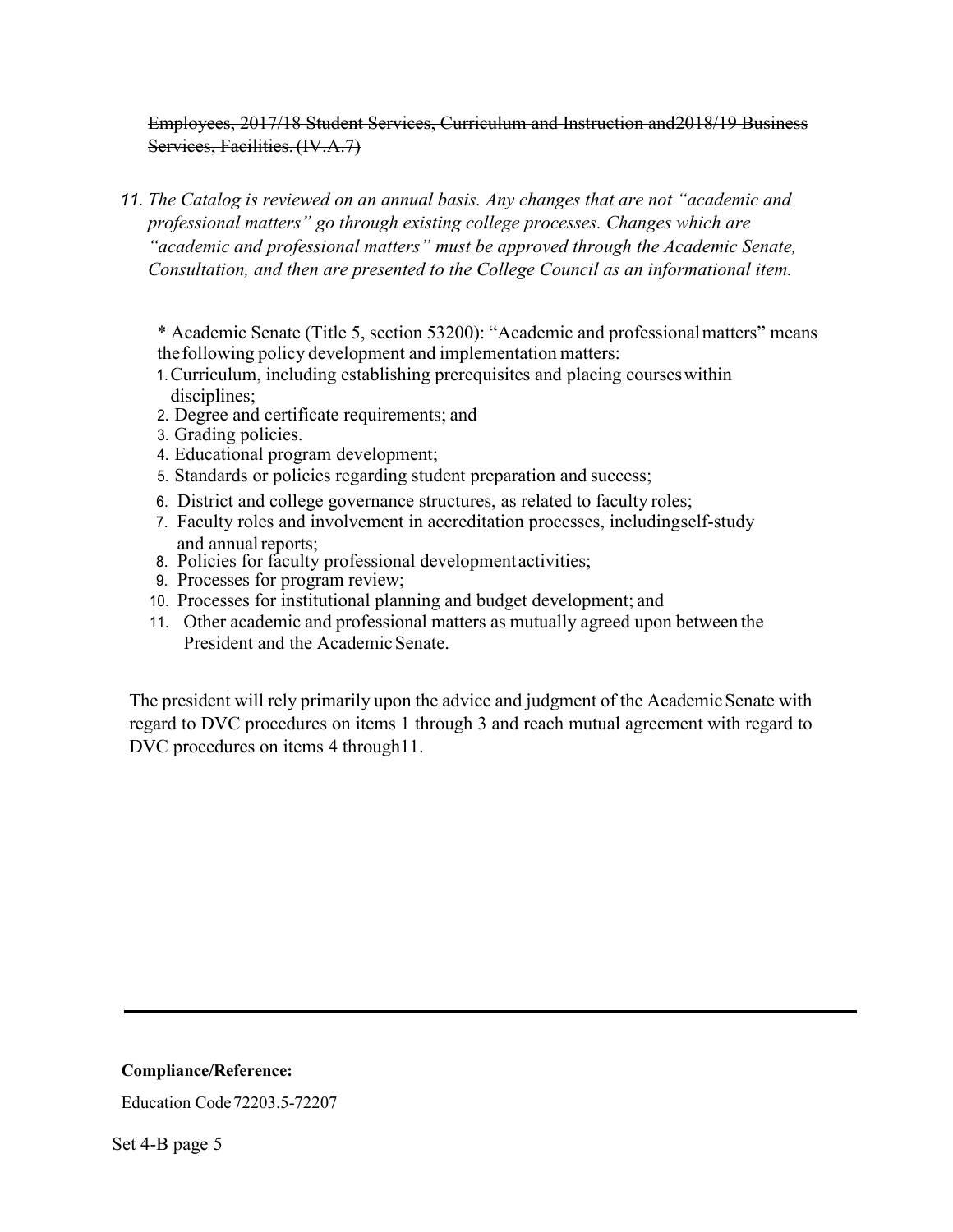Title 5, sec.51023-51023

Board Policy Administrative Procedure1001.01

Governance and Administrative Procedures 1009.01,1900.03 Accreditation StandardIV.A.2

#### **ApprovalHistory:**

ADOPTION: December 8,2003

REVISED: September 14,2009

REVISED: November 29, 2016

College Council Revision Approval: November 16,2016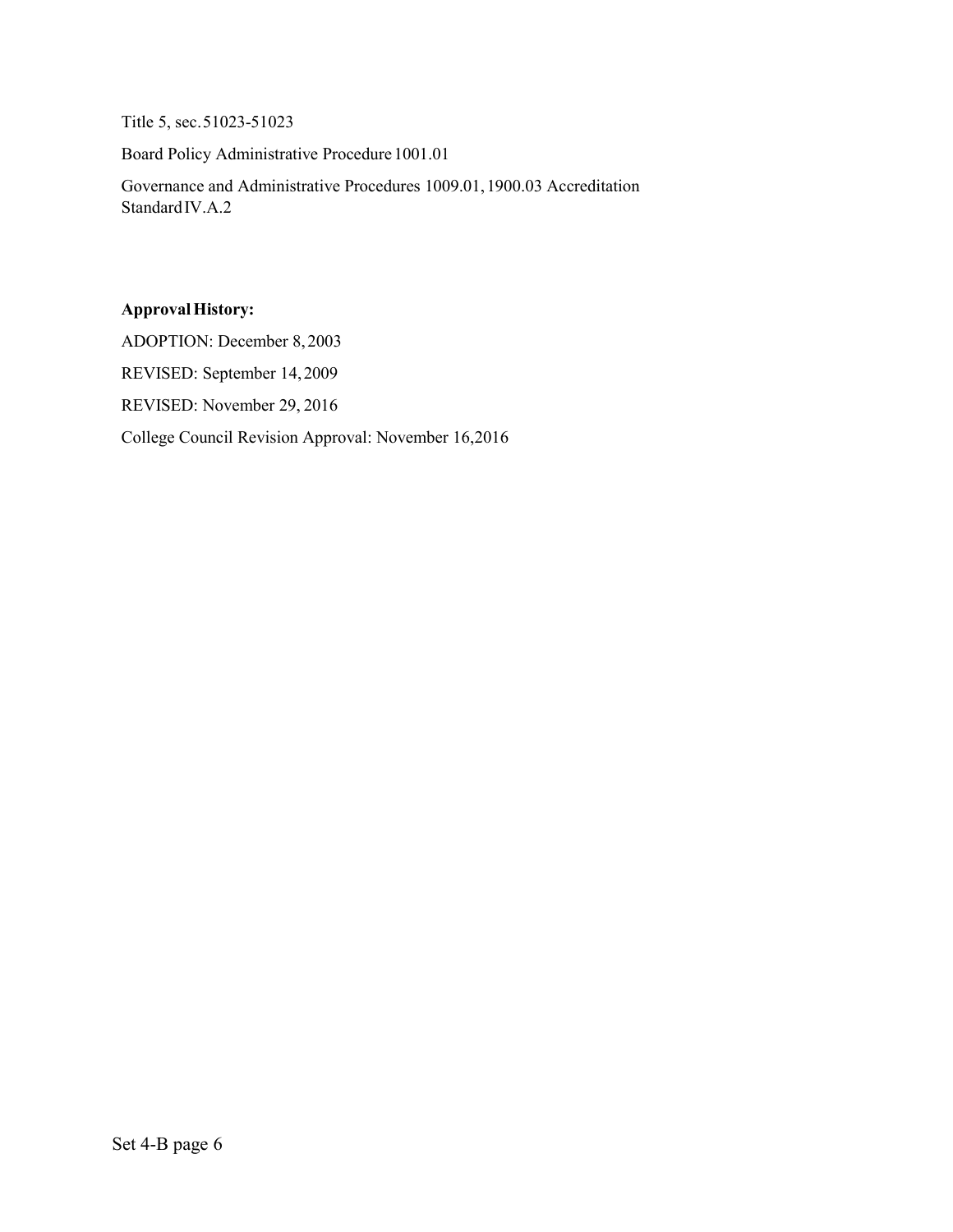# ENROLLMENT OF HIGH SCHOOL AND OTHER K-12 STUDENTS

Applicants who are concurrently enrolled in the K - 12 system or whoare approved for home study may be admitted based on the following guidelines:

The colleges of the district may accept special admit students who can benefit from advanced scholastic or vocational work and who have exhausted all opportunities at the high school site. Interested studentsshall provide written approval on a special admit form signed by their parent and their school principal *(or designee).* Signed special admit forms and a *current* private school affidavit *(for home schools),* if appropriate, must be submitted to the Admissions and Records Office each term and must specify the recommended courses.

- *Students who are in the eleventh or twelfth grade may enroll in no more than 11.9 units per term. However, participants in CCAP partnerships may enroll in up to 15 units per term.*
- Students below the eleventh grade (grade ten or earlier) are limited to no more than twocourses *or seven units per term and must have approval from the instructors to enroll.*
- *Part-time special admit students are exempt from the enrollment fees. However, all other fees are required and are due at the time of registration.* enrolled in fewer than 12 units are exempt fromthe fee payment. Special admit students enrolled in 12 or more units pay full fees and may be eligible for financial aid.
- Students below the eleventh grade (grade ten or earlier) are limitedto no more than twocourses or seven units per term.
- Students wishing to appeal the course limit must have institutional approval from the vice president of student services or designee.
- Students younger than 16 must have institutional approval from thevice president of instruction or designee and approval of the instructor.
- *All special admit students, regardless of grade level, must receive permission from the DVC instructor on the first day of class prior to enrolling in physical education classes. Enrollment in physical education courses may not occur until after the first class meeting under any circumstance except for theory courses.*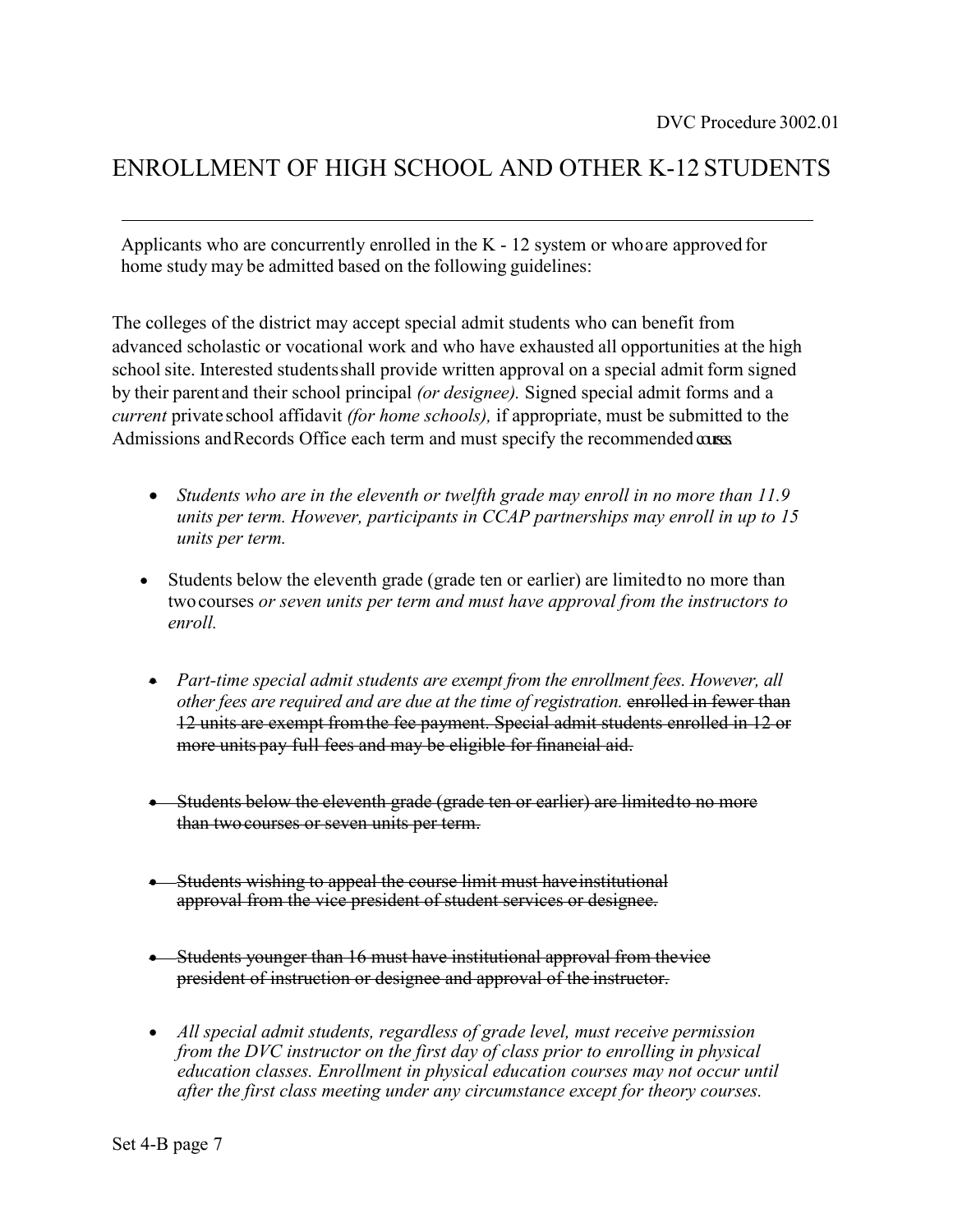Enrollment of special admit students may not constitute more than 10%of the total enrollment in any physical education *class section.* Enrollment of special admit students in physical education courses may not constitute more than 5% of total special admit FTES reported by the college.

- Special admit students shall conform to all college academic policies and regulations, as well as the code of conduct, expected of allstudents. Records of enrollment for special admit students will be maintained for apportionment and academic purposes.
- The college reserves the right to exclude or limit enrollment intoimpacted programs and in other programs or courses where health, safety, instructional methodology, facility constraints or legal requirements are deemed inappropriate to special admit students.
- If a request for special admit is denied for a pupil who has been identified as highly gifted, the board shall provide written findings and reasonsfor the denial within 60 days. A recommendation regarding the request for admission and the denial shall be submitted to the board at a regularly scheduled meeting that falls at least 30 days after the request for admission has beensubmitted.
	- *Prerequisites must be cleared prior to enrollment. In-progress coursework outside of the Contra Costa Community College District may not be used to clear a prerequisite.*
- *Home school records not transcribed through a public high school are not accepted to clear prerequisites or to meet any other college requirement.*
- All K-12 minor *special admit* students must submit and fully complete all fully *all required* forms, including the application for admission, special admit form and a privateschool affidavit if needed, by the deadline to add a course. *Incomplete forms will not be accepted.*

**Compliance/References:** Education Code sec. 48800, 76001 Student Services Procedure 3001

#### **Approval History:**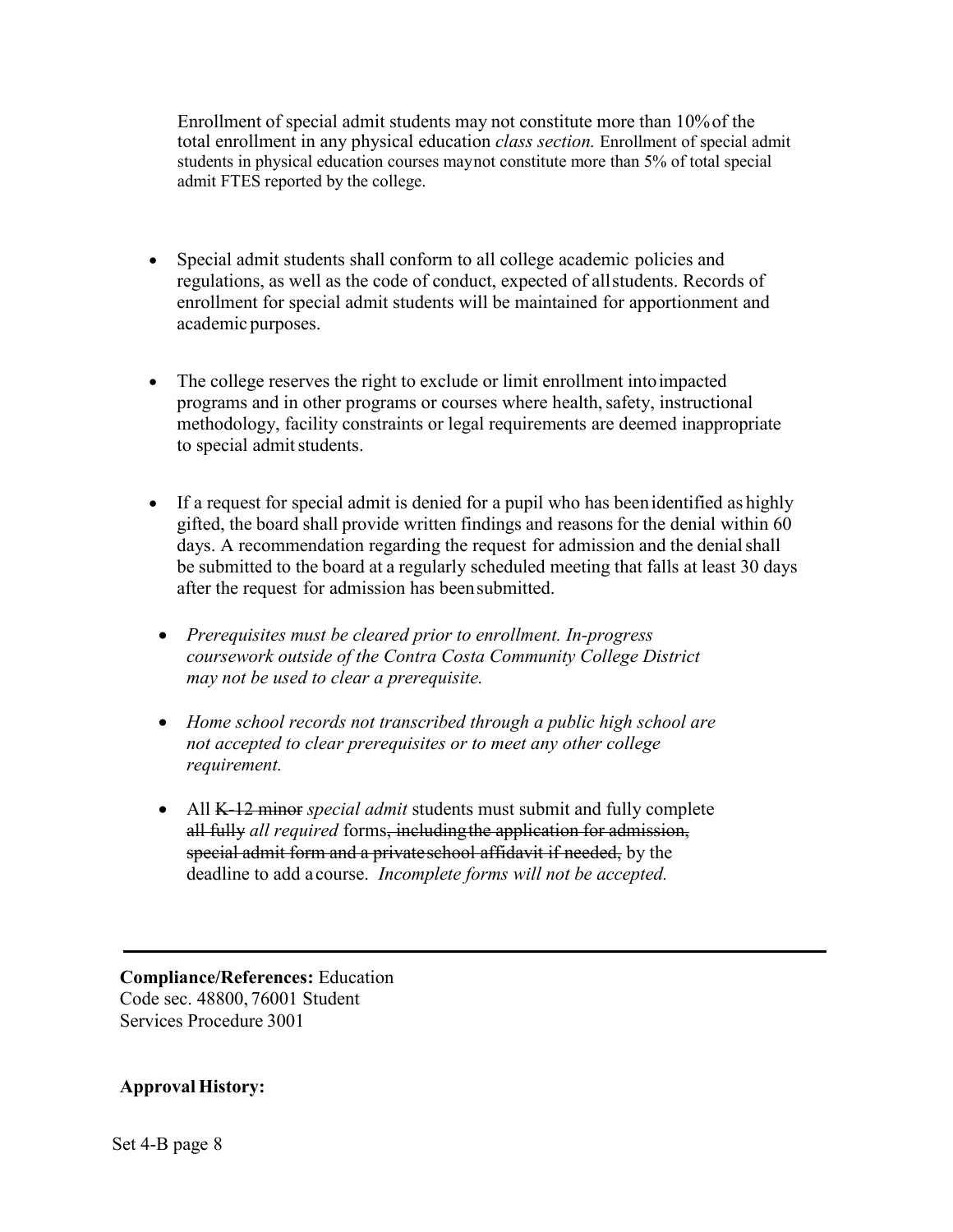ADOPTED: May 10, 2004 REVISED: September 14, 2009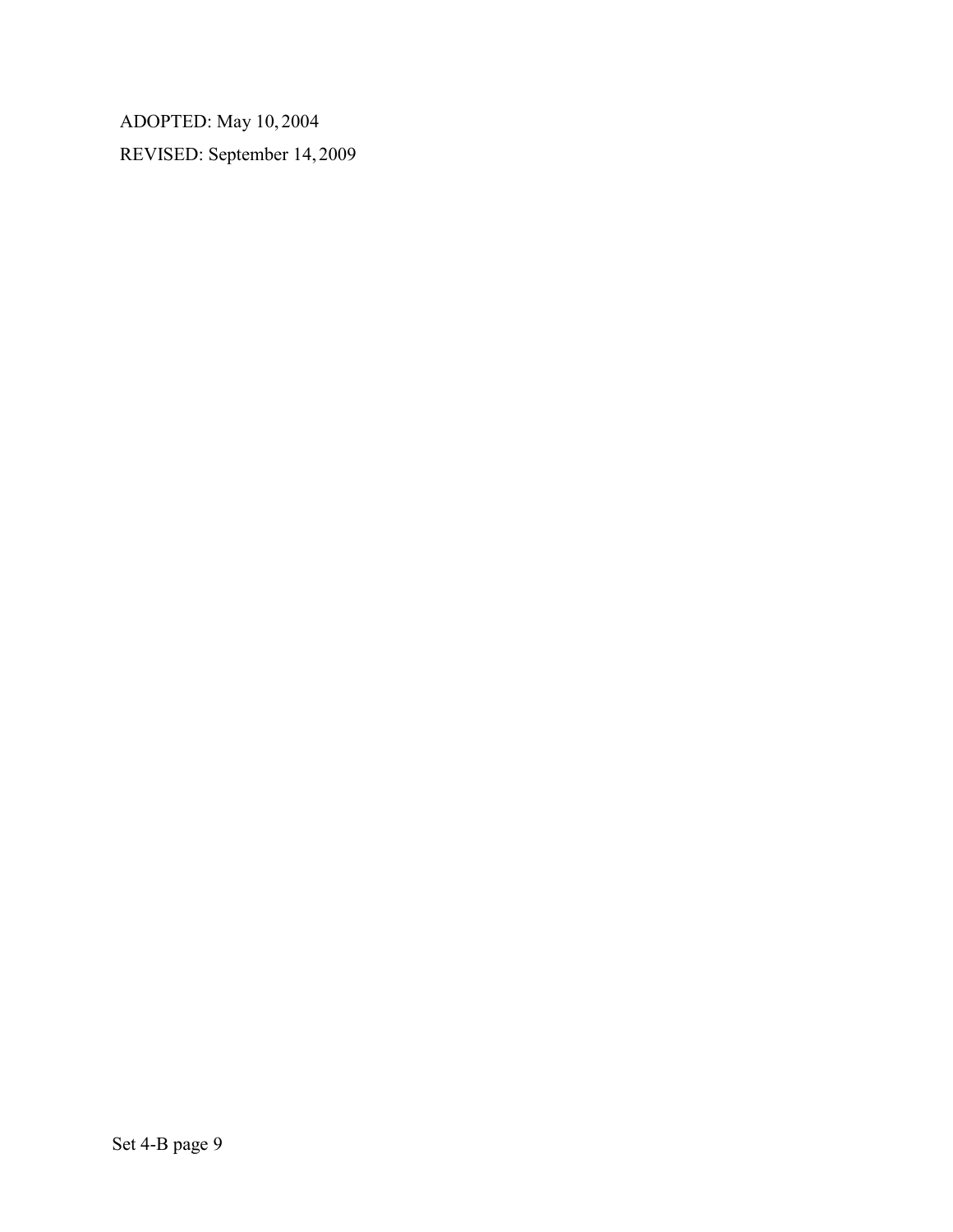# DVC Procedure 3013.01 STUDENT PRIVACY RIGHTS

#### Student Privacy Rights

It is the intention of federal and state law and district policy to protect students from having their records released to persons or institutions who have not been given the student's written consent, and to allow students to review their own official education records to make sure that no misleading, inaccurate, or otherwise inappropriate information has been included in their file.

Post-secondary educational institutions are not required to provide parents access to the educational records of their children regardless of the student's age since all rights have been transferred to the student by statute.

If the student does find inappropriate information, he or she can ask for a hearing to challenge the content of the records. These rights extend to both current and former students:

#### Definition

Education records generally include documents and information related to admissions, enrollment in courses, grades and related academic information.

#### Designated officer

The registrar, located in the Student Services Center building, is the designated records officer, as required by the act.

#### Review procedures

Students who wish to review their file must file a request form with the records officer. Within five working days, the education records will be made available for inspection. The records may be reviewed during working hours only.

#### Directory information

The privacy act does not require the student's written consent for the release of "directory information." However, students may give written notice to the records officer (forms are available in the admissions office) that they do not want such information to be released without their consent. *The directory information includes the students first and last name.*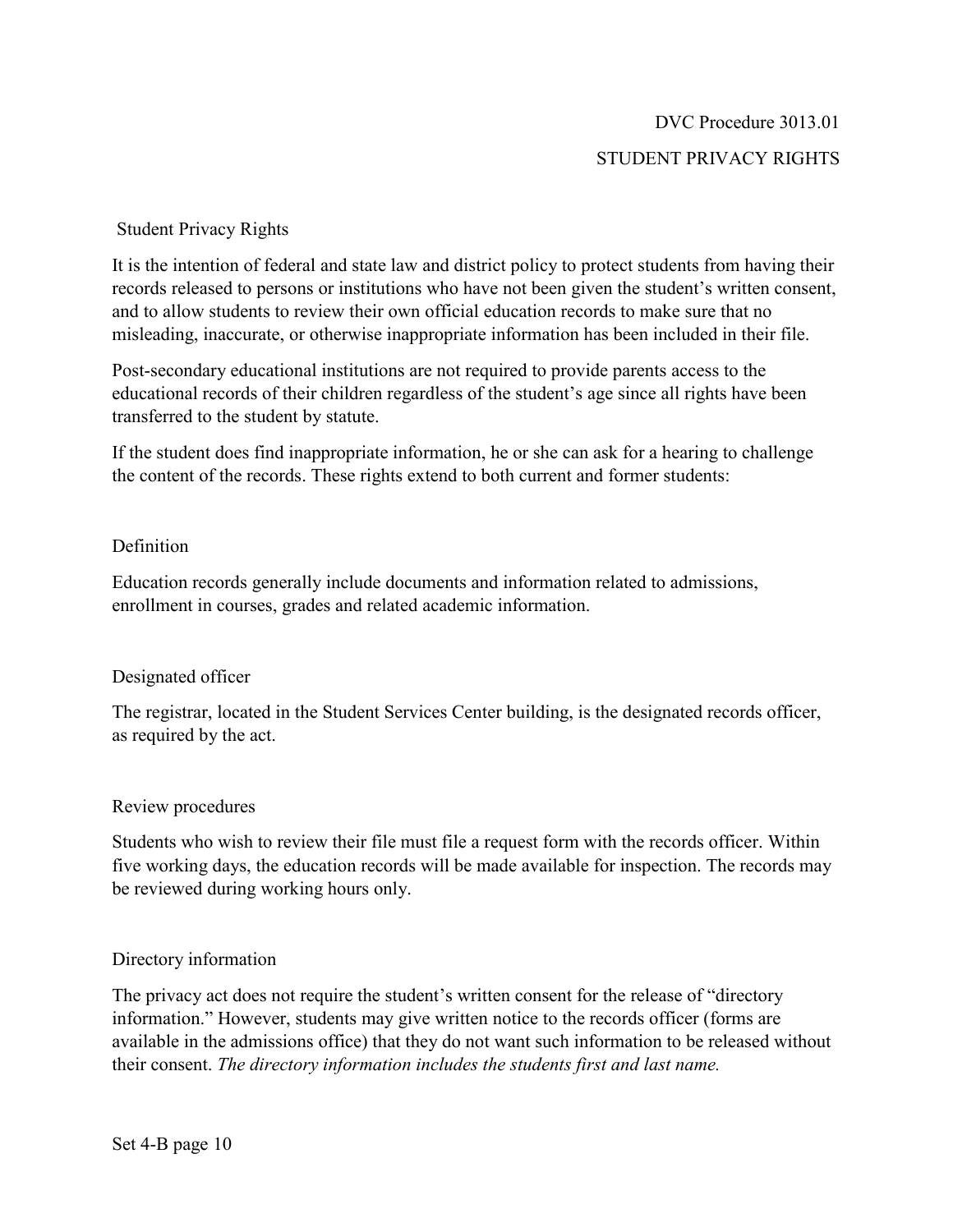1. Name of the student

2. Student participation in officially recognized activities and sports including weight, height and high school of graduation of athletic team members;

3. Degrees and awards received, including honors, scholarship awards, athletic awards and dean's list recognition.

#### Copy of the policy

The DVC Procedure and other pertinent information are available in the admissions office, in the Student Services Center building, during normal working hours.

Any currently enrolled or former student of the district has a right to access all student records relating to him or her maintained by the district.

#### **Compliance/References:**

Family Educational Rights and Privacy Act (20 USC Section 1232g; 34CFR Part99) Title 5, Section 54600 - 54610

Education Code Sections 76200-762465 Board Policy 3013

Student Services Procedure 3026

#### **Approval History:**

ADOPTION: May 17, 2004

Revised: March 14, 2005

Revised: November 23, 2009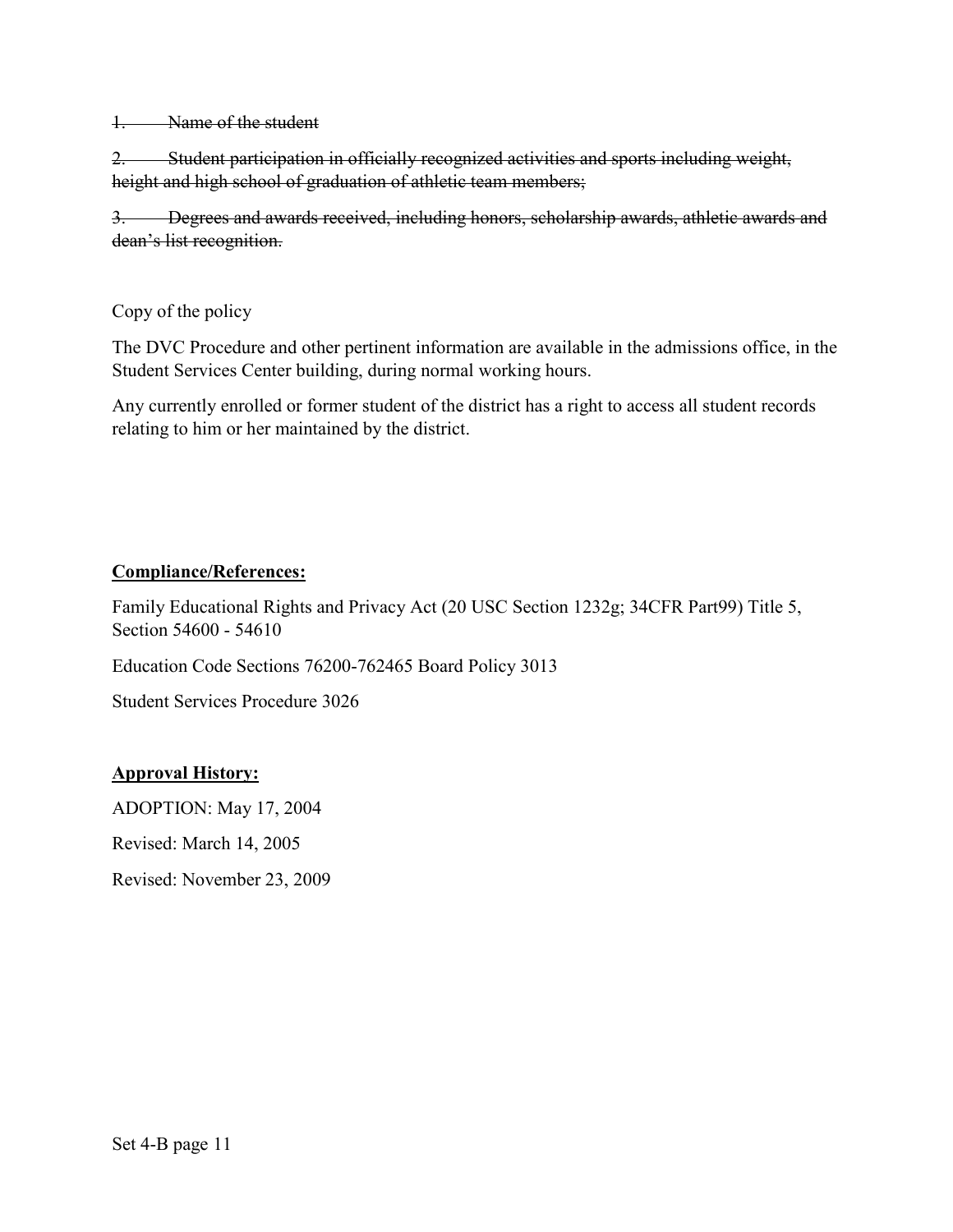DVC Procedure 3025.03

#### FREE EXPRESSION AND DISTRIBUTION OF NON-COMMERCIALMATERIALS

Free Expression and Distribution of Non-CommercialMaterials

Diablo Valley College ("College" or "DVC") is committed to ensuring that all individuals are able to exercise their constitutional right to free expression protected under the First Amendment of the United States Constitution, and article I, section 2, of the California Constitution, on campus subject to reasonable time, place, and mannerrestrictions.

*College property is not required to be available for purely commercial activity that is not otherwise of value or in support of College goals or projects. "Commercial activity" means advertising, sales, purchases, demonstrating for purposes to sell, exchanging an item for money or other item of value, and solicitations of gifts or money. DVC is not required to provide space for commercial activity or to promote events or activities of our competitors. The College may choose to dedicate space to commercial activity if space is available or it directly benefits the College or its student body in some way.* 

The following forms of expression are prohibited: 1) expression which isobscene, libelous or slanderous according to current legal standards; and 2)expression which creates a clear and present danger or incites persons to commitunlawful acts or damage persons or property.

The primary purposes of this Procedure are 1) to ensure that students are able to freely engage in protected expression in areas designated for that purpose; 2) to protect student safety; 3) to prevent substantial disruption of the learning environment and the orderly operation of District campuses; and 4) to preserve District facilities for their intended use.

The Governing Board of CCCCD has delegated responsibility to the Student Life Office to administer the followingprocedures.

#### FREE EXPRESSION

No individual will be prohibited from engaging in protected expression based on its content.

Set 4-B page 12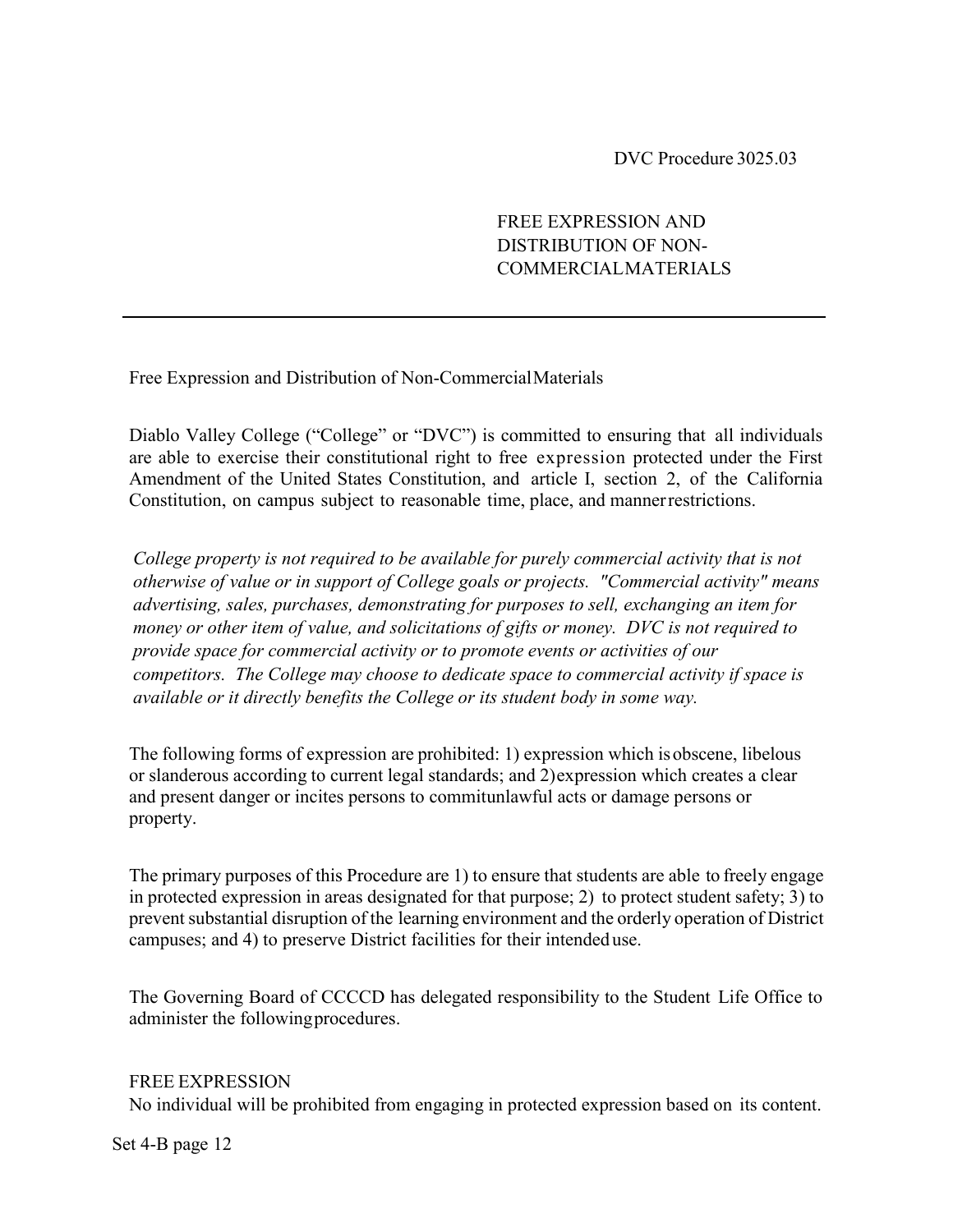In general, expression in the form of speech or oral advocacy may be exercised in all areas of campus. However, the College reserves the right to limit expression in classrooms, libraries, faculty and administration offices, and corridors adjoining those facilities where the resulting noise is incompatible with the essential functions of the campus.

This Procedure shall not inhibit protected expression by an employee bargaining unit pursuant to a collective bargaining agreement or statelaw.

#### DISTRIBUTION OF WRITTENMATERIALS

- 1. Individuals are prohibited from blocking access to or from Collegefacilities;
- 2. Individuals are prohibited from blocking the paths of others as they attempt to move freely through campus;
- 3. Individuals are prohibited from forcing materials upon persons who do not voluntarily accept the materials;
- 4. Individuals are prohibited from placing any materials on automobiles, bicycles, or other forms of transport parked on campus;

#### OUTDOOR DISTRIBUTION

Any person may hand distribute non-commercial materials in outdoor areas of the campus. This activity shall not disrupt the free flow of persons and traffic and shall not interfere with College activities. Individuals interested in distributing materials of a commercial nature must contact the Student Life Office and follow all regulations outlined in DVC Procedure 3025.02.

Parties interested in passing out non-commercial materials from a distribution table situated in either the Quad Commons or Student Union must adhere to the following time, place, and mannerregulations:

- 1. Parties wishing to distribute materials from a distribution table must register their names, addresses and phone numbers with the Student Life Office, as well as provide a copy of the materials to be distributed;
- 2. The Student Life Office will assign the individual or group a distribution table in a designated area, depending on availability. College affiliated individuals or groups shall have scheduling priority for table assignments.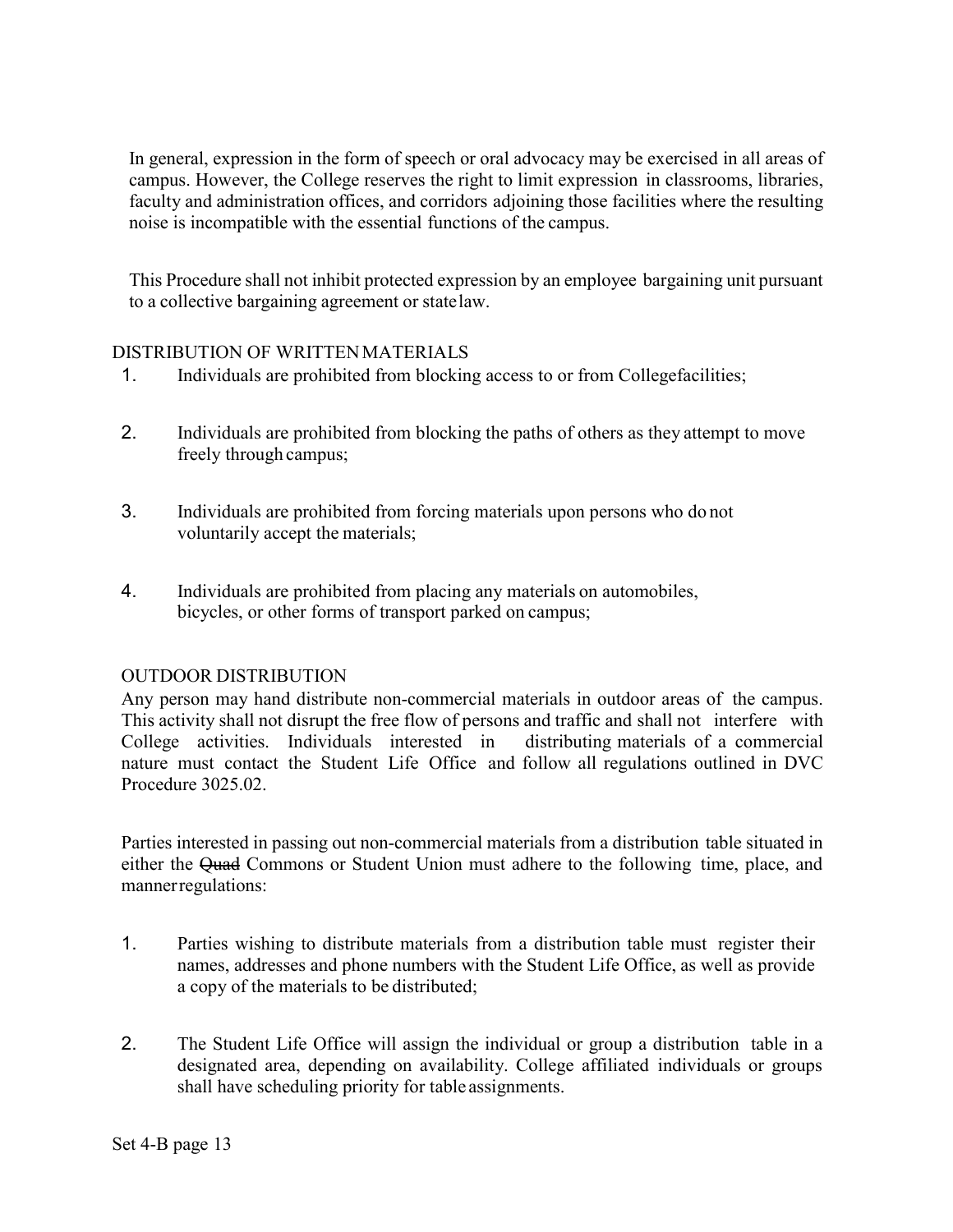- 3. Each table must identify the sponsoring person or organization'sname.
- 4. The College does not necessarily endorse the views expressed in any materials distributed on campus.

Individuals or organizations who distribute materials on campus are responsible for cleaningup of the area around the distribution table and litter around campus associated with the distribution.

#### INDOOR DISTRIBUTION

- 1. In classrooms: Individuals are prohibited from distributing materialsin classrooms when those rooms are being used for instructionalactivities.
- 2. In College Departments: With prior permission of the department head, materials such as pamphlets and brochures may be left in waiting areas, lobbies, or lounges assigned to a specific department.
- 3. In Faculty Mailboxes: Individuals are prohibited from placing any materials other than class-related communications or assignments in faculty mailboxes.

4. In Student Leadership or Club Life Mailboxes: Individuals may place materials in the Student Life leadership and club mailboxes located in the Student Union *or college mail room.*

#### AMPLIFIED SOUND

Amplified sound is only permitted at the Duck Pond area and the upperpatio between the Student Union building and the cafeteria. Parties interested inusing amplified sound must first register with the Student Life Office, fill out a "Use of Facilities Form," and follow all other District policies and College procedures which apply to this communicationmedium.

*If the use of amplified sound is planned, see Procedure 3025.04*

#### **Compliance/References:**

CCCCD Board Policy 2019, 5032, 6001;

CCCCD Business Procedures 6.01, 6.04,6.06;

CCCCD Student Services Procedure 3025, 3027;

CCCCD Human Resources Procedure 4000.17,

Set 4-B page 14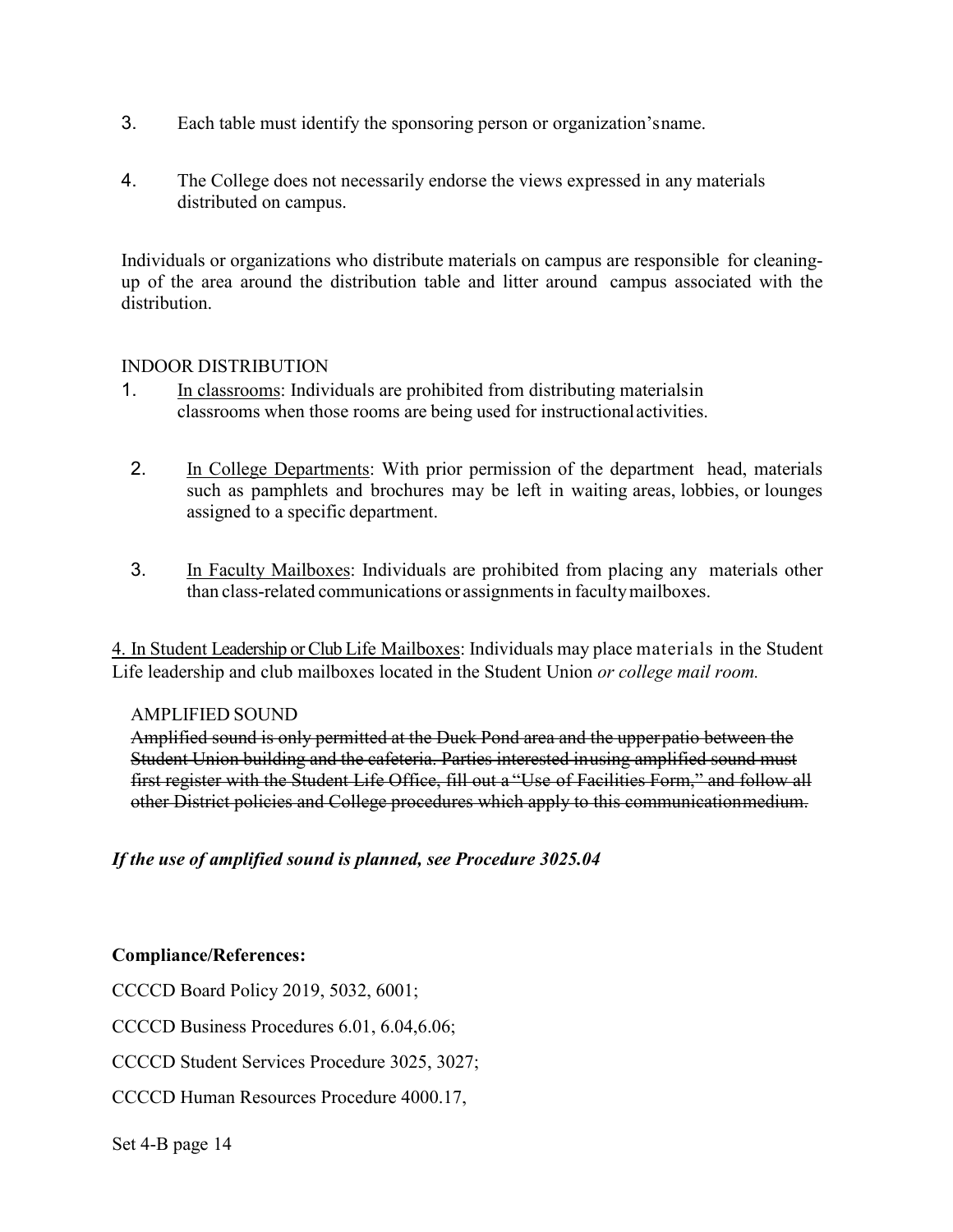Education Code sections 76120, 76067; Penal Code sections 556, 556.1, 556.2, and 556.3

Approval History:

Adoption: May 14, 2007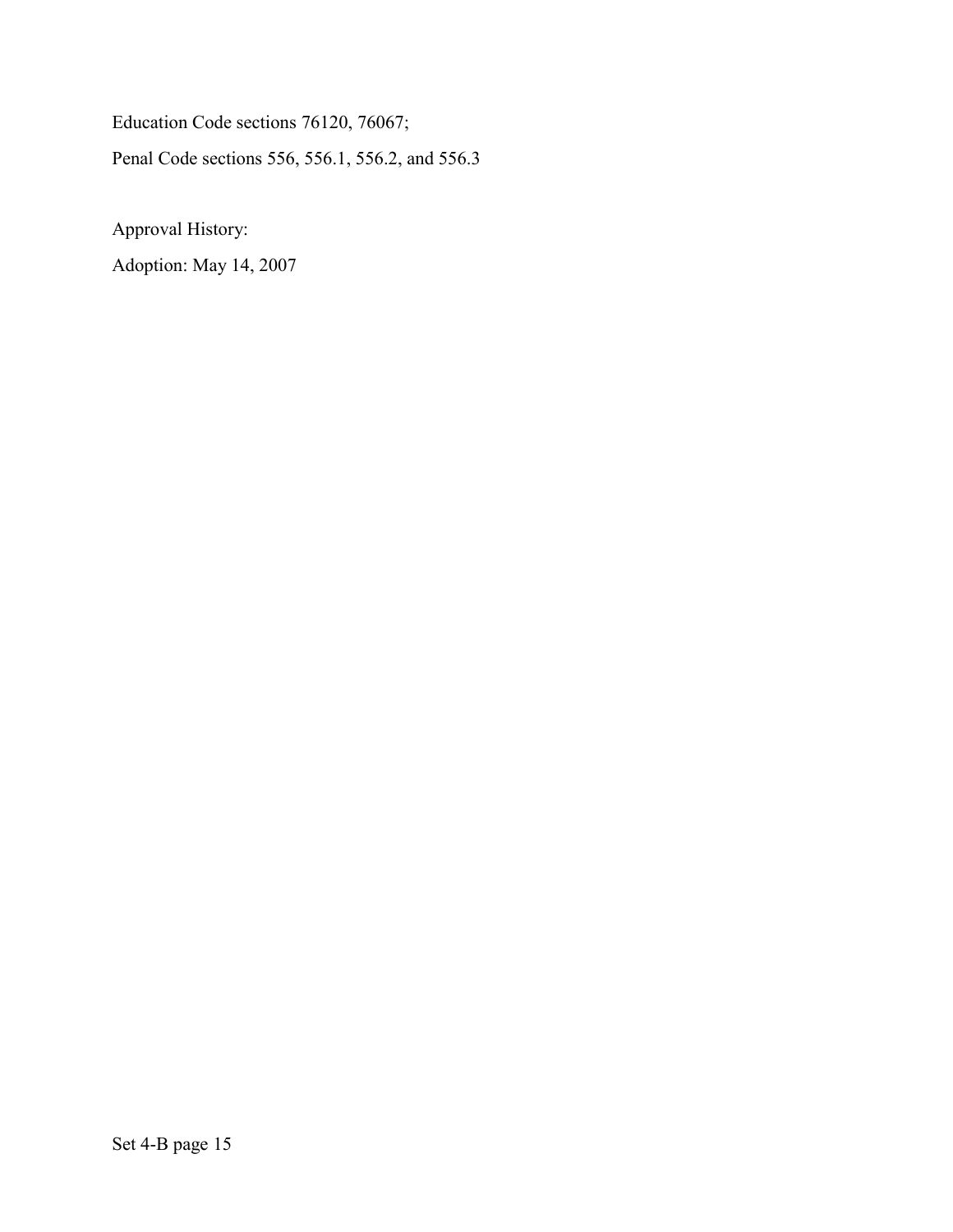## *3025.04 New Procedure*

*Amplified Sound*

*To assist in the maintenance of Diablo Valley College's academic environment, it is important that policy and procedural guidelines are established for the use of amplified sound equipment when classes are in session. The following is proposed to both protect the delivery of instructional programs from intrusive sound and yet provide an opportunity and a forum for a variety of student services support programs. An appropriate balance of these two goals may be achieved by observing the followingconditions.*

## *Definition:*

*Amplified sound is defined as any sound that is broadcast through electronically amplified equipment or sound that is electronically enhanced. Amplified sound in the commons area is permitted from 10-4 pm; exceptions will be considered on a case-by-case basis and will require the approval of the appropriate student services administrator.*

#### *Sound Level Control:*

*A. On the Pleasant Hill Campus: Speakers will be positioned at an angle to face parking lots 1 or 8 rather than a building structure. At a distance of 30 feet, the sound pressure level will be no more than 80 decibels utilizing the "B" scale for outdoor performances.*

*B. On the San Ramon Campus: The volume and direction of sound amplification will be controlled by the onsite campus administrator (or designee) so as to not interfere with other campus or community activities. Where appropriate, decibel readings may be used to monitor the volume and direction of sound being generated. The campus administrator (or designee) is responsible for monitoring the volume and overall conduct of programs held in the outside commons.*

## *Procedures:*

- *1. Complete an Activity Proposal Memo, Activity Request and Use of Facilities forms. These forms are due at least three (3) weeks prior to the event. All requests for amplified sound must be approved by the Student Life Office & Student Services Dean.*
- *2. Student Life staff will notify departments that may be impacted at least one (1) week in advance as to the dates, times and types of activity to be presented. The*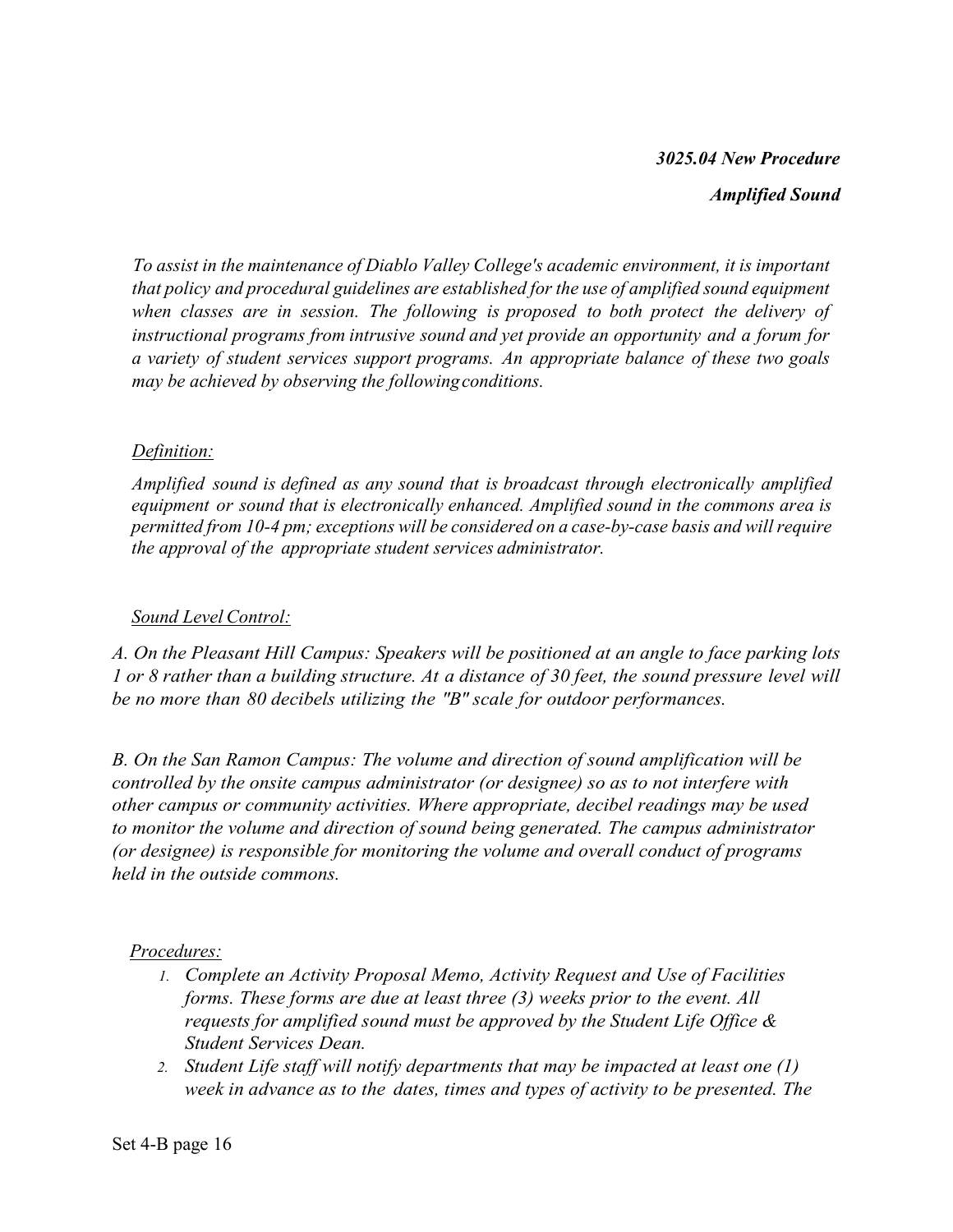*receiving department will prominently display this notice.*

#### *Enforcement:*

- *1. Student Life and/or appropriate college personnel retain the right to monitor and/or limit the sound levels generated by amplification systems. Enforcement will be the responsibility of Student Life and/or Safety & Security staff.*
- *2. The performing group(s) and/or the sponsoring organization must provide a signed acknowledgement of their awareness and willingness to abide by the Amplified Sound Policy by signing a copy of this agreement.*
	- *a. A warning will be issued if the sound level exceeds the designated decibel limit. No more than three (3) minutes will be allowed to correct the volume to the acceptable level.*
	- *b. If a second warning must be issued, an additional one (1) minute will be allowed to correct the volume at the acceptable level.*
	- *c. A third warning will not be issued. If the volume is exceeded for a third time the group will turn off their amplified sound and/or electrical power supply will be shut off and not turned back on. Groups should be advised that if power is shut off that this process may damage their equipment and that Student Life and/or the College assumes no responsibility for repairs caused by this action.*
	- *d. Non-adherence to these guidelines will result in the approval of the activity being revoked and possible loss of future activity reservation privileges.* DVC Procedure 3102.01

#### STUDENT ADMISSIONS & RESIDENCE

#### Student Admissions & Residence

*All members of the community are welcome to become students at the college. The purpose of residency is to establish your tuition rate, not your admittance to the college.*

#### **General Admission**

For general admission to Diablo Valley College, students must demonstrate:

- Graduation from *a regionally accredited* high school; or
- 18 years of age or older and no longer a high school student; or
- Passing of the State of California Certificate of Proficiency Test *(CHSPE)* or the General Educational Development Test (GED); or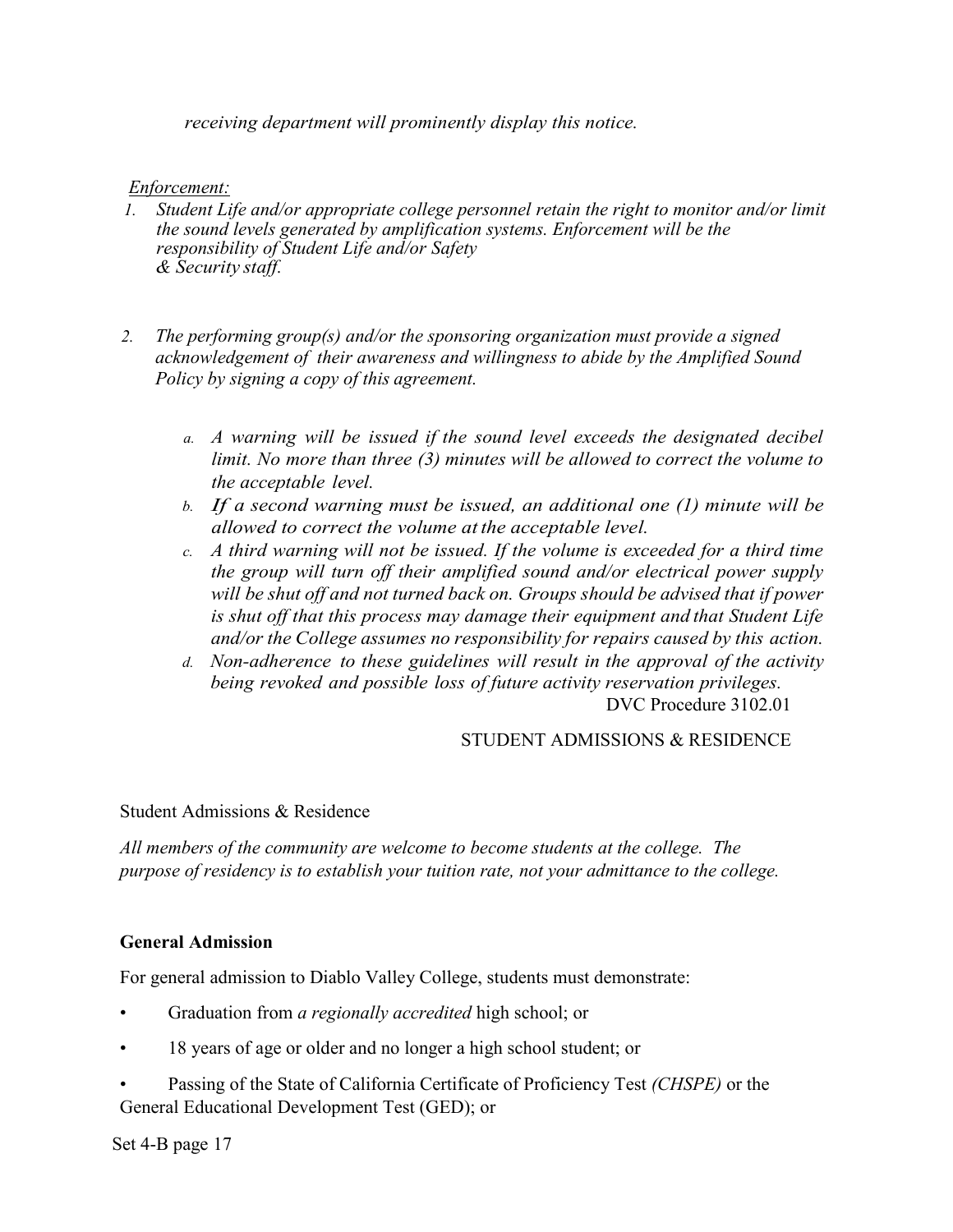• Indentured apprenticeship taking a related training program; or

• A recommendation for special admission from the high school principal and parents if a high school student.

#### **California Residence Status**

California residence status is determined by the Admissions and Records Office. A person who is eligible to establish residency has lived in California for at least one year *and one day* prior to the beginning of the term in which he or she wishes to enroll, and can show intent to be a California resident.

Applicants who have lived in California for less than two years are required to complete the residency questionnaire on the application*. will need to complete a residency questionnaire.*

#### **Non-Residence Status**

Students who are nonresidents must pay a nonresident tuition fee in addition to the other usual college fees. For more information, see "Fees, Costs, and Refunds" in the college catalog.

#### **International Students**

Diablo Valley College is committed to global education and is a leader in advancing international education in the United States. The diverse cultures of international students help to enrich our campus community. International students interested in applying to DVC should write to *contact* the International Student Admission and Services (ISAS) Office (ISO) and request an international student application. International students are required to comply with immigration regulations and must submit supporting documents for admission purposes. The application includes a checklist to ensure that students understand what they need to submit to be admitted as an international student to DVC. International students must pay the international student rate for courses in addition to the usual college fees.

For international students applying from within the United States, the deadline for fall term admission is July 15 *June 1*. For international students applying from outside the United States, the deadline for fall term admission is July 1. The spring admission deadline for all international students is December *November* 1. All international students are required by law to report to the designated school official at the ISAS office *ISO* when they arrive on campus, transfer institutions, or leave the country.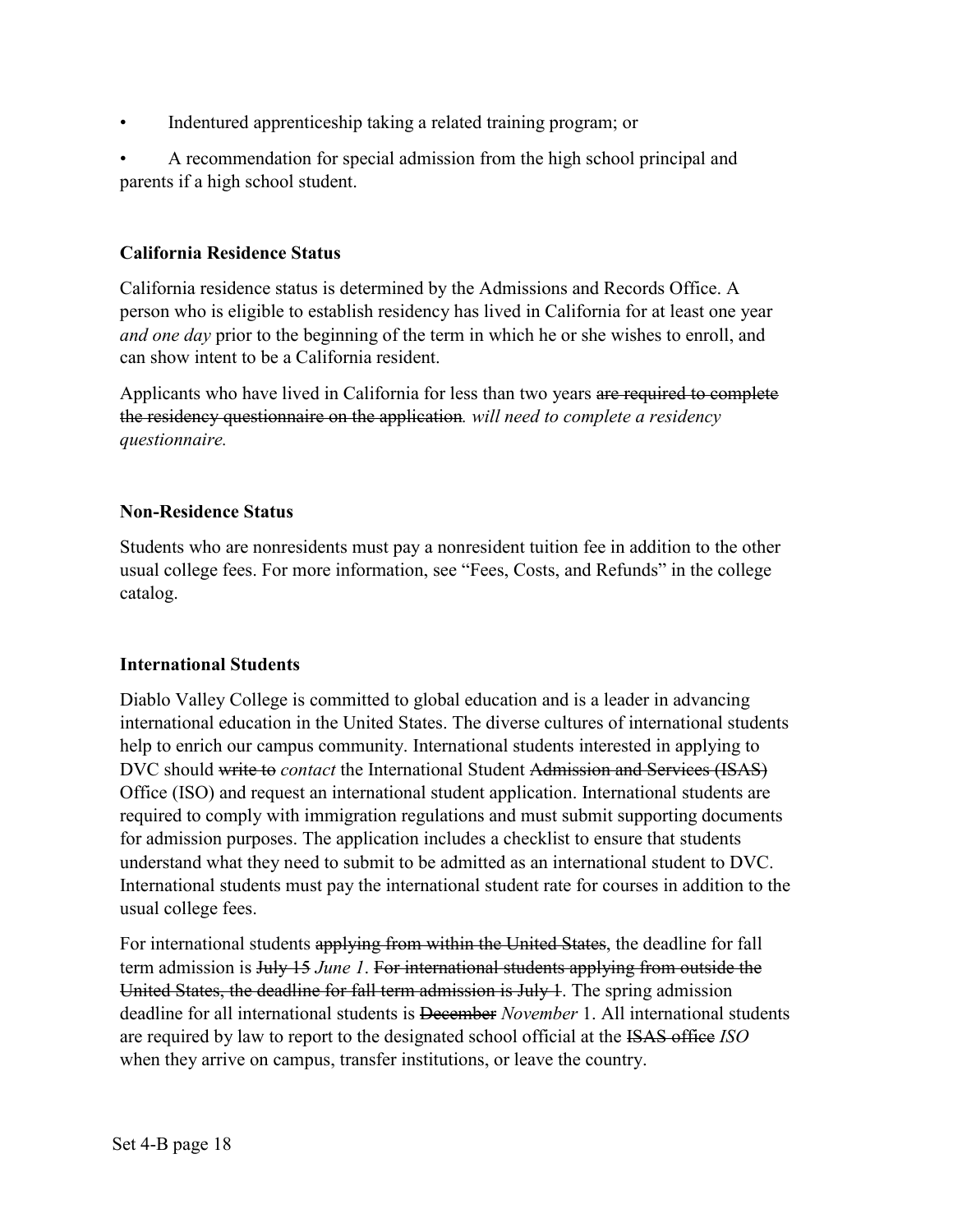#### **Transferring to DVC**

DVC welcomes transfer students from other colleges. Transfer students should follow our general application procedures. Transfer students should send official transcripts of their prior college work to the Admissions Office several weeks before their scheduled registration date.

Compliance/References: Education Code 76000 Title 5, sec. 55532 Student Services Procedures 3001, 3011

Approval History: ADOPTION: May 17, 2004

# **DVC Procedure 4003.01 - Distance Education**

*DVC has adopted a procedure based on principles of good practice to ensure that distance education is characterized by the same expectations for quality, integrity, and effectiveness that apply to traditional face-to-face classroom instruction.*

Diablo ValleyCollege (DVC) recognizes the growing range of modalities for delivery of instructional and educational programs. DVChas adopted a policy based on principles of good practice to ensure that distance learning is characterized by the same expectations for quality, integrity, and effectiveness that apply to traditional face-to-face classroom instruction.

This procedure complies with federal and California state regulatory requirements regarding distanceeducationandcorrespondenceeducation *and the Contra Costa Community College District Board Procedure 4014.*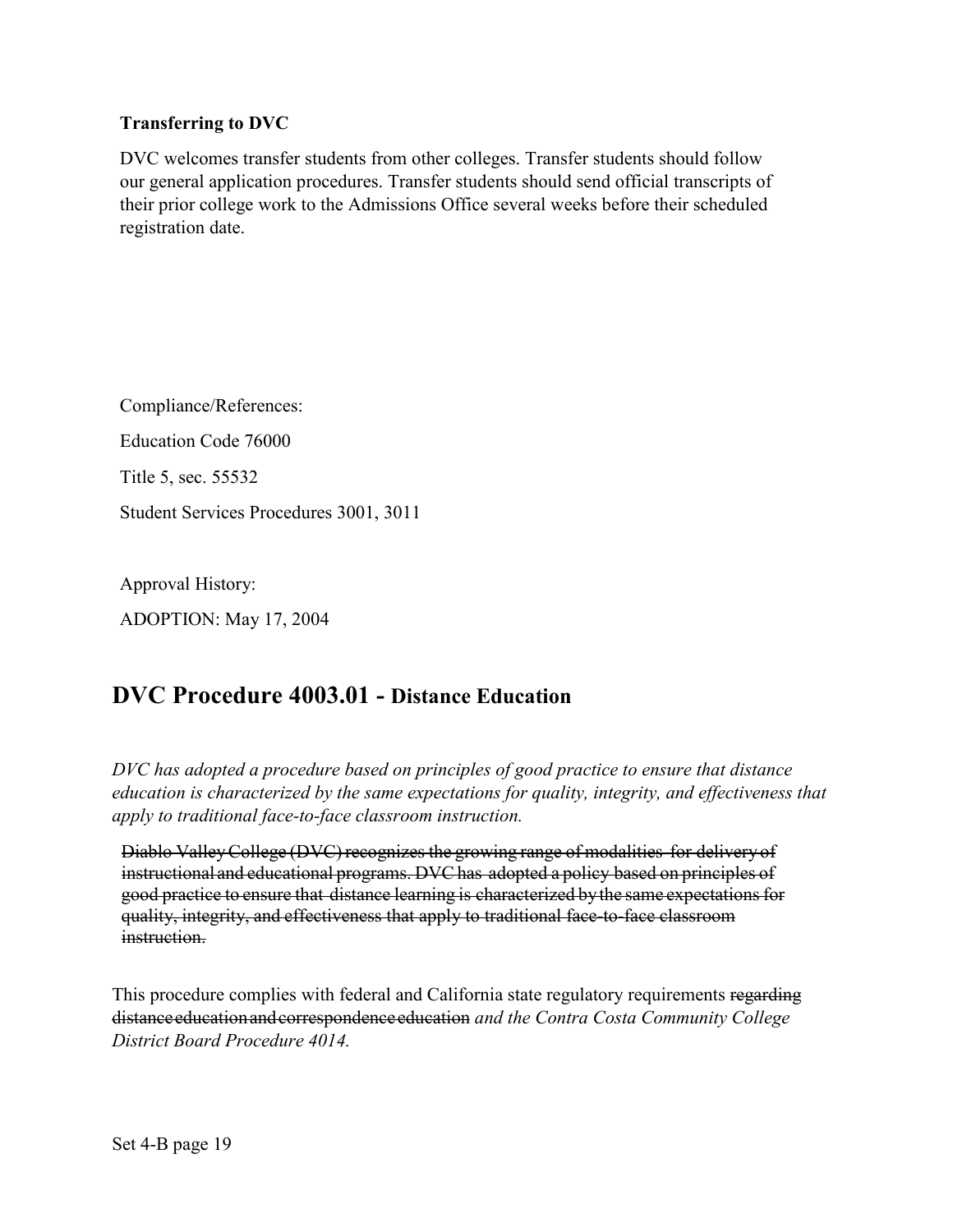Distance education and Correspondence Education are is defined by the U.S. Department of Education, the California Code of Regulations Title V, and is included in the Accrediting Commission for Community and Junior Colleges (ACCJC) - Western Association of Schools and Colleges' Policy on Distance Education and on Correspondence Education. (Adopted June 2001, Edited August 2004, Revised June 2005,Revised January 2010, June2011).

# **Distance Education means:**

*Instruction in which the instructor and student are separated by time and/or distance and interact through the assistance of technology (5 CCR § 55200). Any portion of a course delivered through distance education includes regular instructor-initiated substantive interaction and instruction between the students and the instructor, and among students, either synchronously or asynchronously. Regular instructor-initiated substantive interaction and*  instruction are defined as interactions between an instructor and student within a course that *monitors progress and provides feedback that furthers learning or assessment of learning.* 

*Distance education does not involve limited, irregular, and primarily student-initiated interaction with the instructor nor is it self-paced.*

Education that uses one or more of the technologies listed in items(1) through (3), below, to deliver instruction to students who are separated from the instructor and to support regular and substantive interaction between the students and the instructor, either synchronously orasynchronously.

The technologies mayinclude:

- (1) the internet;
- (2) one-wayand two-waytransmissionsthroughopen broadcast, closed circuit, cable, microwave, broadband lines, fiber optics, satellite, or wireless communications devices;
- (3) audio conferencing

In addition, instruction provided as distance education is subject to the requirements of the Americans with Disabilities Act (42 U.S.C. § 12100 et seq.) and section 508 of the Rehabilitation Act of 1973, as amended (29 U.S.C. § 794d).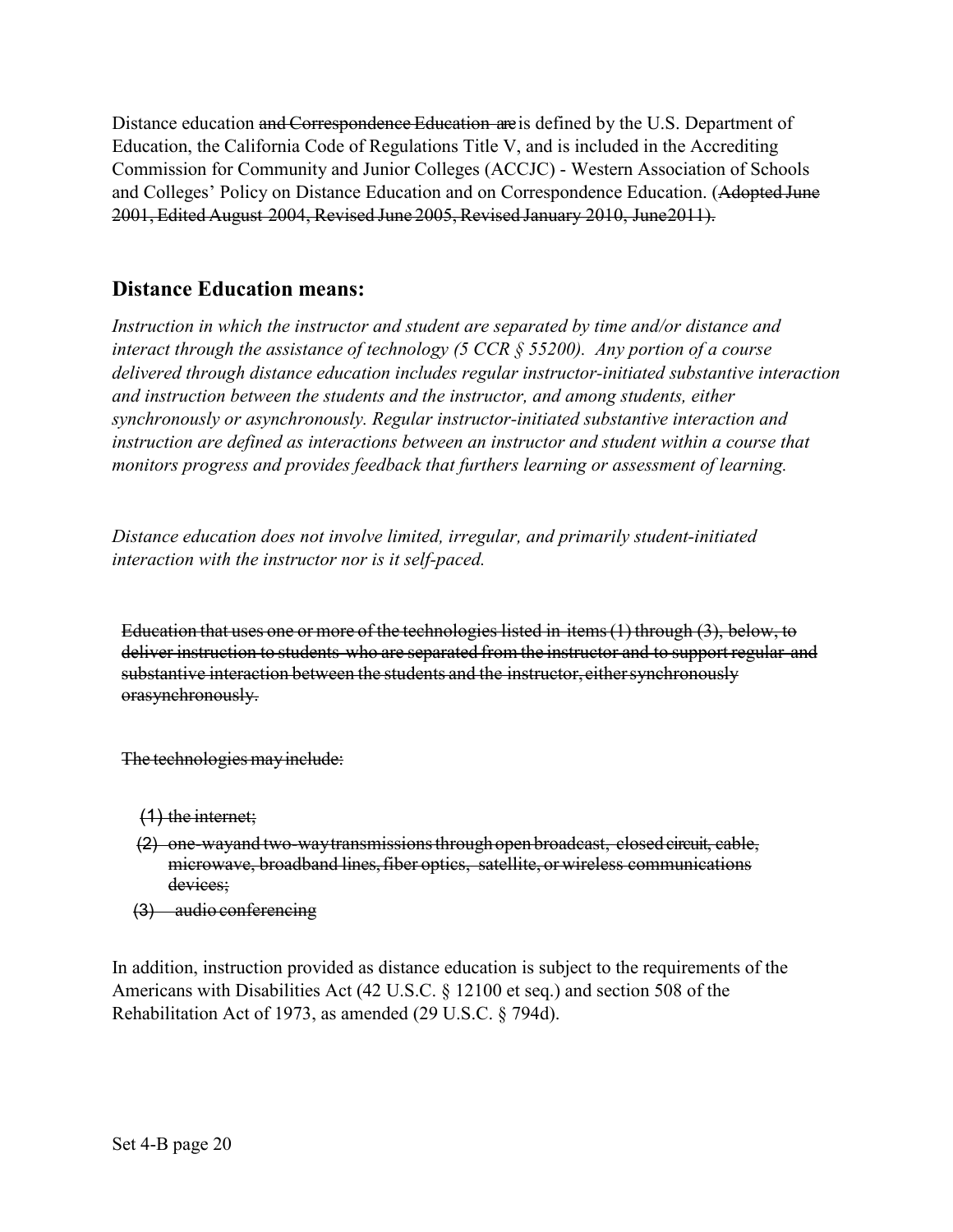### Correspondence education means:

- (1) education provided through one ormore courses byan institution under which the institution provides instructional materials, by mail or electronic transmission, including examinations on the materials,to students who are separated fromtheinstructor.
- (2) interaction between the instructor and the student is limited, is not regular and substantive, and is primarily initiated by the student.
- (3) correspondence courses are typicallyself-paced.
- (4) correspondence education is not distance education.

## **Authentication:**

To ensure the integrity of the distance education offerings and comply with federal regulations (34 CFR§602.17g) and ACCJC policies, DVC will ensure student authentication to distance education classes using the unique student ID and password issued by the Contra Costa Community College District as part of the enrollment process. Required use of the student ID and password serves as a means to validate that the student who is registered for a course is the same student completing the work and receiving the grades/credits.

All students will be required to enter their distance education course by authenticating through the District-approved Learning Management System (LMS).

The District and the colleges, including all faculty, will, at all times, work to ensure that each student's password is protected against public disclosure. Students shall be notified about steps to take in order to request the issuance of a new password should they believe that their existing password has been compromised.

# **Course Review and Approval**

DVC curriculum standards specify that all learning opportunities have equivalent quality, accountability, and focus on student outcomes, regardless of their mode of delivery. These standards provide a framework that allows DVC the flexibility to adapt our delivery modes to the emerging needs of students and society while maintaining both academic rigor and quality. All DVC courses and programs offered through distance education are required to meet the requirements of accreditation in each section of each course and program at each campus.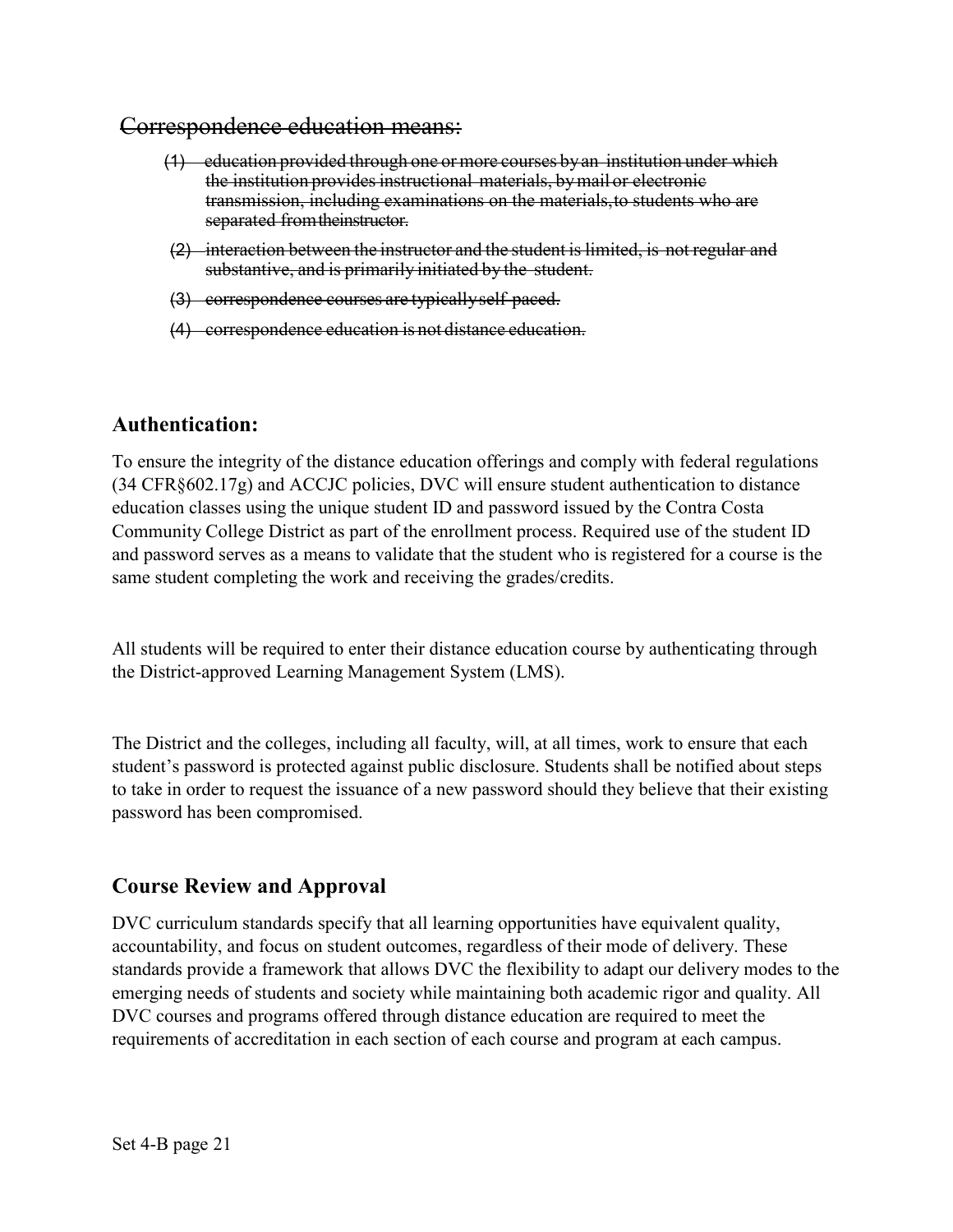When approving courses to be delivered through distance education, the college curriculum committee will certify the following:

Course Quality Standards – The same standards of course quality are applied to the distance education courses as are applied to traditional face-to-face classroom courses.

Course Quality Determinations – Determinations and judgments about the quality of the distance education course are made with the full involvement of the college curriculum committee and follow the adopted course approval procedures.

Instructor Contact – Each course delivered through distance education must include instructorinitiated regular and substantive interaction between the students and the instructor and among students, either synchronously or asynchronously.

Duration of Approval – All distance education courses approved under this procedure will continue to be in effect unless there are substantive changes to the course outline.

Student Learning Outcomes – All distance education courses will be assessed using the same course-level student learning outcomes as traditional face-to-face courses.

*Accessibility – All courses must specify how the portion of instruction delivered via distance education meets requirements of the Americans with Disabilities Act (42 U.S.C. § 12100 et seq.) and section 508 of the Rehabilitation Act of 1973, as amended (29 U.S.C. § 794d).* 

# **Students Participating in Distance Education**

Students enrolled in distance education are required to comply with the same policies as students enrolled in traditional face-to-face classroom courses including:

- Student Code of Conduct
- Academic Integrity and Plagiarism
- Student Privacy
- All other applicable college and district policies and procedures.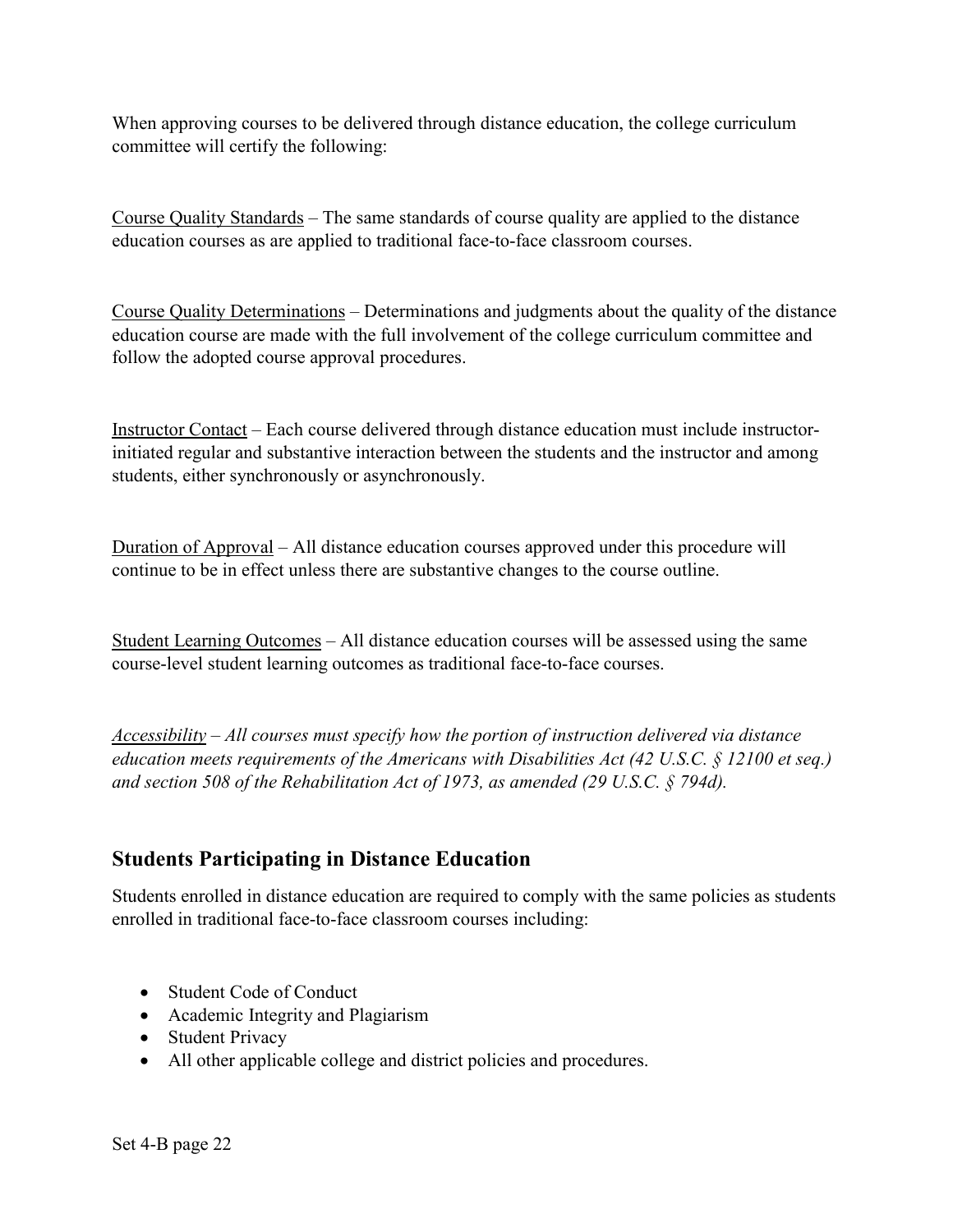Diablo Valley College strives to provide distance education students the same access to support services as it provides to on-campus students.

# **Faculty Teaching Distance Education**

Each department will determine the selection of instructors for teaching distance education courses, and will follow the selection process outlined in the department's bylaws.

# **Approval History:**

Approved by Faculty Senate: 2/25/13 Approved by College Council: 4/22/13 Approved by College President: 8/12/13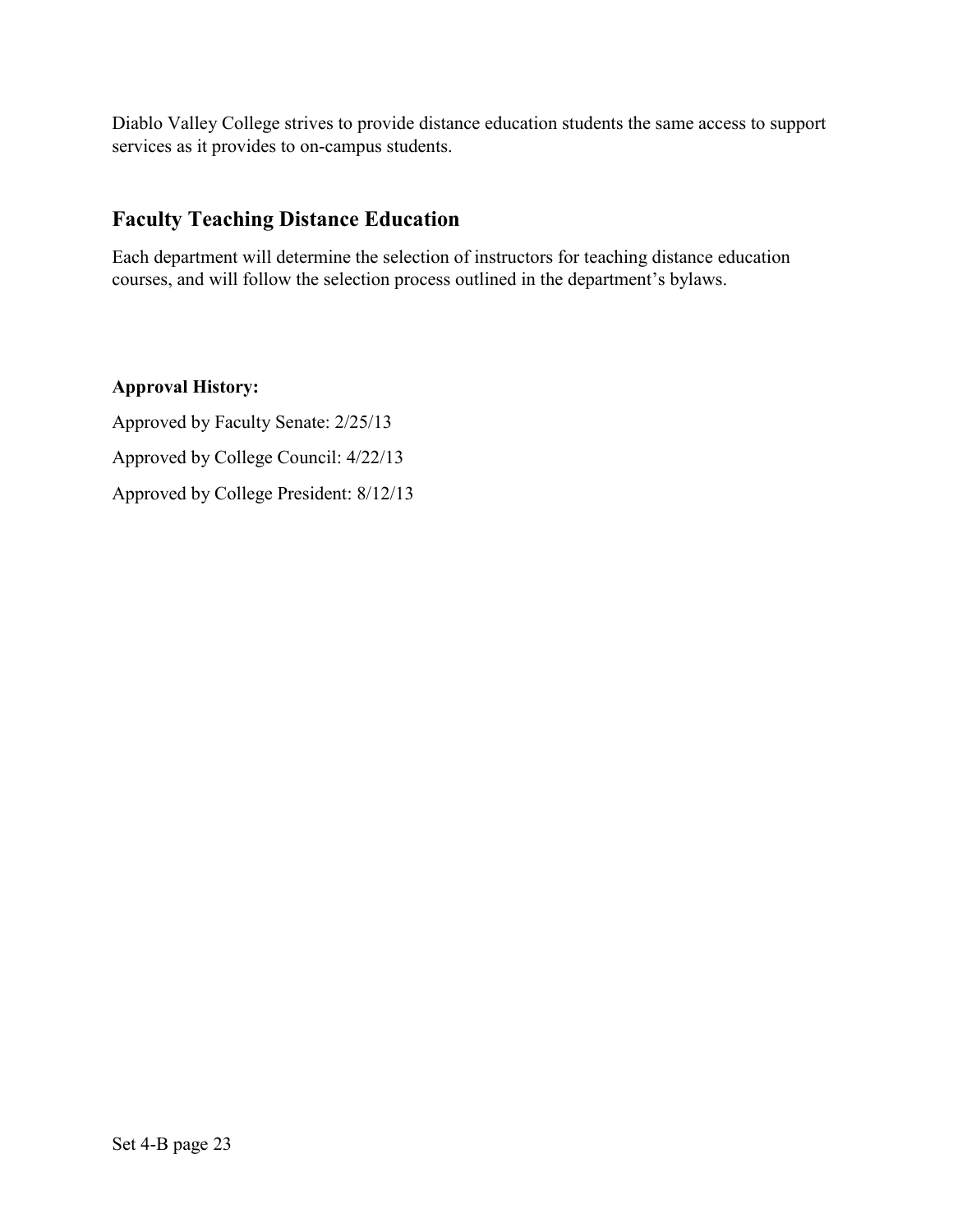# DVC Procedure 4008.01 PROGRAM REVITALIZATION / DISCONTINUANCE

#### **Program Revitalization/Discontinuance**

The DVC Program Revitalization/Discontinuance process is an adjunct process to the DVC Instructional Unit-Program Review (IUPR) process that channels the outcomes of the DVC IUPR to planning and resource allocation when an Instructional Unit *a* program is determined to require "Modification" or "Does not meet community needs/college mission". The DVC Program Revitalization/Discontinuance process supports the integration of program review with planning and resource allocation and is a catalyst for continual improvement. This procedure is aligned with DVC Procedure 1016.01 (Program Review) and the Contra Costa Community College District Curriculum and Instruction Procedure 4008, which provides guidelines for the review, establishment, modification and discontinuance of programs.

#### **Program Deletion versus Program Discontinuance**

Academic programs, when defined as a "degree or certificate award," may be deleted from the college catalog through established curricular processes as developed and approved by the Curriculum Committee representing the Faculty *Academi*c Senate.

When academic programs are proposed for deletion, an advisory shall be published in the catalog for two years advising students to consult with a counselor *or advisor* regarding options to complete the program. Program information will consequently be removed from college and district informational materials, including catalog, schedule, websites, etc. *Program deletions are reported to the Districtwide Educational Planning Committee.*

Program discontinuance is a broader procedure requiring evaluation of factors that include but are not limited to:

1. Contribution to the core mission of the college as a whole, general education, and requirements of other academic programs

- 2. Contribution to accreditation
- 3. Impact on the retention, progress, and graduation of students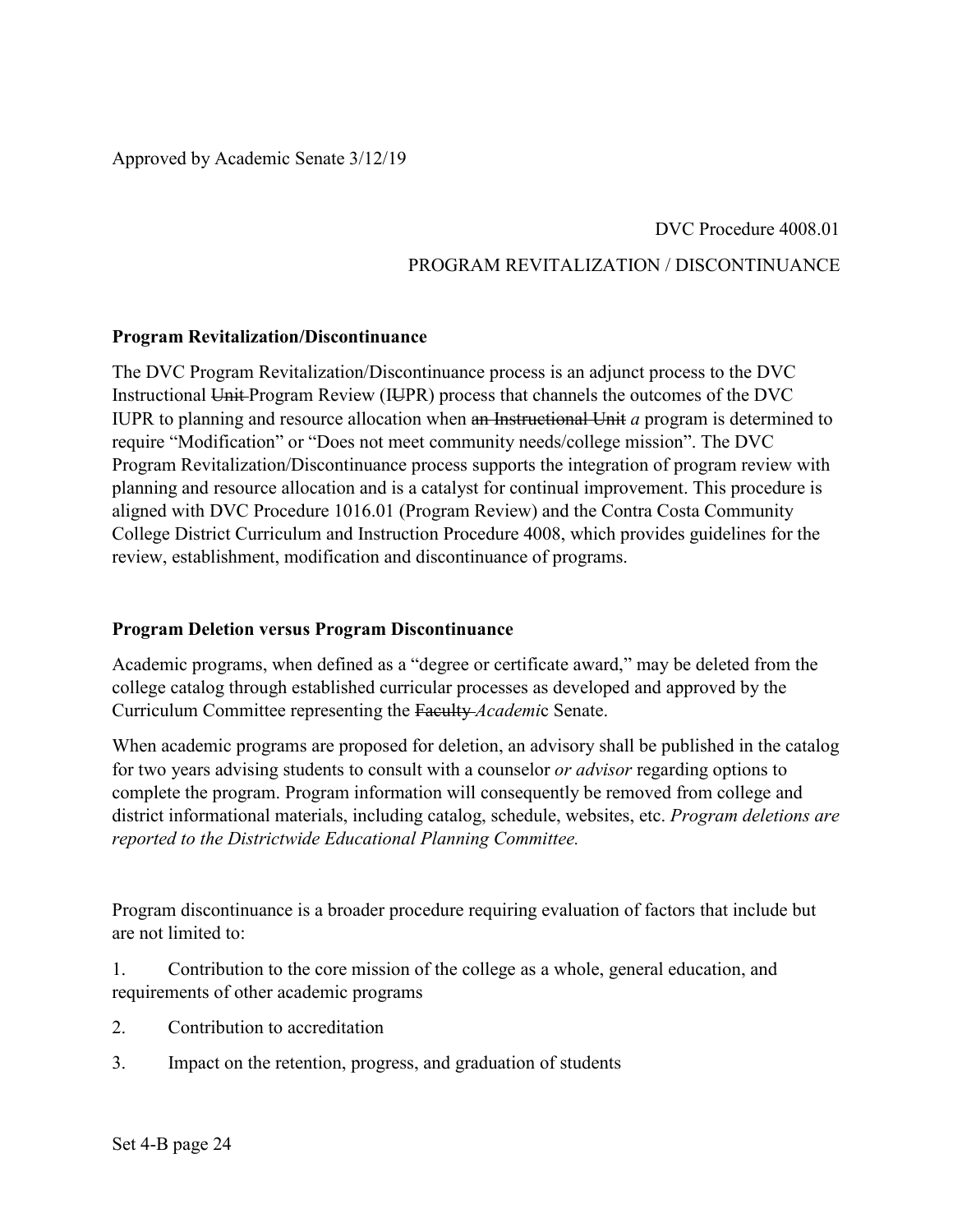4. Program performance such as multi-year trends and projects for enrollment, retention, completion, placements and program productivity

5. Demand within the region and state for graduates of the program

6. Impact of the program on the community

7. Program uniqueness or possible duplication or competition with other educational programs in the region

8. Impact of program discontinuance on currently enrolled students

9. Advancement of diversity

10. Costs associated with the program as well as projected financial savings

Process

Instructional Unit Program Review (IUPR) Outcome

1. As a result of the IUPR, a program is designated in need of "modification" or "does not meet community needs/college mission."

2. This program review outcome is presented to Division Council for discussion and recommendation/referral.

3. The Division Council makes a recommendation for program revitalization or discontinuance.

4. This recommendation is forwarded to a meeting of the Faculty Academic Senate President, United Faculty Vice-President and College President (*president's cabinet*).

5. The presidents' group can either accept the recommendation of the Division Council or the presidents' group can request further information/input from the Division Council, which requires subsequent determination made by mutual agreement.

6. The presidents' group makes a determination of a formal "program in trouble" designation and refers the program for revitalization *or/*discontinuance procedures.

7. Either recommendation (revitalization/discontinuance) will be reported to the Districtwide Educational Planning Committee.

8. A recommendation of revitalization will result in the formation of a Revitalization Taskforce and designation as a specially funded project that is submitted directly to Integration Council the *Program Review Committee* for consideration in the Resource Allocation Process and is not subject to prioritization by the Division Council.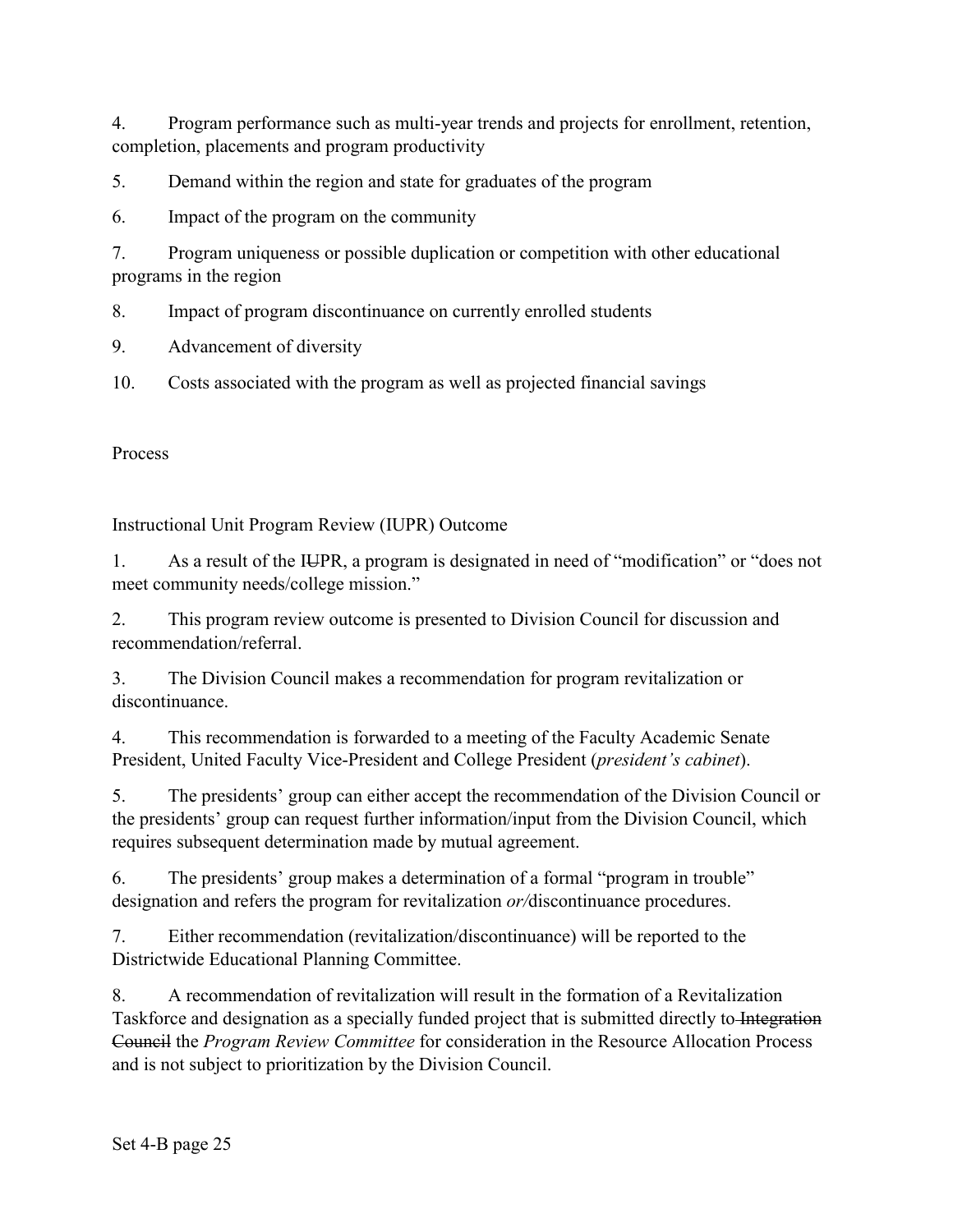Program Revitalization:

When the presidents' group refers the program for revitalization, the vice president of instruction in consultation with members of the division will convene a Revitalization Taskforce to formulate interventions to improve the program. Membership must include:

- Department Chair
- 1-2 Program Faculty/Lead Faculty
- 1-2 faculty from within the department/division
- Counselor
- Division dean

and may include:

- 1-2 faculty outside- department/division and/or
- 1-2 Advisory Committee members (CTE Programs)

The taskforce will prepare a Program Improvement Work Plan consisting of activities designed to strengthen the program, including specific goals, timelines, responsible persons, and resources to be allocated in order to complete the plan. When the Program Improvement Work Plan is in place, it will be distributed to all department faculty members, Advisory Committee members, the V.P. of Instruction, the Faculty Academic Senate President, and the UF President. The program improvement plan timeline will begin, at the latest, at the start of the academic year following the Spring designation of "program in trouble," and the timeline for accomplishment of intervention strategies shall not exceed two years. Any modification of courses and/or program shall be initiated at the respective department level and approved by the curriculum committee and the appropriate manager. [Curriculum and Instruction Procedure 4008,

#4.4]

The program will be subject to ongoing formative assessment by the Revitalization Taskforce to ensure that objectives and timelines are being met.

Outcomes of the Revitalization Process will be reflected in the Annual Program Review and reported to the District*wide* Educational Planning Committee and subsequent actions may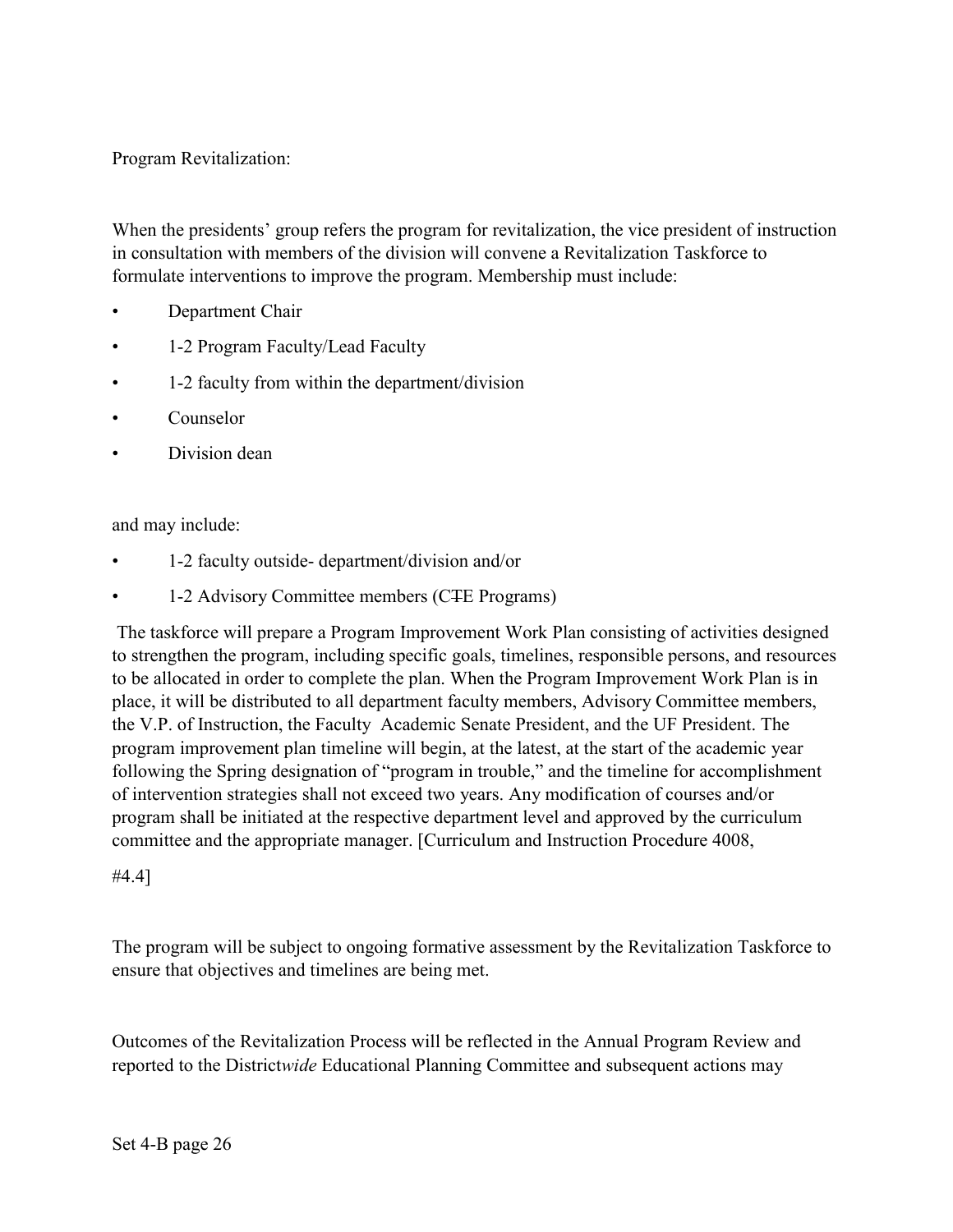include removal from "in trouble" status, recommendation for continued revitalization activities, or program discontinuance.

Program Discontinuance

If the presidents' group refers the program for discontinuance, and the recommendation is accepted by the Governing Board, before terminating the program every reasonable effort will be made to allow students to complete the program or transfer to a related program. Students will be provided advising assistance with respect to their options.

Students will be notified of program closure and timing for the phasing out of courses.

• Program information will be removed from college and district informational materials, including catalog, schedule, websites, etc.

In addition to the plan to accommodate students who need to complete the program, a plan will be made for adequate notification of affected faculty, and retraining or transfer of faculty to another area as outlined in the UF/CCCCD Contract, Article 16 and District Human Resource Procedure 2080.01.

Compliance/References: Education Code 78016 Title 5, Section 51022 Board Policy 4008 Curriculum and Instruction Procedure 4008 DVC Procedure 1016.01

Approval History: FACULTY SENATE APPROVAL: August 23, 2011 ACCEPTED BY THE PRESIDENT: March 19, 2012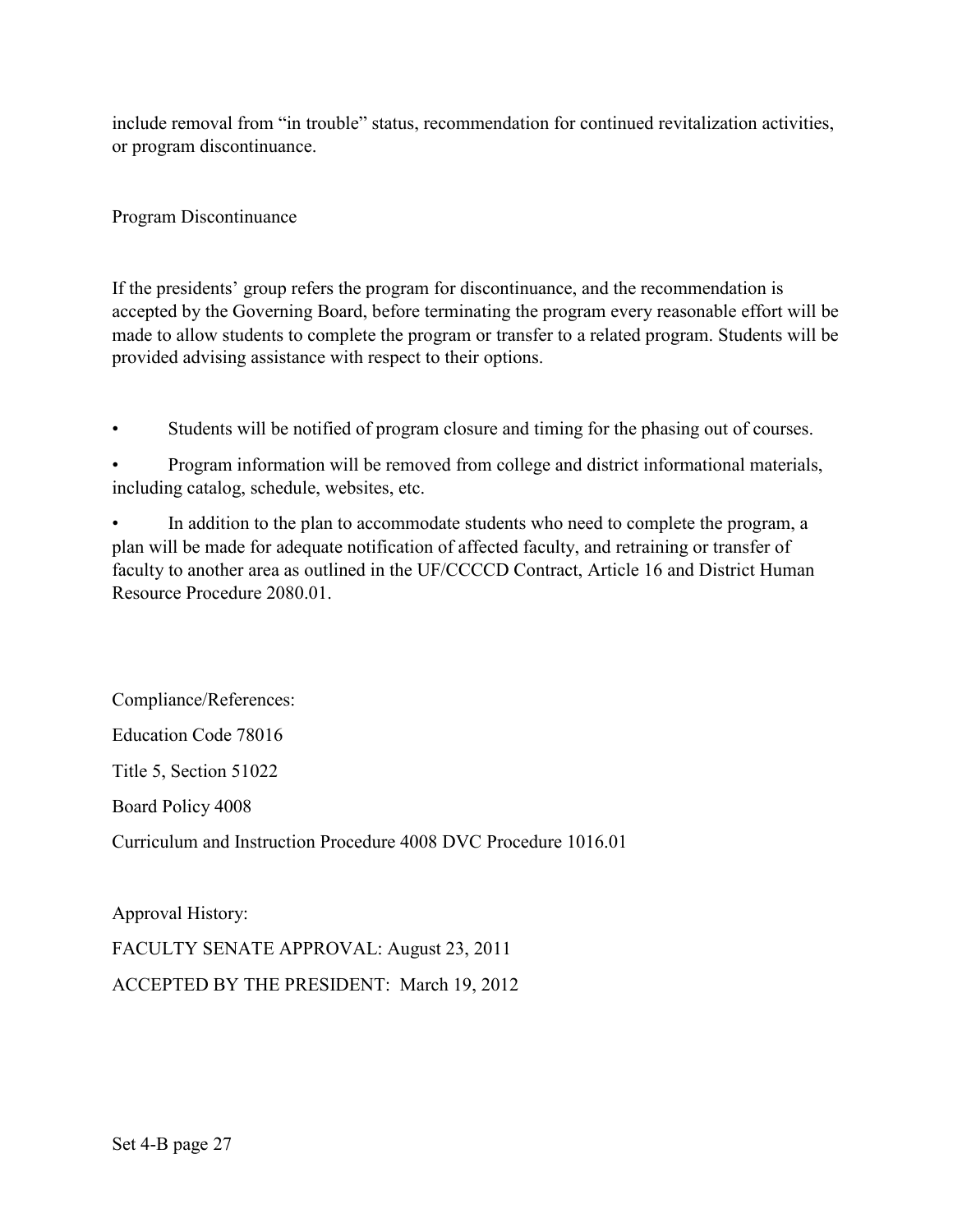Campus-wide research, surveys or questionnaires shall be consistent with the college's mission, values and Educational Master Plan goals. The purpose of this procedure is to ensure that all research conducted at DVC will advance data-informed decision making which improves student success and promotes quality education and improved institutional effectiveness. Any data that can be broken to the individual student level must be kept confidential to protect student identities. Data must be protected and stored safely.

#### **Research from existing data source**

DVC employees wanting to access data from the college or district that is not openly available on the district website should submit the online research request form, which is then automatically forwarded to the Dean of Institutional Effectiveness and Accreditation for approval. The form can be found in Insite, under the Resources tab.

#### **Research conducted within a department or program**

DVC employees wanting to conduct research activities that are directly tied to their assigned department or program are able to do so and are not required to submit a request for approval. This includes service area evaluations of programs and special event effectiveness. (An example of something not directly tied to an assigned department or program is research an individual may want to conduct as part of a personal dissertation project.) All research will require the informed consent of the participants and all people must be given the choice to opt out of participation in the project if they desire. Individuals may contact the Dean of Institutional Effectiveness and Accreditation for guidance.

## **Research conducted outside a department or program for new data acquisition**

Employees wishing to conduct research beyond their individual department or program are required to complete the On-Campus Entity Research Request Form which is available on the Research, Planning and Evaluation Committee webpage. Materials including but not limited to surveys and focus groups questions must be attached to the form. All research will require the informed consent of the participants and all people must be given the choice to opt out of participation in the project if they desire. The Dean of Institutional Effectiveness and Accreditation will consult with the Research, Planning and Evaluation Committee (RPEC) to review the research requests and instruments prior to approval. The RPEC will make a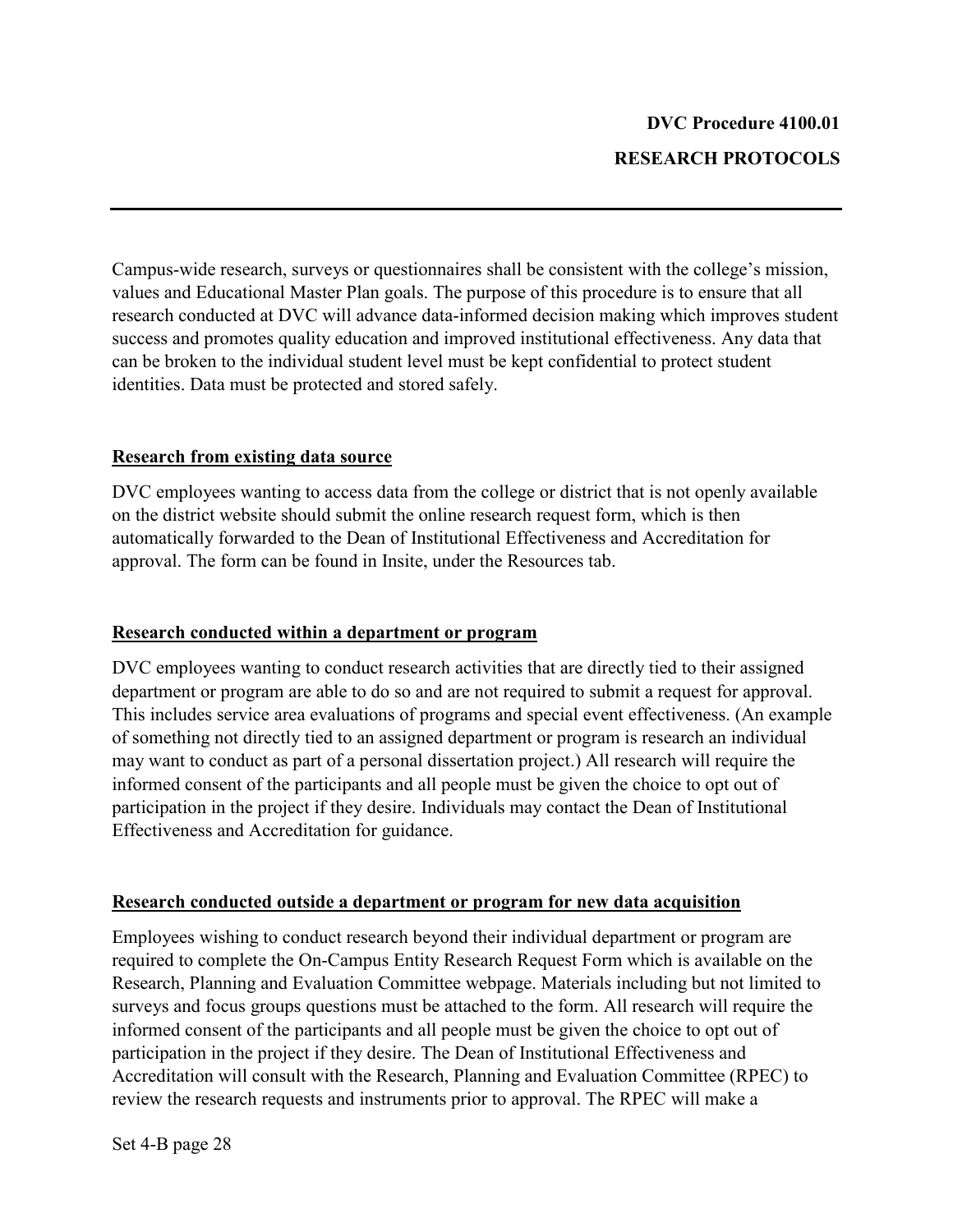recommendation to the College Council about the project. After the College Council makes a decision, the Dean of Intuitional Effectiveness and Accreditation will inform the person who put in the request of the outcome.

When college-wide research requires the collection of data from students and may necessitate asking instructors to utilize portions of a class hour, efforts shall be made to limit the frequency of the class disruptions and the and length of the research instruments.

## **Research conducted by a non-DVC entity**

Anyone not directly affiliated with the college who would like to conduct research about students or employees of the college must complete an Off-Campus Entity Research Request Form. *Research conducted by for-profit commercial entities will not be allowed.* All research will require the informed consent of the participants and all people must be given the choice to opt out of participation in the project if they desire. The form must be submitted to the Dean of Institutional Effectiveness and Accreditation who will consult with the Research, Planning and Evaluation Committee (RPEC) for approval. Submissions will be considered at the first RPEC meeting in the months of September, November, February and April. The RPEC will make a recommendation to the College Council about the project. The Dean of Institutional Effectiveness and Accreditation will inform the researcher about the final decision.

## **Accreditation Standard: I.B.4**

### **Approval History:**

ADOPTION: May 17, 2004

REVISED: December 12, 2018 by College Council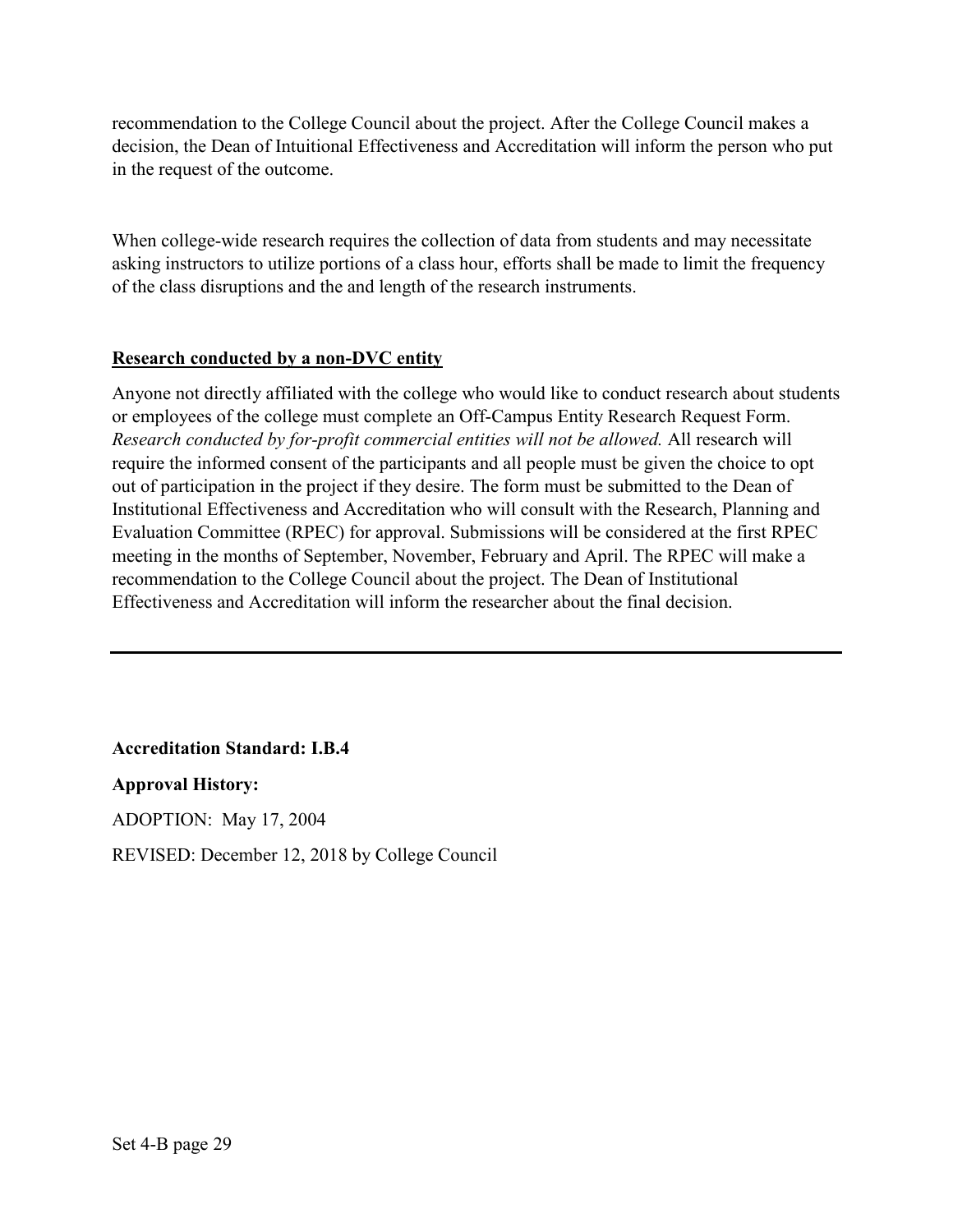### TECHNOLOGY PURCHASE STANDARDS ANDPROCESS

### Technology Purchase Standards and Process

All computer, printer, networking, audio-video and major technologypurchases including network software and institutional software licenses are made throughthe information technology and services office. This is done to ensure that the collegeis getting standardized technologies that are compatible and supportable at negotiated costs in compliance with district purchasing procedures and accessibility requirements. All audiovideo material purchased by DVC must be closed captioned for thehearing impaired according to state and federal ADArequirements.

To streamline this process for computer and printer purchases, an online formis available on the DVC Intranet through which selections can be made. Faculty and staff may also contact the executive dean of information technology and servicesor designee for direct technology purchasingassistance.

Purchasing standards are established for technologies that are widely used byfaculty and staff at DVC (e.g., Microsoft Office, Norton Antivirus, WebCT Course Manager, Dell computer, HP printers, etc.). Technology standardization is done for thefollowing reasons:

- To ensure the college is using technologies that are compatible and ADA compliant;
- To lower DVC's total cost of ownership for purchasing, installing,training, supporting, maintaining and replacing technologies;
- To ensure the college is using the best technologies for the needs as defined by the primary users within the context of existingbudgets;
- To ensure that the college is in step with the standards of other educational institutions;
- To ensure that the college is using industry standard technologies that manufacturers will support in the future.

Once technology standards are established, they are not changed unless there isa compelling need (e.g., dramatic rise in total cost of ownership, major change inproduct support or specifications, major change of user requirements, etc.). DVCtechnology standards are published onlineat:

[www.DVC.edu/technolgy/standards.htm](http://www.dvc.edu/technolgy/standards.htm)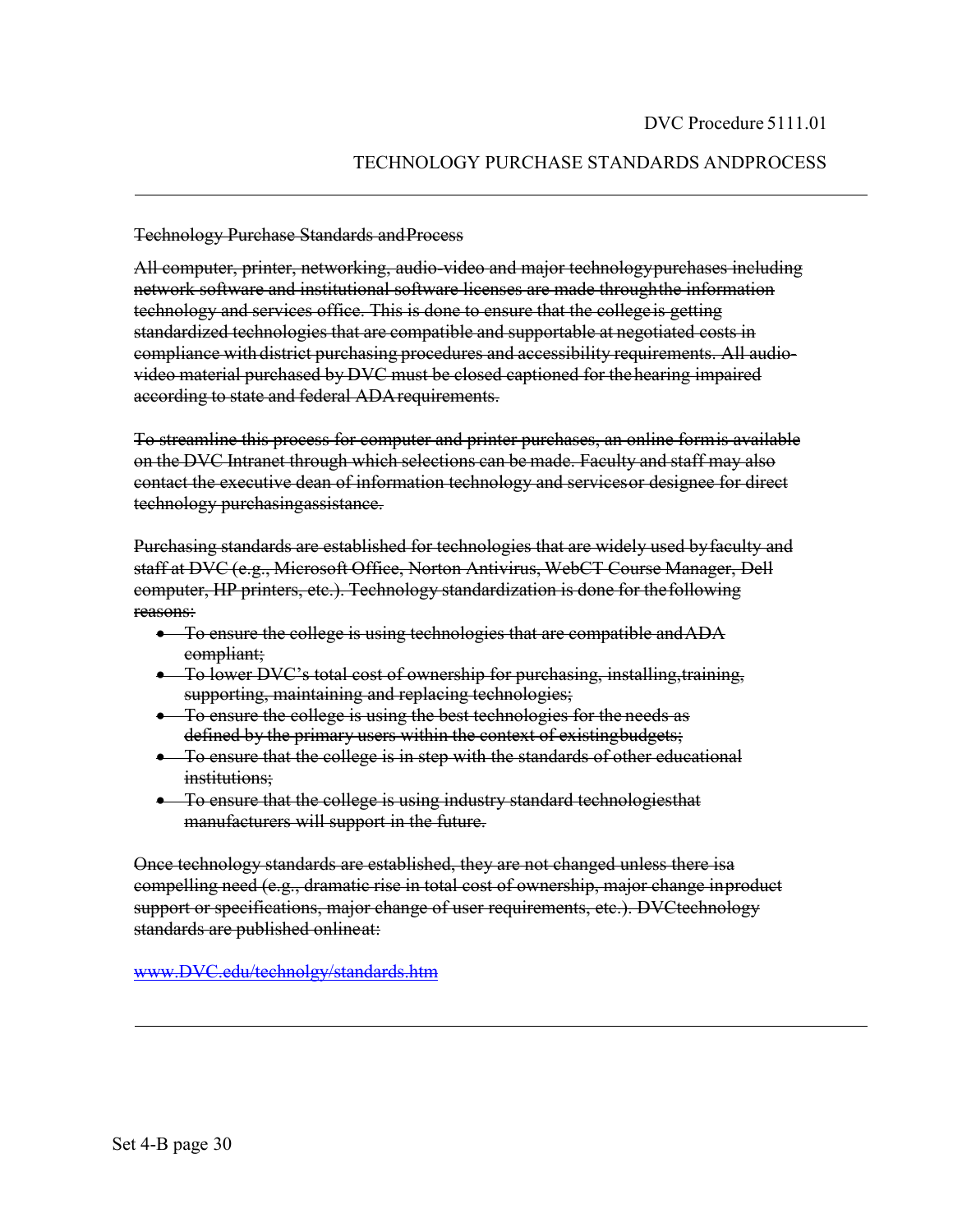## TECHNOLOGY PURCHASE STANDARDS AND PROCESS

### *This procedure applies to all departments/divisions using computers and multi-media equipment managed and supported by Information Technology and Services (IT&S).*

*College-related technology purchases are defined as all computer, printer, networking installation, institutional software licensing, multi-media equipment, and room display technology (projector, flat panel display, etc.) and digital signage purchases*

*All college technology related purchases are to be made through IT&S to ensure standardized technologies; compatibility with current systems and support programs; and costs are in compliance with purchasing procedures and accessibility requirements. Additionally, IT&S partnerships with major vendors and resellers enable IT&S to handle purchases quickly and efficiently. IT&S will assist college individuals and departments with college-related technology purchases by:*

- *Assessing needs and recommending hardware and software*
- *Ordering equipment and arranging installations*
- *Coordinating vendor discounts*
- *Managing licensing agreements*

*To streamline this process for college-technology purchases, purchase requests are made through the SysAid IT&S ticketing system via dean, department chair, manager, director, or supervisor of respective department or division. Orders will not be placed until the GL fund code is received.*

*Established technology standards are only changed by the Technology Committee when there is acompelling need (e.g., dramatic rise in total cost of ownership, major change inproduct support or specifications, major change of user requirements, etc.). DVC technology standards are published on the IT&S website.*

*Under special circumstances, non-standard purchases of hardware or technologies that vary from the approved lists may be approved. Requests will be reviewed and, if appropriate, approved by IT&S and the Vice President, Business and Administrative Services. Although approved for purchase, systems outside of the IT&S standards will be a lower support priority for IT&S.*

*All instructional/educational audio and video material must be purchased through the campus Library. This is the ensure material meets State and Federal ADA requirements. Instructional/educational audio and video materials are defined as DVD, Blu-Ray, and on-demand streaming video services.*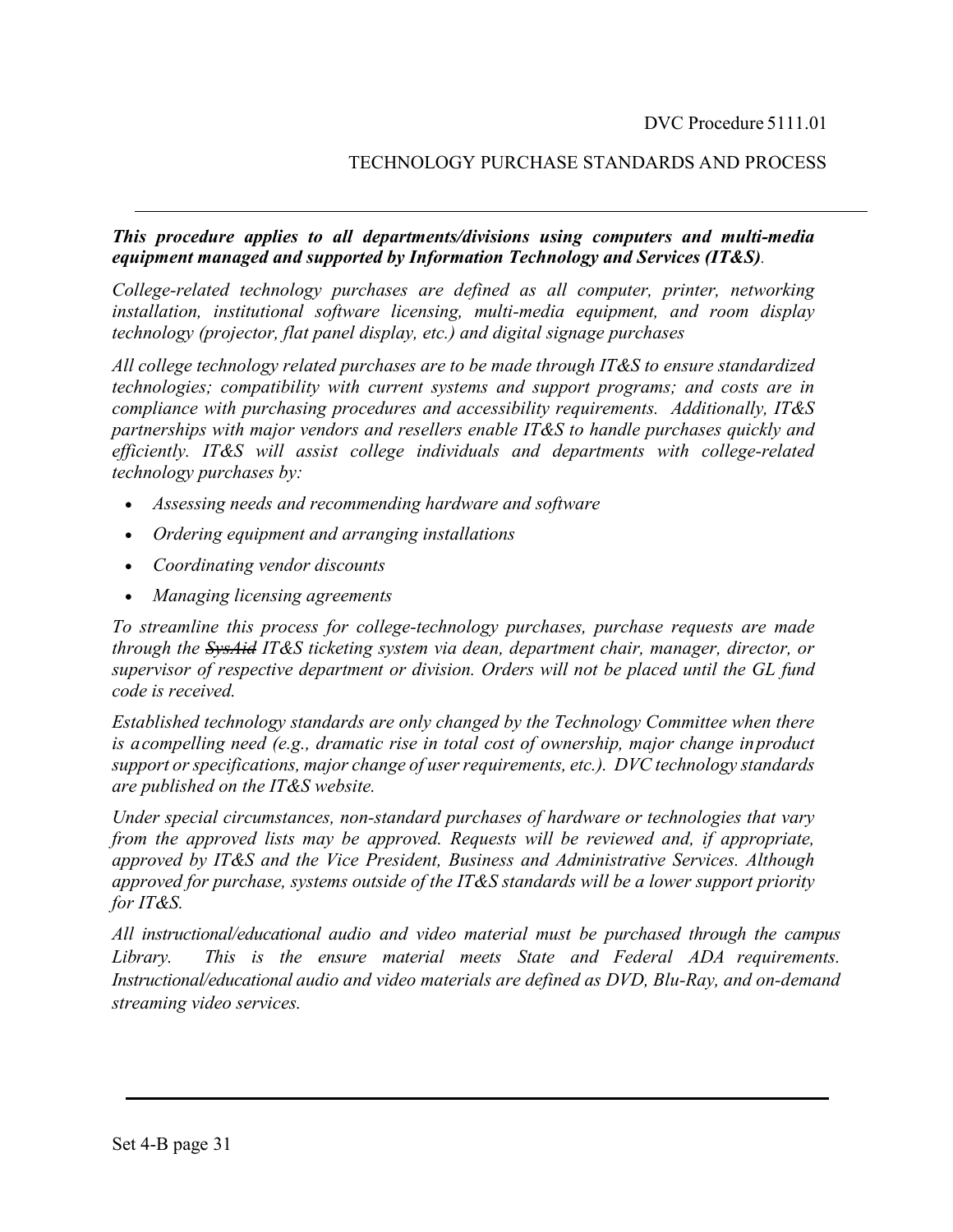**Compliance/References:** Business Procedures 11.00, 11.03 **Approval History:** ADOPTION: May 17, 2004 REVISED: September 14, 2009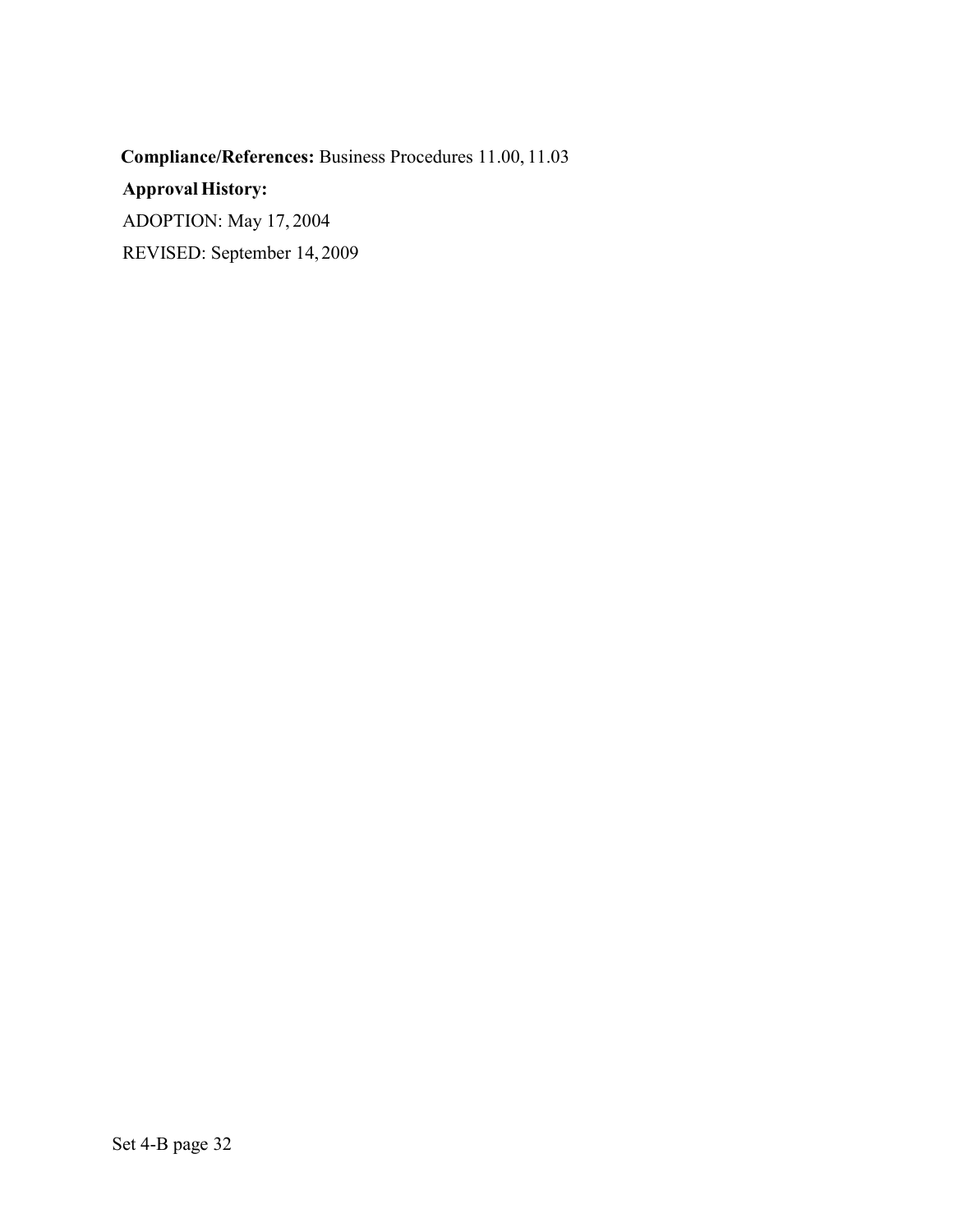# USE AND ASSIGNMENT OFFACILITIES

Assignment of facilities for *college and district use* will be based on the followingpriorities:

- 1. Instructional activity (classes and classroom space);
	- Classroom assignments are designed to maximize the use ofinstructional space and to serve students as effectively as possible.
- 2. Support for instructional and student development activity;
	- Support areas include faculty and administrative offices, student services, counseling services, library, business services, technical support areas, maintenance, and any additional areas that support instructionalprograms and the greatest needs ofstudents.
- 3. Governance and committee group activities that relate toeducational, employee, or other official college*or district*functions;
- 4. DVC Foundation activities;

The use of *college* facilities *are available for* community *use when such does not conflict with college/district programs and operations as prescribed in district procedure 6001.04*.

The vice presidents of instruction, *student services, and administrative and business services* shall have overall authority in the delegation *of space assigned to their supervisory area.* He or she shall consult with the appropriate administrativearea, division deans and/or department chairs on the assignment of office spaceand academic programs. *When situations arise with broad facilities impacts, they will be discussed by the president's Cabinet.*

The president of the college shall have overall authority in the delegationof *college space and will consult with appropriate Vice President*.

### **Compliance/References:**

Board Policy6001

Business Procedures 6.03, 6.04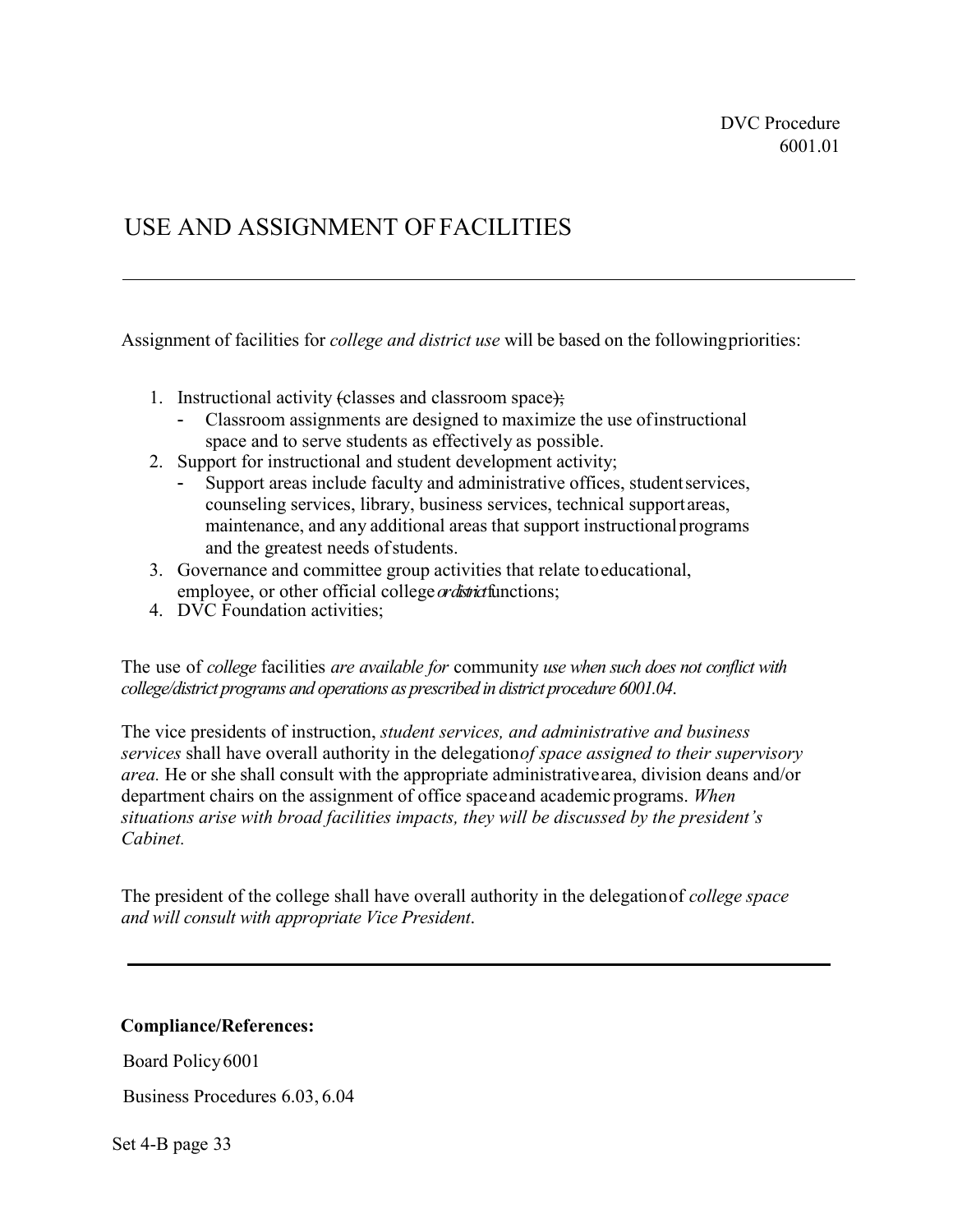# **Approval History:**

ADOPTION: May 17, 2004

REVISED: December 5,2005

REVISED: November 23, 2009*top*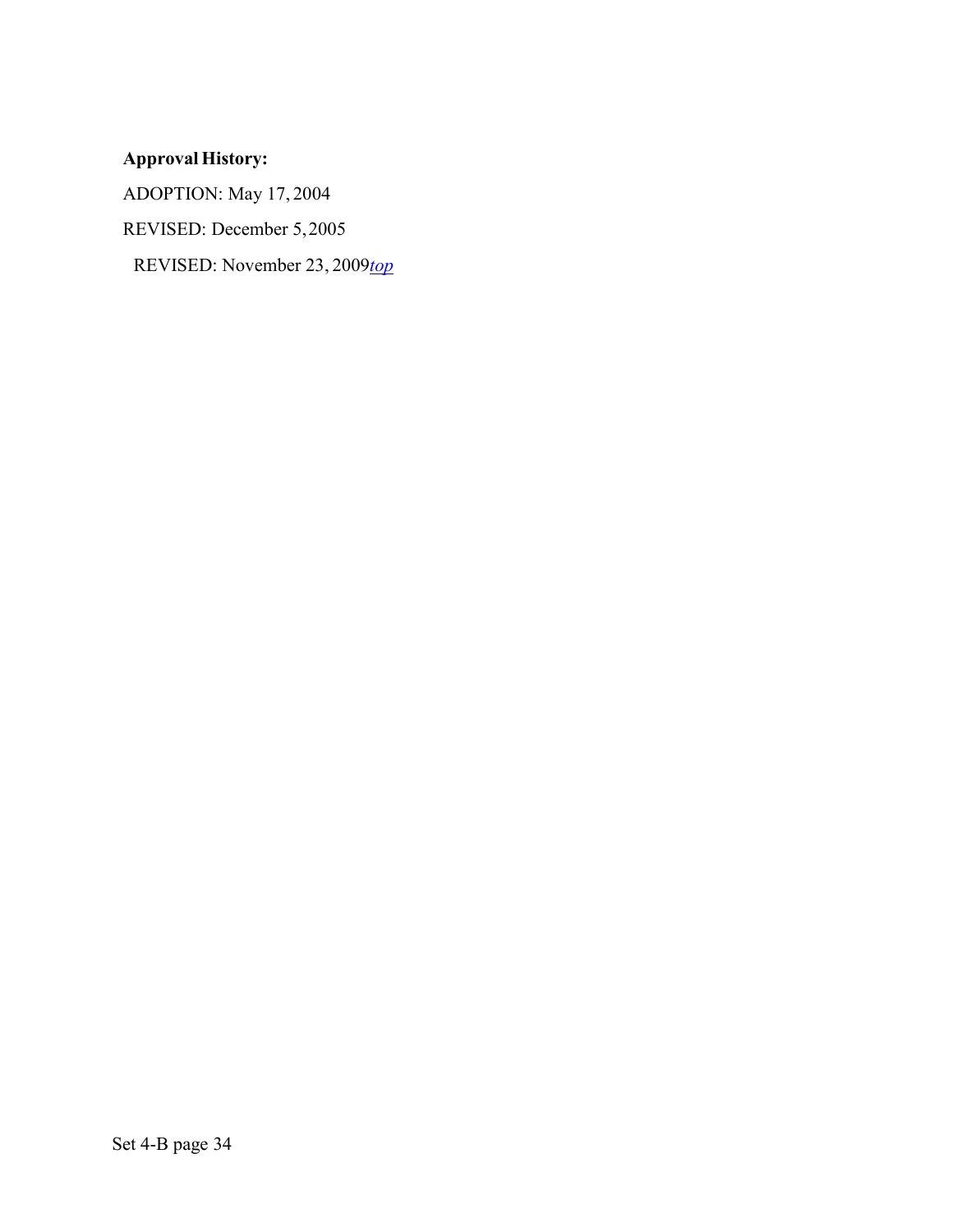# PASSWORD PROTECTION PROCEDURE

Password Protection Procedure

## DVC Requirements

Computer and network security is the responsibility of everyone. As such, everyone must implement security precautions for selecting strong passwords and protecting them from unauthorized use on an ongoing basis.

Acceptable Technology Use Policy (BP5030)

[Excerpt] *Each employee user will have his/her own login name and password. This password must be kept secure, meaning it should not be shared orposted anywhere. Employee users should only use their own login names and passwords.*

## **Background**

This policy refers to DVC domain accounts which are used for accessing your computer, email, personal and shared network directories, DVC/district Intranets, print services, website development, network applications, VPN access, etc. The account consists of a username and password and is typically used when starting up aDVC computer. Protection from unauthorized access to computer and network resources is not only critical in safeguarding individual information, but the information of other users, too. This account is separate from Datatel, WebAdvisor and WebCT.

## Policy

When a DVC domain account is created, users are given a temporary password. When first accessing this account, individuals must change their password immediately.To ensure that a password is strong and protected on an ongoing basis when it is changed, users will be required to adhere to the following password guidelines: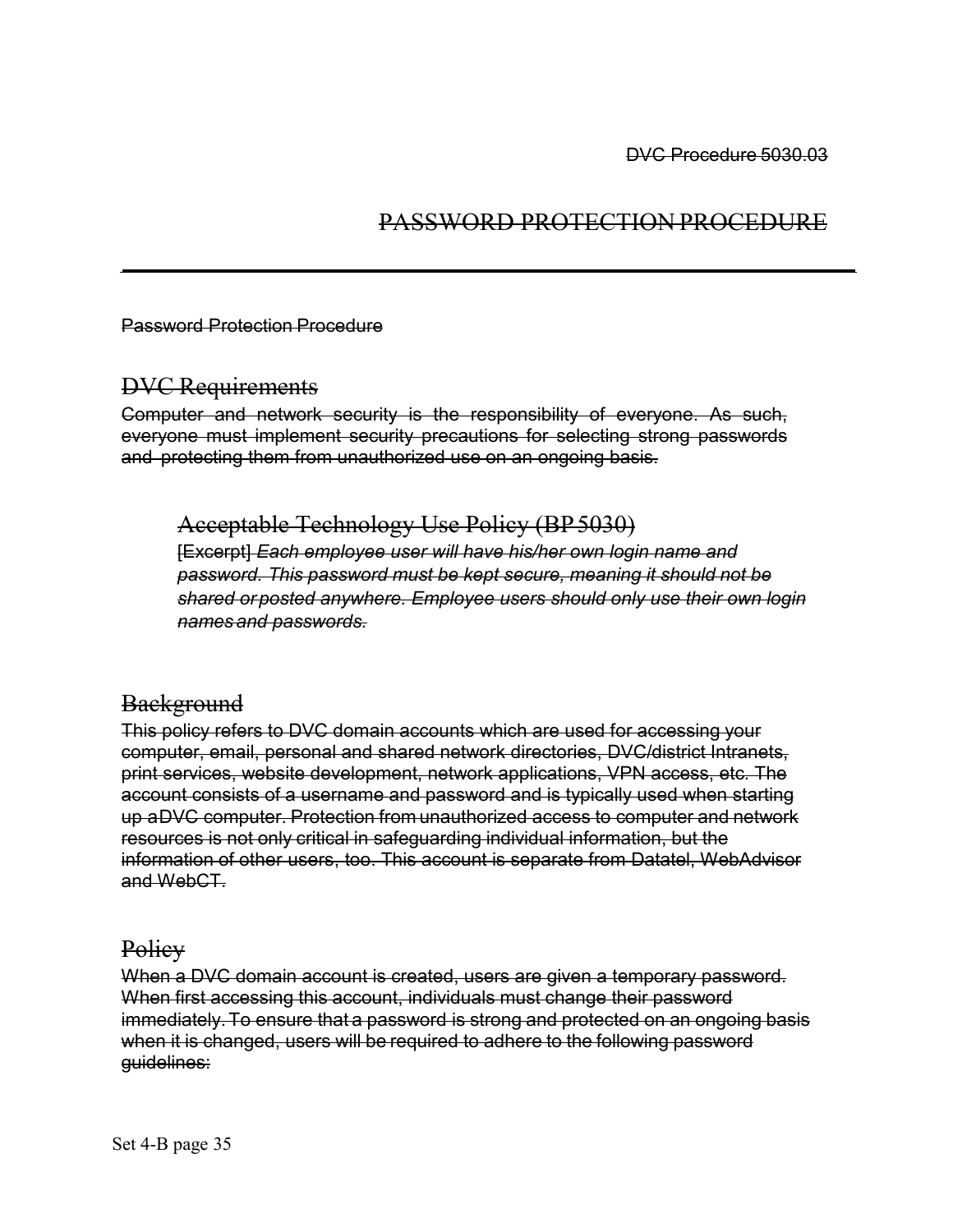- length must be at least seven characters (up to maximum of fifty-six characters)
- cannot contain all or part of account user name
- must contain characters from three of the four categories:
	- $\overline{-}$  English uppercase characters (A through  $Z$ )
	- English lowercase characters (a through z)
	- Base 10 digits (0 through 9)
	- Non-alphanumeric characters (for example, !, \$, #, %)
- change password every 365 days
- not allowed to re-use the same password

Passwords should be changed every three months or so. However, at a minimum, they must be changed every year. Passwords should be kept private and protected. For example, do not leave your password written on a post-it note by your computer anddo not share it with others (e.g., students, co-workers,etc.).

For assistance in changing or resetting your password, contact the DVC help deskat x2245 o[rhelpdesk@dvc.edu.](mailto:helpdesk@dvc.edu)

For more information, go t[ohttp://www.dvc.edu/helpdesk](http://www.dvc.edu/helpdesk) *top*

**Compliance/References:**

Board Policy 5030

Business Procedure 10.06

## **Approval History:**

ADOPTION: May 17, 2004

REVISED: April 24, 2006

REVISED: January 25, 2010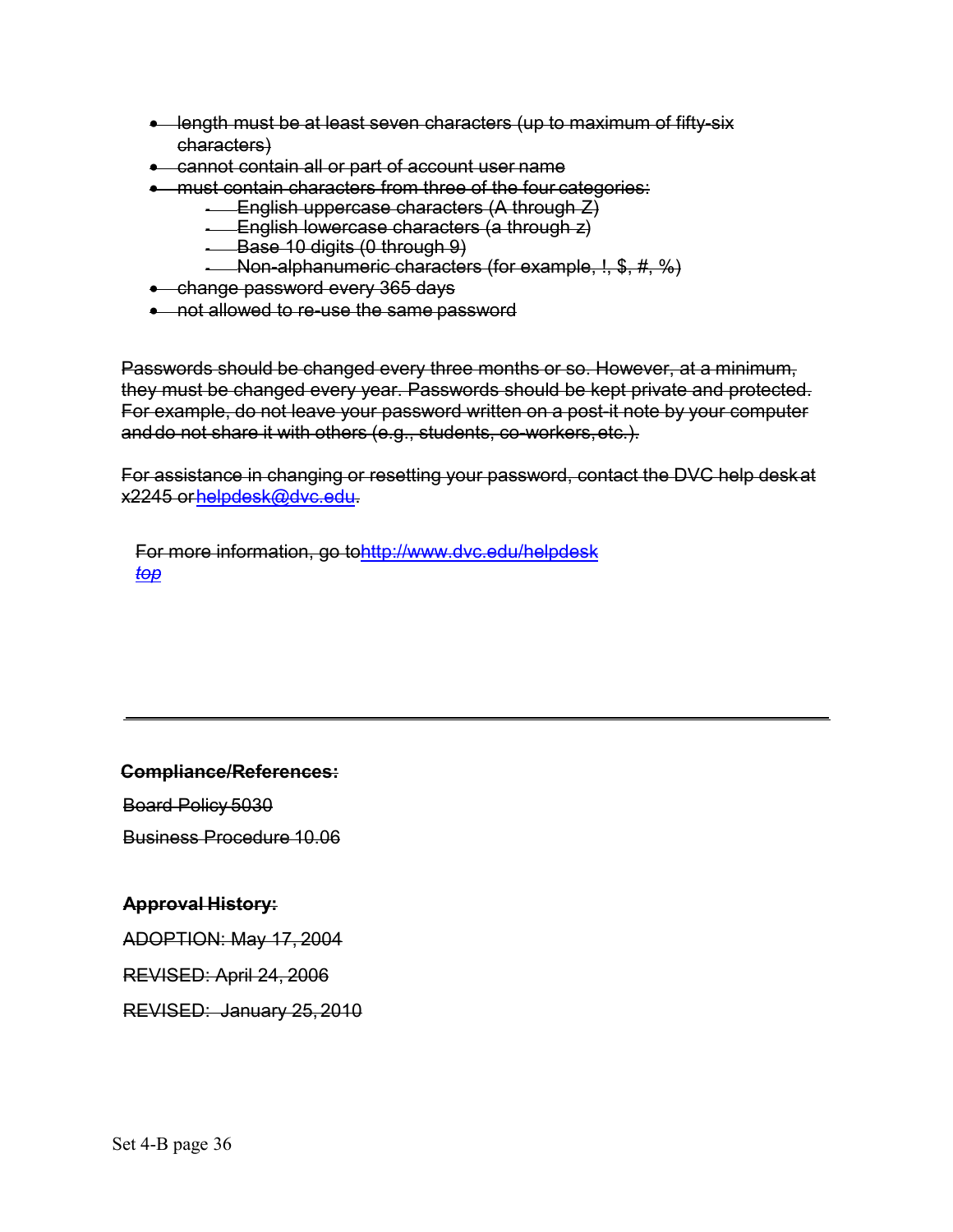Propose to delete

Include in procedure 6001.01

Staff Use of Facilities

Use of facilities falls into two majorcategories:

## **Staff Meetings or Activities**

Primarily involve college and district staff which include but are not limited to:<br>• Division/department meetings

- 
- Employee interviews
- Staff workshops and lecture series
- Committee meetings

## Co-sponsored Events

Include both college staff and outside groups and must meet one of the following criteria:

- Event directly relates to the colleges instructional, student services or administrative programs and DVC's students are involved in or directly benefit from the activity.
- A staff member is actively involved in community or civic organizations with rotational site obligations.

The staff co-sponsor must make the reservation and be in attendance for the entirety of the event or activity. Applicationsmust be made to maintenance and operations in accordance with their process and no event may be announced or advertised until it has been approved.

For co-sponsored events the college will waive only the rental fee. Any incremental labor costs and materials for setup, cleanup and/or security may be billed to the outside organization.

All facility use is subject to all special requirements and conditions as detailed in Business procedure 6.04 which must be read prior to occupancy. (maybe move this to the bottom)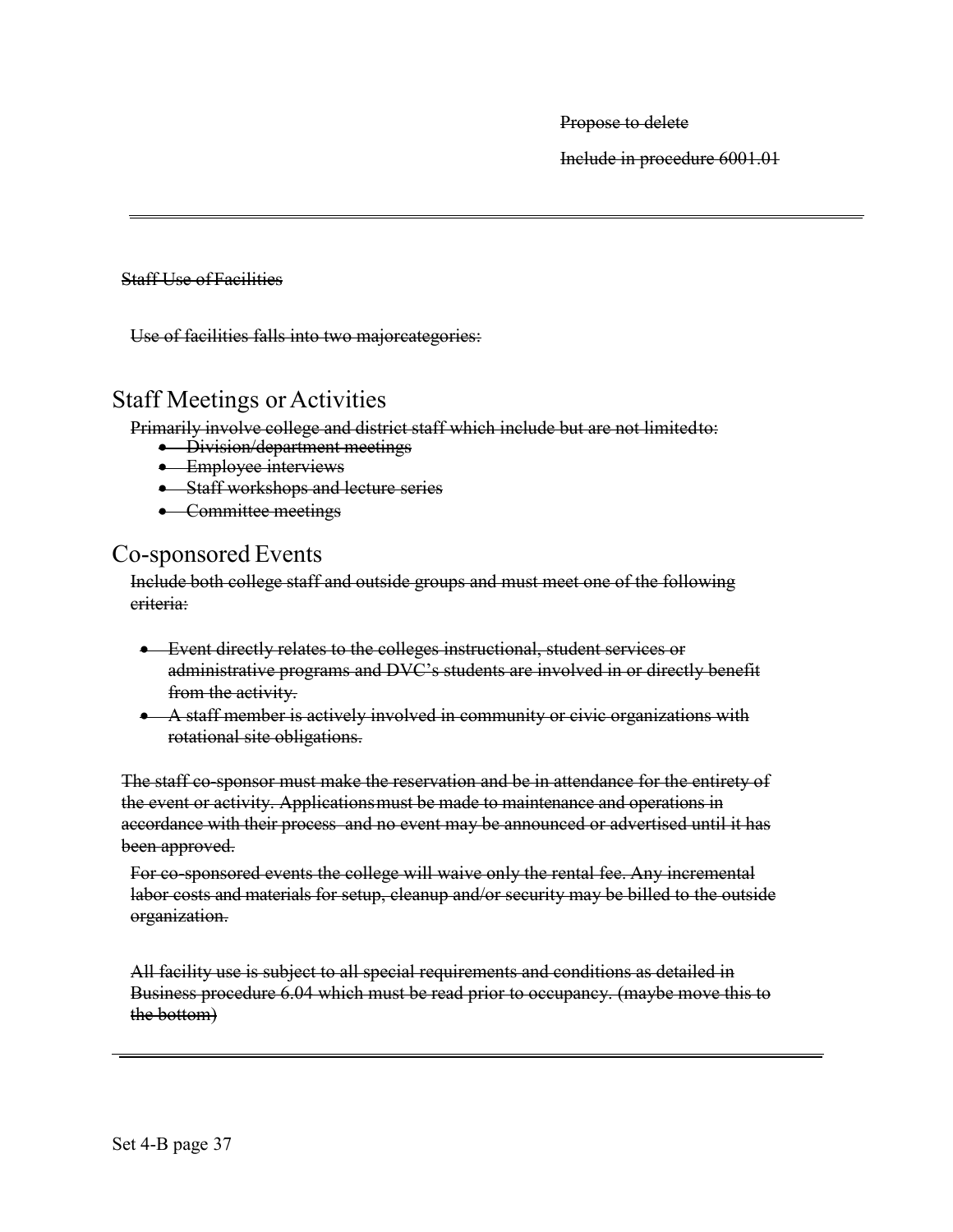## **Compliance/References:**

Board Policy6001

Business Procedure 6.03, 6.04

## **Approval History:**

ADOPTION: May 17, 2004

REVISED: September 14, 2009

*top*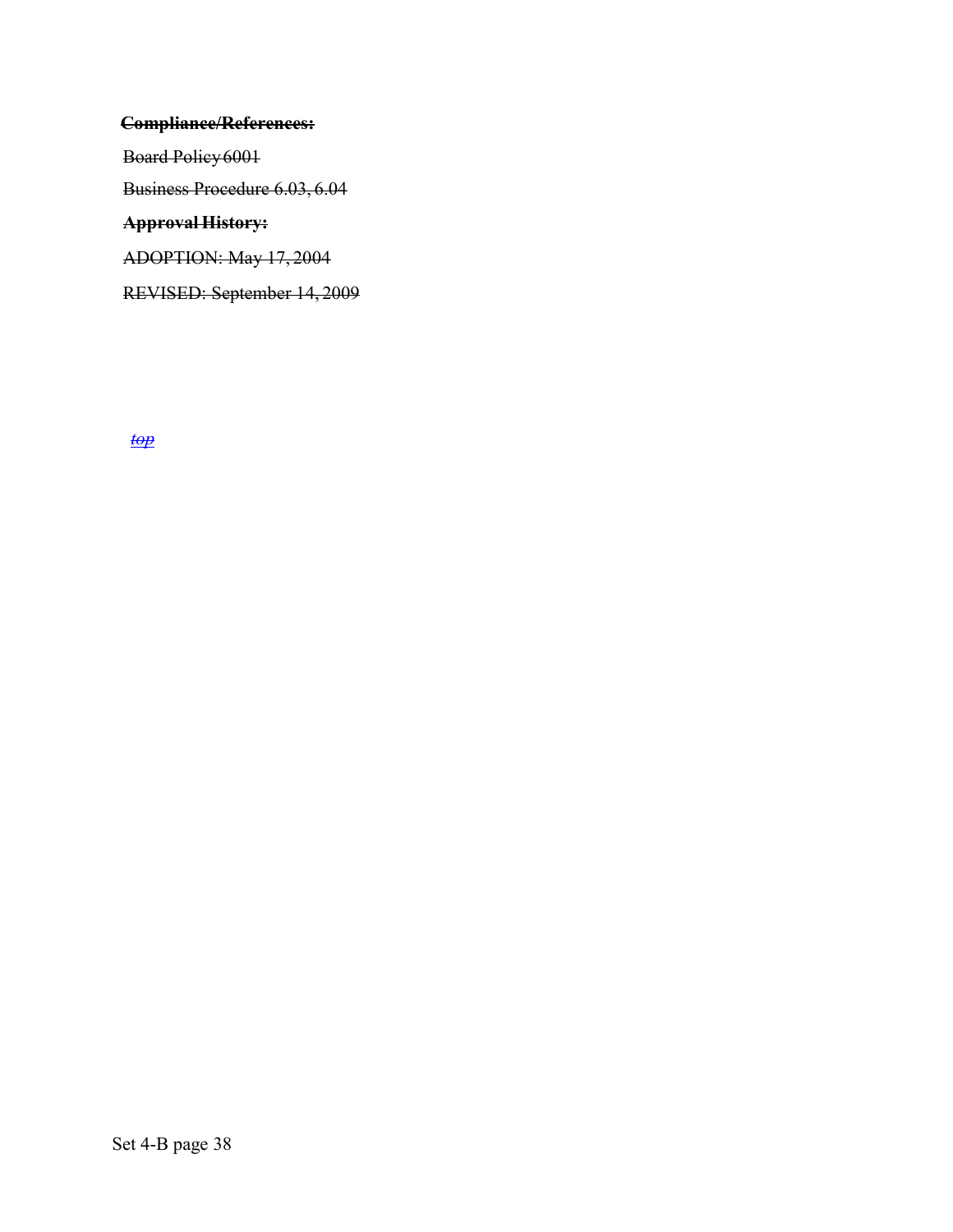Propose to delete DVC Procedure 6001.04

# COMMUNITY CONFERENCE ROOM –

### **USE AND SCHEDULING**

**Include in procedure 6001.01**

Use and scheduling of College-wide rooms Community Conference Room and Diablo Room–

Reservations are handled through the Maintenance and Operations Department in accordance with their procedure and timeline below:

The highest priority events may make reservations up to a year inadvance.

• President's meetings with community groups

**•** President's meetings with local principals

College affiliated professional groups designated as staff co-sponsored use

The second priority events may make reservations up to a semester inadvance.

- **•** President's meetings with staff
- Advisory committees
- Division or department meetings with local educational affiliates

All other entities may make reservations up to three months in advance.

No dances or concerts will be scheduled in the. andperforming groups will not be allowed to use the room for changing, etc.

No classes will be scheduled in these Rooms unless permitted by the President.

If the facility is needed for a large event and a previously scheduled smaller event can be accommodated in an alternative location, Maintenance and Operations reserves the right to relocate the previously scheduled smaller event.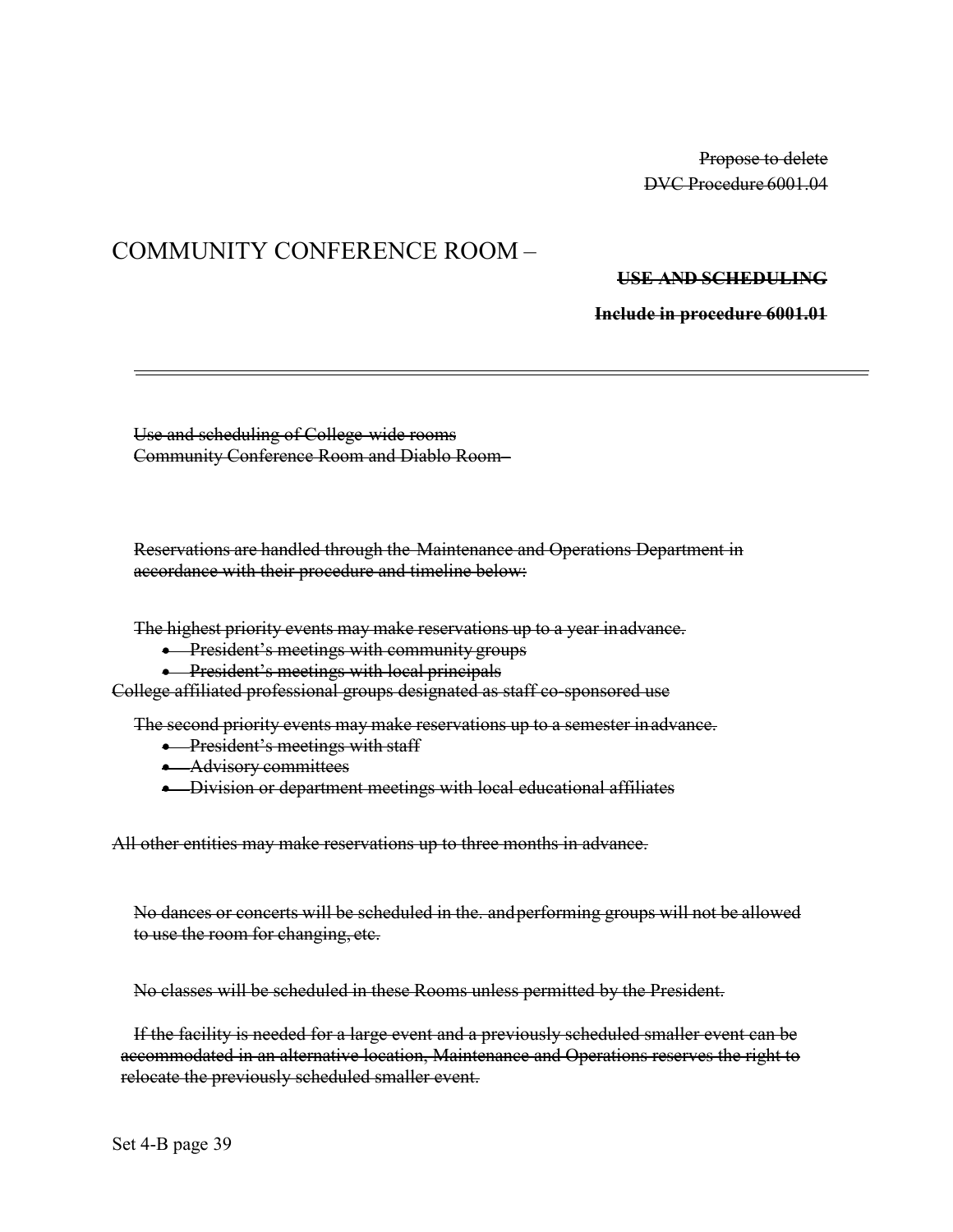Events that could potentially cause damage, as determined by Maintenance and Operations, will not be permitted.

**Compliance/References:**

Board Policy6001

**Approval History:**

ADOPTION: May 17, 2004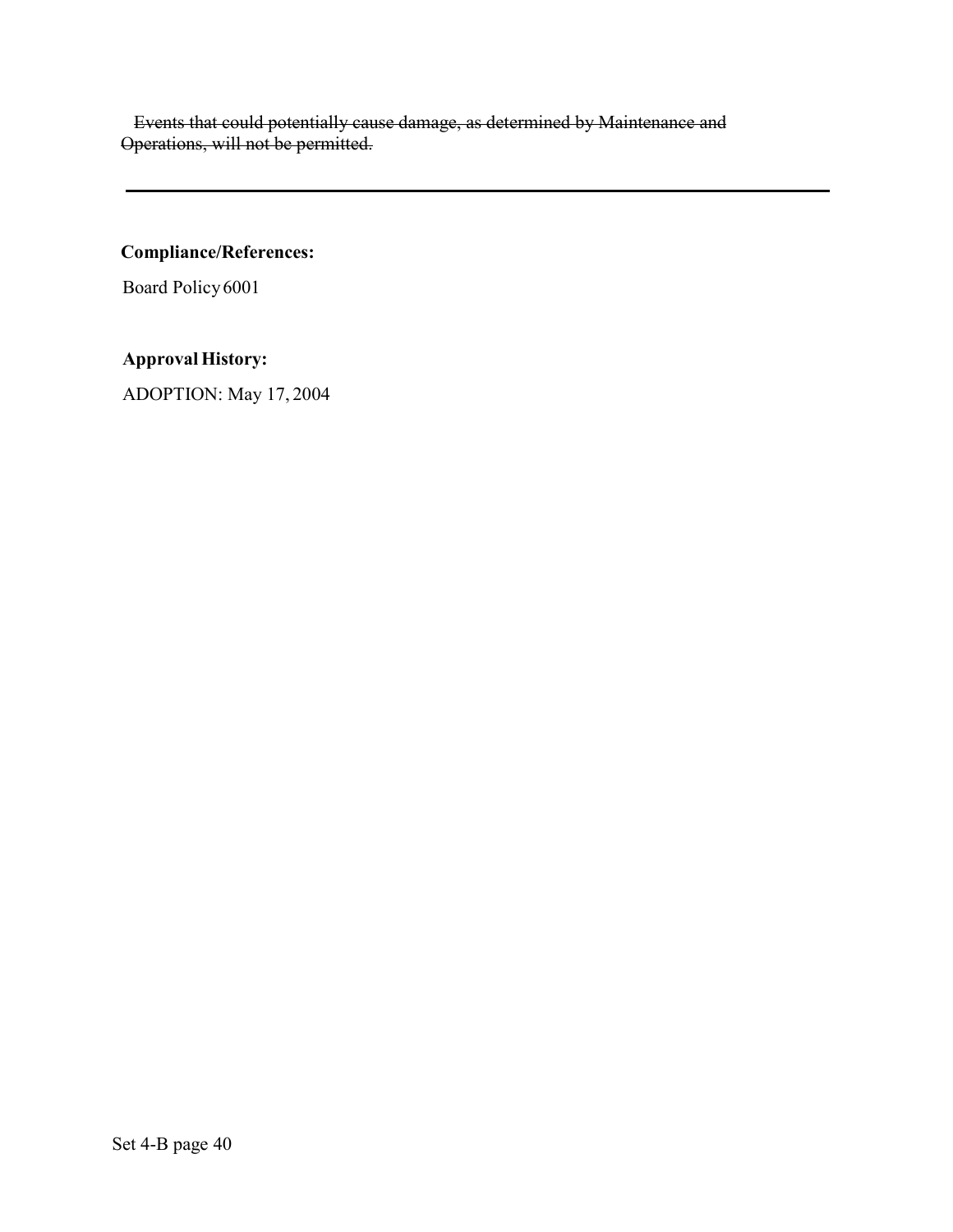# **COLLEGEGOVERNANCECOMMITTEE**

## **BUDGET COMMITTEE**

Adopted: September 14,2009 Revised: September 20,2010

Introduction:

The college established a Budget Committee to ensure a representative body of the college community is educated regarding all aspects of the college budget and actively participates in recommending resource allocations. This body is responsible to ensure resource allocation follows established budget process, which aligns resource allocation with institutional planning and ensures transparency, financial stability and integrity.

### **Charge/Function:**

- Develop an annual plan for resource allocation. The plan will be guidedby the Integration Council's priorities for the use of fiscal resources based on their evaluation of college programreviews, college-wide plans, District/State mandates, as well as the overarching principles withinthe College's Strategic Plan, Statement of Values and Mission Statement.
- Educate the college community about the budget and budget allocation process and communicate the results of the annual prioritization and allocation process.

The Budget Committee will maintain detailed and timely knowledge of all aspects of the college budget, provide fiscal oversight, and make timely resource recommendations in a manner that ensures fiscal prudence and long term financial stability. Resource allocation will be tied to the mission and institutional goals by ensuring institutional planning, which sets institutional priorities, is integrated into the budget allocation process.

During the first meeting of each fall semester the committee will review the charge and function of the committee and ensure a comprehensive and uniform understanding of the functions, timeline and terminology.

The Budget Committee Process will include the following functions:

- Establish and maintain a budget process timeline
- Review State, District, and college budget information on a timely and detailed basis
- Conduct broad review of all funding available to the college including restricted budgets
- Review district/college fiscal metrics such as 50% law and Faculty Obligation Number (FON) data
- Develop realistic multi-year budget projections
- Ensure priorities as a result of college planning efforts are linked to resource allocation in accordance with best practices and accreditation requirements
- Review college resource priorities as developed through program review and institutional plans
- Differentiate between one time and ongoing resources requests and identify funding as one-time or ongoing
- May recommend alternate funding solutions, such as categorical funding, based on broad comprehensive knowledge of college needs and resources
- Will coordinate with the College Foundation
- Make resource allocation recommendations to College Council in accordance with budget process and timeline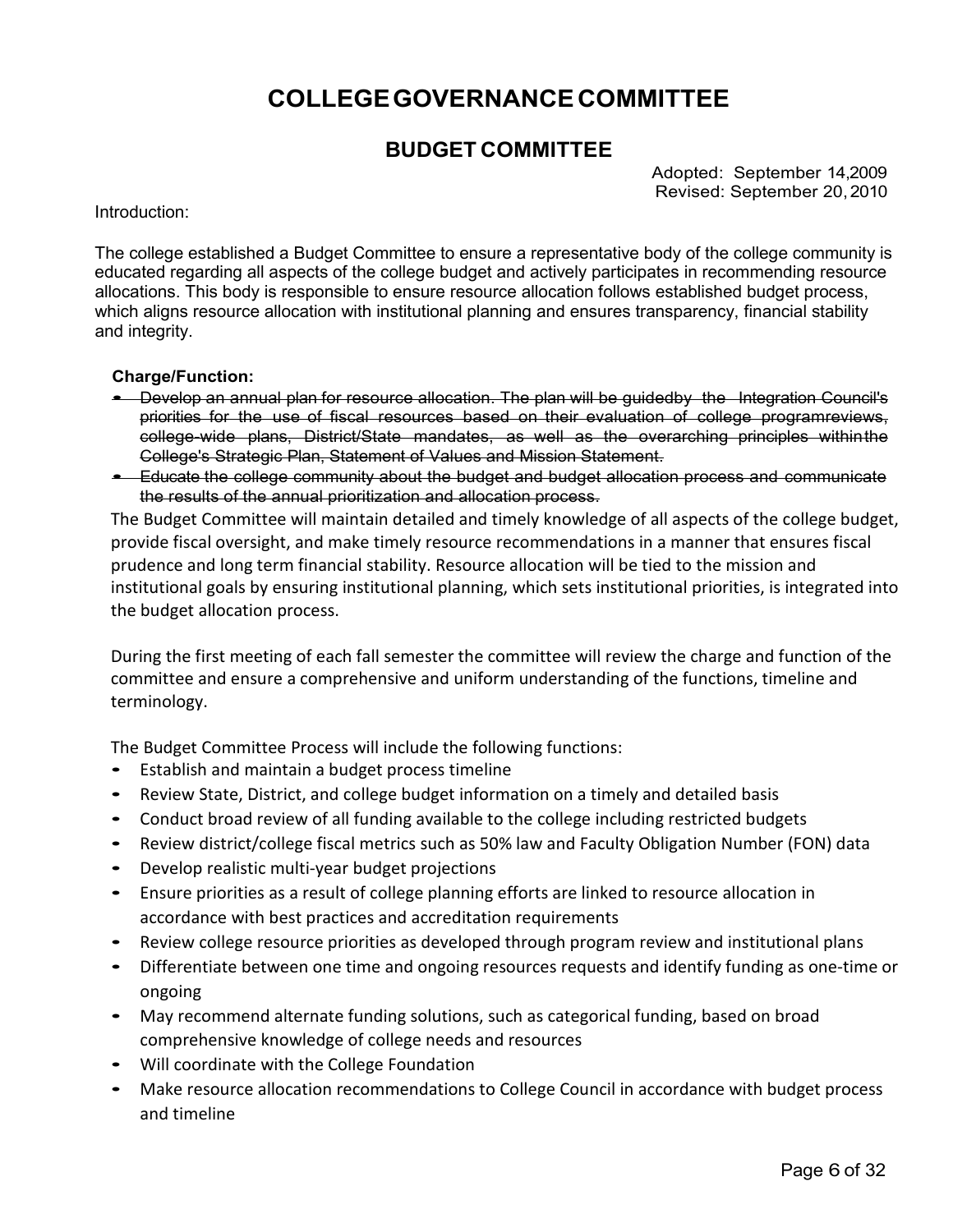- Update College Council on pertinent budget information to ensure an understanding of the college budget situation
- Communicate, through its members, with the college community on fiscal issues, the committees work and recommendations
- Solicit and encourages feedback
- Advocate for equitable funding within the district
- Annually evaluate and, if appropriate, revises budget process and timeline

## **Timeline (subject to review by Research and Planning):**

The Budget committee will review plans and budget information as it becomes available on an ongoing basis.

*January – Governors January Budget released*

*March – District provides college with Tentative Budget allocation*

*By March 31* – College wide plans received for review

*By March 31* – Program review request prioritization received for review

*By Mid-April* – Tentative Budget Submitted

*By April 30* – Categorical Committees identify which prioritized program review and permanent staff meet criteria of funding source

*By May 15* – Budget committee has reviewed all program review requests, prioritized plans, estimated available resources, and presents preliminary recommendation

*July 31* – *District provides college with Final Budget allocation, including estimated ending balances July 31* – Approved preliminary recommendations included in Final Budget

*By Mid-August* – Budget committee recommends final allocations with estimated ending balances.

By August 31 President sends out approved funding email

By August 31 – Approved funding distributed

October – Review process, solicit feedback and recommend potential changes

\*Off cycle requests (non-operational) which could not be planned for during the normal cycle may be approved by the College President

| <b>Meeting Times/Days:</b> | Once a semester (more frequently as needed) and are listed on the<br>campus meeting calendar linked to the DVC homepage.<br>Once per month (minimum) during fall and spring academic<br>semesters. More frequently during budget development. |
|----------------------------|-----------------------------------------------------------------------------------------------------------------------------------------------------------------------------------------------------------------------------------------------|
| <b>Reporting Status:</b>   | College Council                                                                                                                                                                                                                               |
| <b>Co-Chair Structure:</b> | Co-chairs, Vice President of Business and Administrative Services and<br>one co-chair who will be selected by the committee.                                                                                                                  |

### **Membership:**

2membersfrom InstructionalProgramReviewArea

2 members from the Student Services Program Review Area

2 members from the Administrative Program Review Area

1Vice President of Finance & Administration

1 Faculty Senate Representative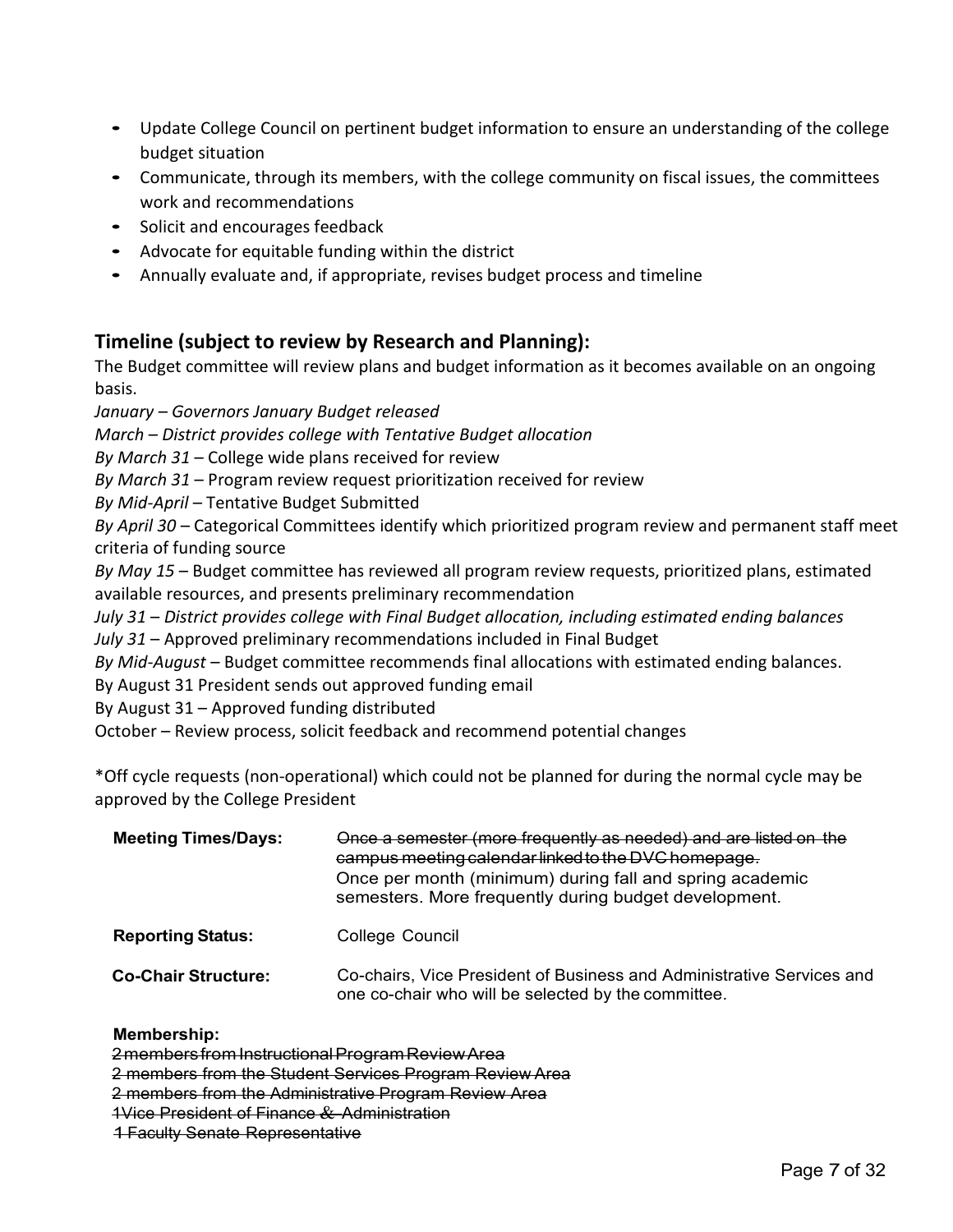### 1 Classified Senate Representative 2 ASDVC Representatives 1Administration Representative

1 Vice President of Business and Administrative Services (co-chair)

- 3 Academic Senate representatives
- 3 Classified Senate Representatives
- 2 Management Representatives
- 1 Fiscal Services Manager
- 2 ASDVC Representatives

(For the six program review functional area representatives, there will not be more than three from the same constituent group)

Note:

- There will be a requirement that at least one of the representatives from classified, faculty, or management is from San Ramon Valley Center, on a rotating basis.
- Budget Committee will invite experts as appropriate e.g. SSEC, Program Review Committee
- Instruction and Student Services should be equally represented

**Term of Membership:** Three years -may be re-appointedfor one additional term

### **Appointment Dates and Terms of Office**

For the six program review functional area representatives, there will not be more than three from the same constituent group.

| <b>COMMITTEE MEMBER</b>                               |                           | <b>Date Appointed</b> | <b>Term Ends</b> |
|-------------------------------------------------------|---------------------------|-----------------------|------------------|
| <u>Vice President of Finance &amp; Administration</u> | Chris Leivas              | October 2009          | $\bullet\bullet$ |
| <b>Faculty Senate Rep</b>                             | John Hanecak +            | October 2009          | May 2014         |
| <b>Classified Senate Rep</b>                          | <b>Teresa Towers</b>      | September 2012        | May 2015         |
| <b>ASDVC Representative</b>                           | <b>ErwinWirawan</b>       | October 2013          | May 2014         |
| <b>ASDVC Representative</b>                           | Felicia Navia             | October 2013          | May 2014         |
| <b>Administration Rep</b>                             | Michael Almaguer          | August 2011           | May 2014         |
|                                                       | Co-Chair                  |                       |                  |
| Instructional Program Review Area Rep                 | <del>Rav Goralka. +</del> | October 2009          | May 2015         |
| <b>Instructional Program Review Area Rep</b>          | Katrina Keating           | September 2012        | May 2015         |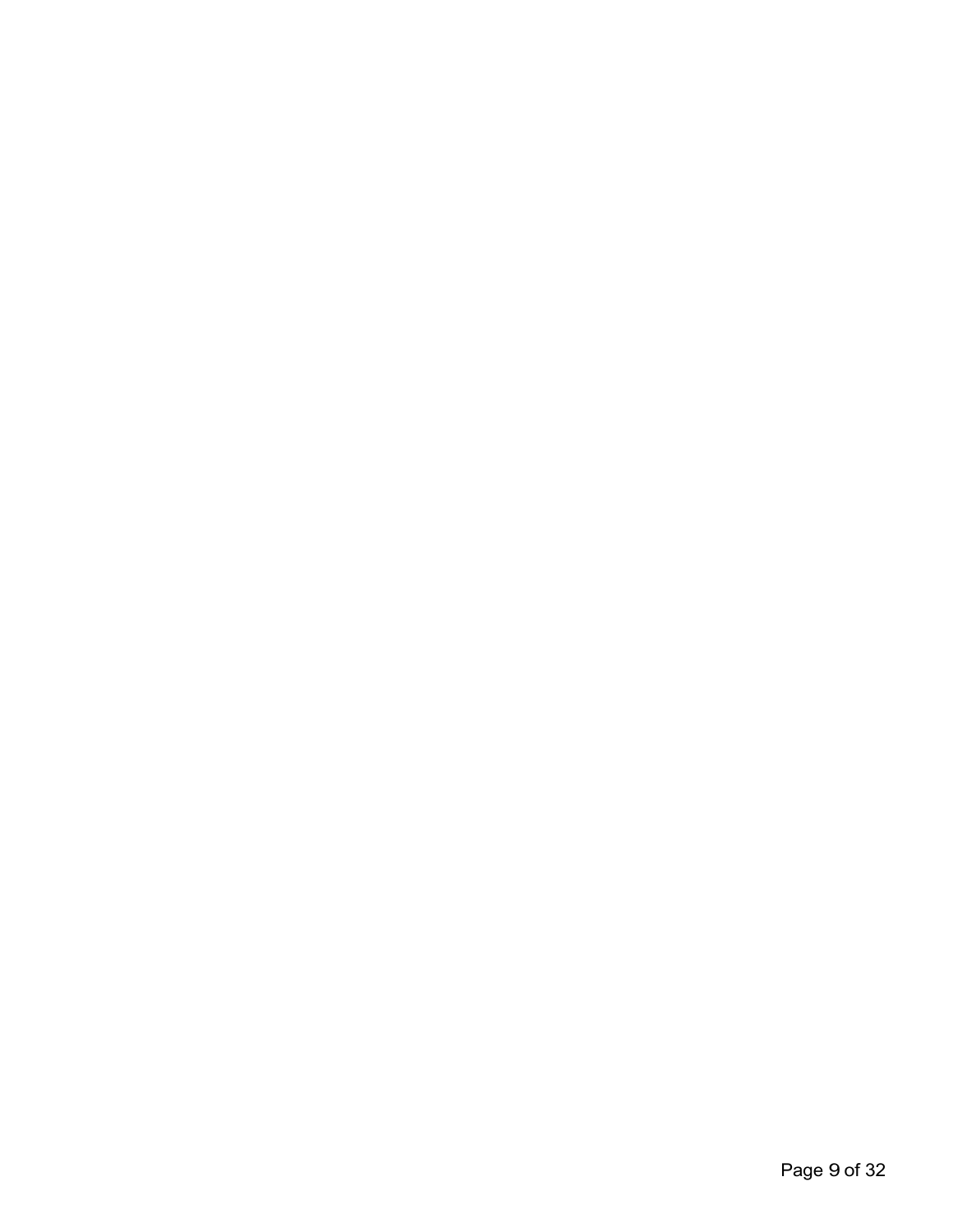The data in the Local Vision Goals on NOVA is taken from the Student Success Metrics (SSM) on the Launchboard. However, when the SSM metrics are updated, there may be a slight (less than 24 hours) lag before the NOVA numbers are updated.

Local Vision Goals Summary Produced: Apr 8, 2019, 4:55 PM UTC Rebecca Opsata

# **Diablo Valley College**

| <b>Contacts</b>            |  |
|----------------------------|--|
| <b>Lead Contact</b>        |  |
| Rebecca Opsata Dr.         |  |
| bopsata@dvc.edu            |  |
| (925) 969-2724             |  |
| <b>Additional Contact</b>  |  |
| Mojdeh Mehdizadeh          |  |
| mojdeh@4cd.edu             |  |
| $(510)$ 215-3801           |  |
|                            |  |
| <b>Certifying Contacts</b> |  |
| Not Complete               |  |
|                            |  |

# **Goal 1: Completion**

### **Systemwide Goal**

Increase by at least 20% the number of CCC students annually who acquire associate degrees, credentials, certificates, or specific job-oriented skill sets.

**Goal 1A: Increase All Students Who Earned an Associate Degree (including ADTs)**

Diablo Valley College will increase among all students, the number who earned an associate degree or associate degree for transfer in the selected or subsequent year from: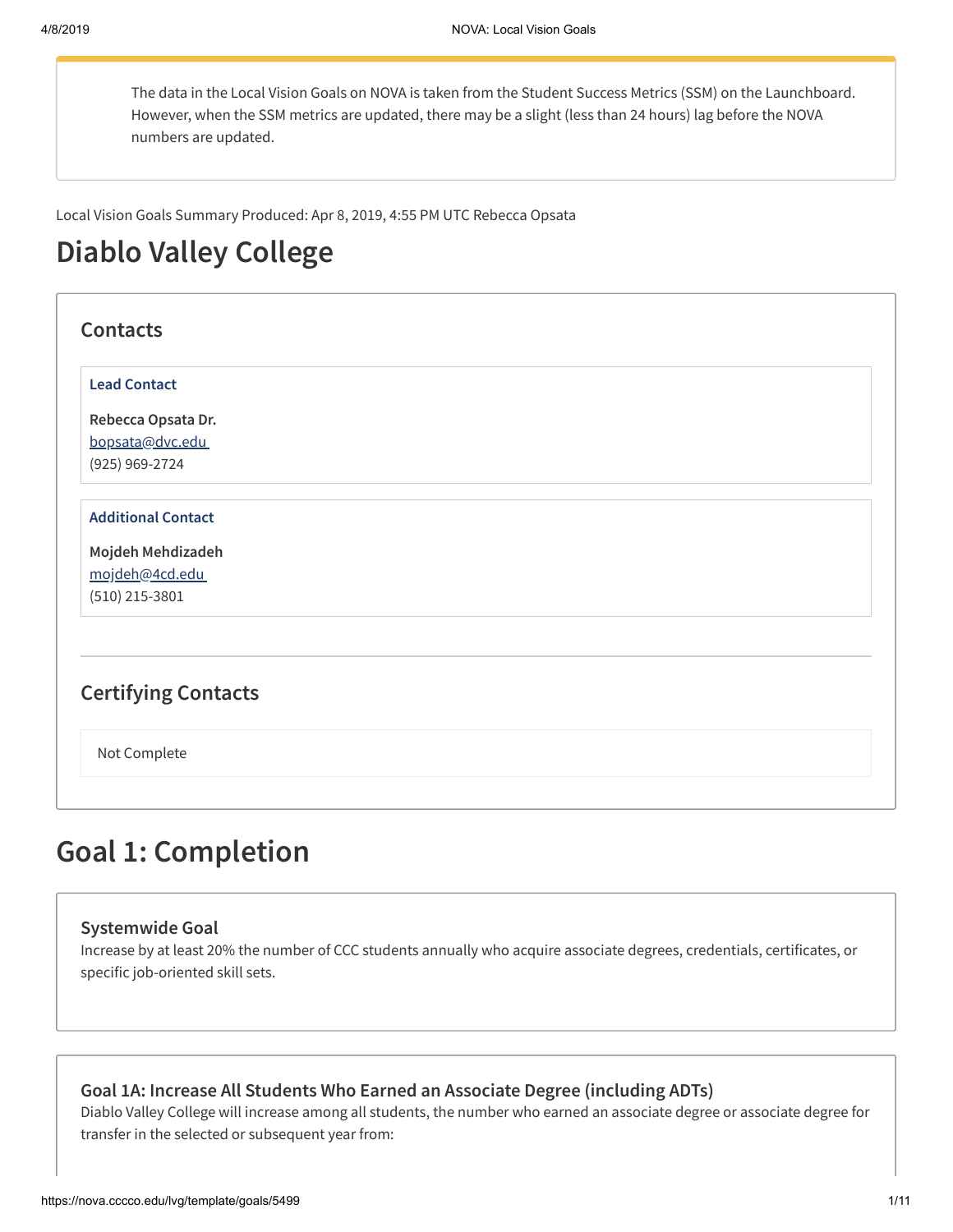| # in 2016-17 | <b>Expected # in 2021-22</b> | % Increase |
|--------------|------------------------------|------------|
| 1,508        | 1,810                        | 20%        |

## **Goal 1B: Increase All Students Who Earned a Chancellor's Oice Approved Certificate**

Diablo Valley College will increase among all students, the number who earned a Chancellor's Office approved certificate in the selected or subsequent year from:

| # in 2016-17 | <b>Expected # in 2021-22</b> | % Increase |
|--------------|------------------------------|------------|
| 891          | 1,073                        | 20%        |

## **Goal 1C: Increase All Students Who Attained the Vision Goal Completion Definition**

Diablo Valley College will increase among all students, the number of students who earned various types of awards and the number of students who enrolled in either a noncredit career education course or any college level credit course in the selected or subsequent year from:

| # in 2016-17 | <b>Expected # in 2021-22</b> | % Increase |
|--------------|------------------------------|------------|
| 1,962        |                              | $0\%$      |

# **Goal 2: Transfer**

## **Systemwide Goal**

Increase by at least 35% the number of CCC students system-wide transferring annually to a UC or CSU

## **Goal 2A: Increase All Students Who Earned an Associate Degree for Transfer**

Diablo Valley College will increase among all students, the number who earned an associate degree for transfer in the selected or subsequent year from:

| # in 2016-17 | <b>Expected # in 2021-22</b> | % Increase |
|--------------|------------------------------|------------|
| 806          | 1,088                        | 35%        |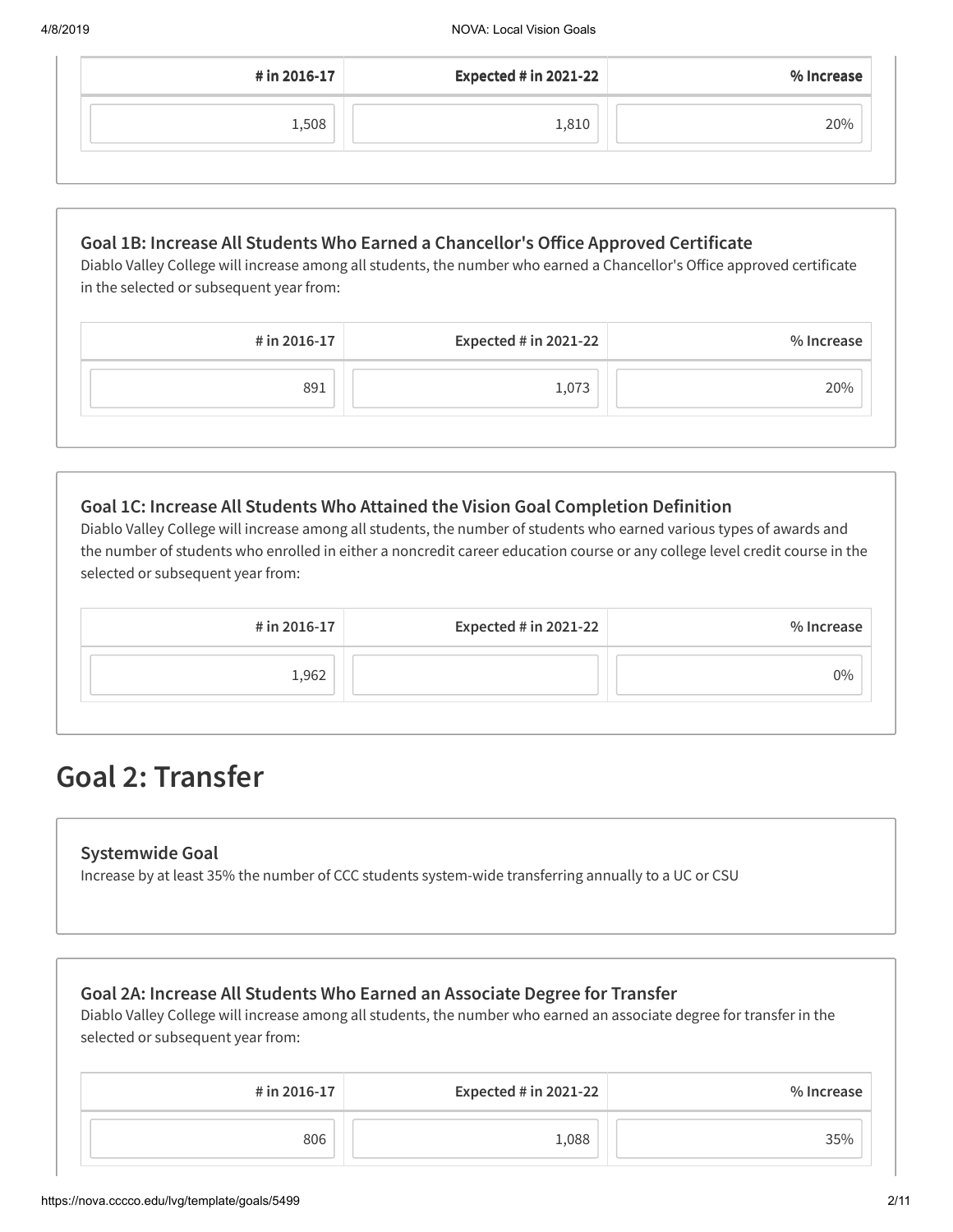| # in 2016-17 | Expected $#$ in 2021-22 | % Increase                                                                                                                                                                                       |
|--------------|-------------------------|--------------------------------------------------------------------------------------------------------------------------------------------------------------------------------------------------|
|              |                         |                                                                                                                                                                                                  |
| 1,962        |                         | $0\%$                                                                                                                                                                                            |
|              |                         | Goal 2B: Increase All Students Who Transferred to a CSU or UC Institution<br>Diablo Valley College will increase among all students, the number who transferred to a four-year institution from: |

# **Goal 3: Unit Accumulation**

### **Systemwide Goal**

Decrease the average number of units accumulated by CCC students earning associate degrees, from approximately 87 total units to 79 total units, a decrease of 9%.

### **Goal 3A: Decrease Average Number of Units Accumulated by All Associate Degree Earners**

Diablo Valley College will decrease among all students who earned an associate degree in the selected year, the average number of units earned in the California community college system among students who had taken at least 60 units at the college from:

| # in 2016-17 | <b>Expected # in 2021-22</b> | % Decrease |
|--------------|------------------------------|------------|
| 85           | 73                           | 14%        |

# **Goal 4: Workforce**

### **Systemwide Goal**

Increase the percent of exiting students who report being employed in their field of study, from the most recent statewide average of 69% to 76%, an increase of 9%.

### **Goal 4A: Increase Median Annual Earnings of All Students**

Diablo Valley College will increase among all students who did not transfer to a four-year institution, sum of median earnings for the four quarters immediately following academic year of exit from: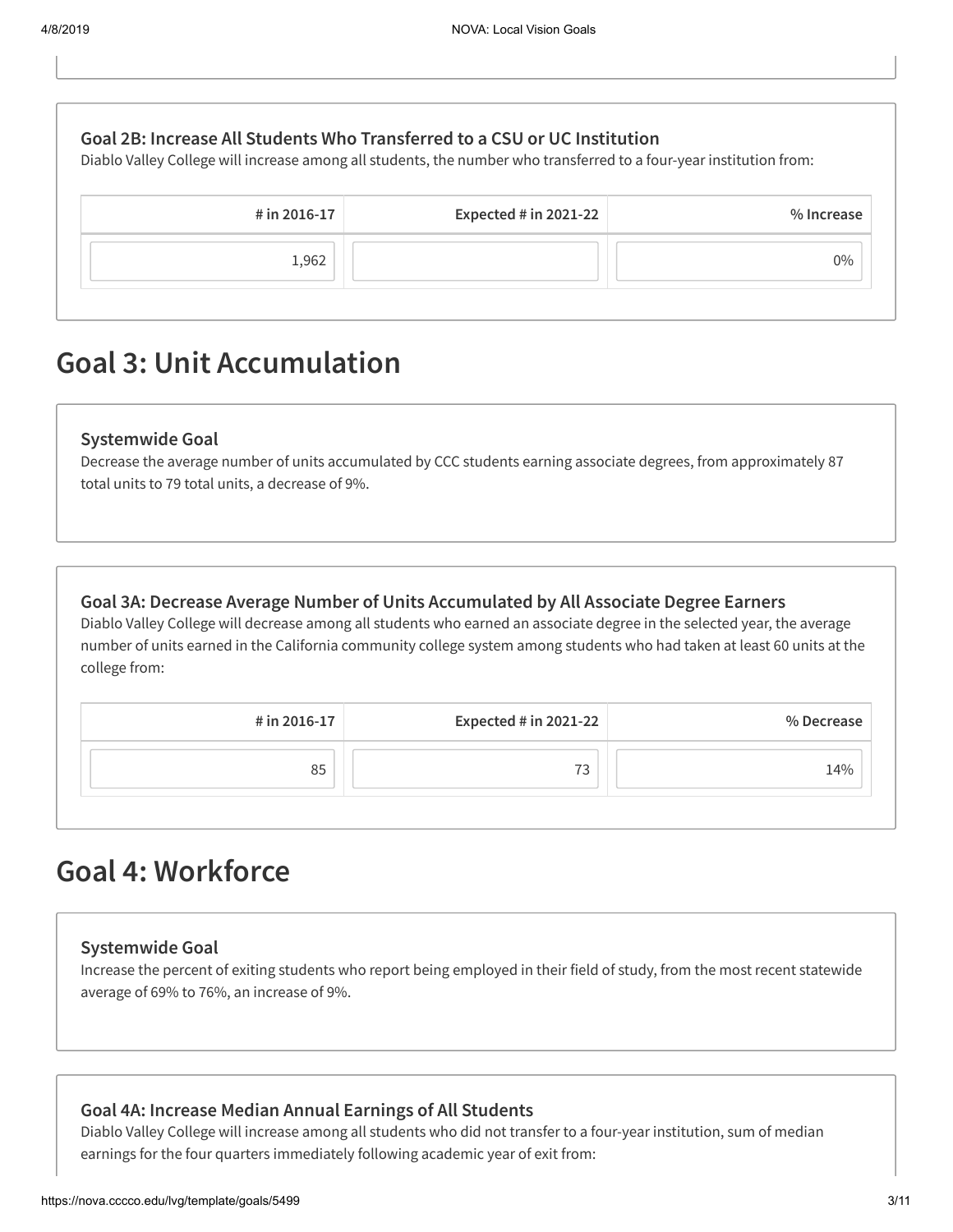| $$$ per year in 2016-17 | Expected \$ per year in 2021-22 | % Increase |
|-------------------------|---------------------------------|------------|
| \$32,550                |                                 | 0%         |

## **Goal 4B: Increase All Students Who Attained the Living Wage**

Diablo Valley College will increase among all students who exited college and did not transfer to four-year institution, the proportion who attained the regional living wage for a single adult measured immediately following academic year of exit from:

|              | % in 2016-17 |
|--------------|--------------|
| 37%<br>$0\%$ |              |

## **Goal 4C: Increase All Students with a Job Closely Related to Their Field of Study**

Diablo Valley College will increase among all students who responded to the CTE Outcomes Survey and did not transfer, the proportion who reported that they are working in a job very closely or closely related to their field of study from:

| % in 2016-17 | <b>Expected % in 2021-22</b> | % Increase |
|--------------|------------------------------|------------|
| 73%          | 76%                          | 4%         |

# **Goal 5: Equity**

## **Systemwide Goal**

Reduce equity gaps across all of the above measures through faster improvements among traditionally underrepresented student groups, with the goal of cutting achievement gaps by 40% within 5 years and fully closing those achievement gaps for good within 10 years.

## **Disproportionately Impacted (DI) Student Groups**

Which groups of students at your college have been identified as disproportionately impacted according to the point gap methodology? (Check all that apply)

### **Age Group**

 $\Box$  19 or less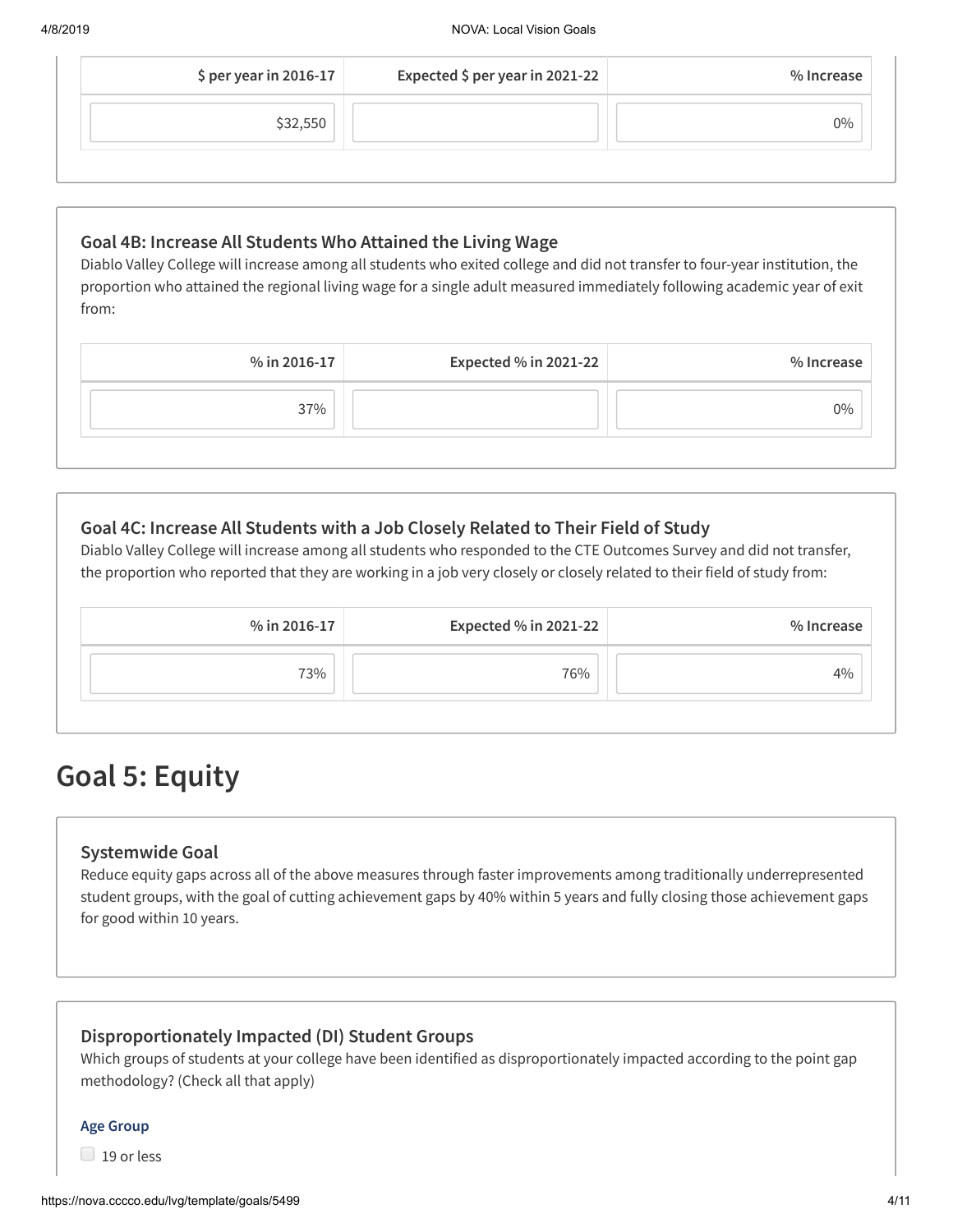- $20$  to 24
- $\Box$  25 to 29
- $\Box$  30 to 34
- $\Box$  35 to 39
- $\Box$  40 to 54
- $\Box$  55 and older

### **Ethnicity**

- American Indian/Alaska Native
- $\Box$  Asian
- Black or African American
- Filipino
- **Hispanic**
- Native Hawaiian or Other Pacific Islander
- **Two or More Races**
- **White**

### **Gender**

- $\Box$  Male
- **E** Female

### **Pell Grant**

- Pell Grant Recipient
- Not Pell Grant Recipient

### **College Promise Grant**

- **Promise Grant (BOG Waiver) Recipient**
- Not Promise Grant (BOG Waiver) Recipient

### **Economically Disadvantaged**

- Economically Disadvantaged
- Not Economically Disadvantaged

### **LGBT**

- $\Box$  LGBT
- Not LGBT

### **First Generation**

- First Generation
- Not First Generation

### **Foster Youth**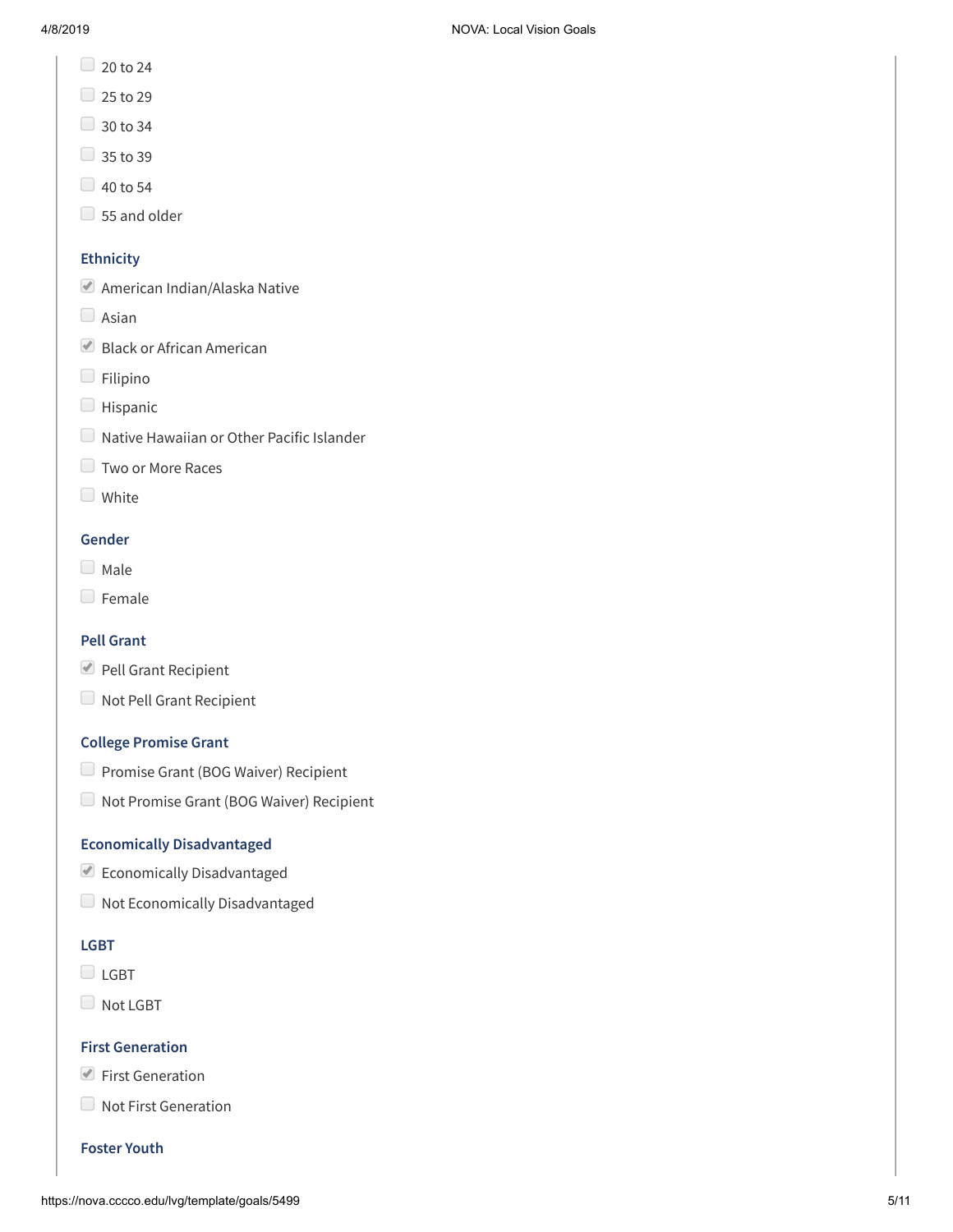- Foster Youth
- Not Foster Youth

### **Disabled**

- Disabled
- Not Disabled

### **Veteran**

- **Veteran**
- Not Veteran

## **Goal 5.1A: Increase All Students Who Earned an Associate Degree (including ADTs)**

Diablo Valley College will increase the All Students Who Earned an Associate Degree (including ADTs) from 1,508 in 2016-17 to 1,810 in 2021-22.

| <b>DI Student Group</b>                                         | # in 2016-17 | Expected # in 2021-22 | % Increase |
|-----------------------------------------------------------------|--------------|-----------------------|------------|
| <b>Ethnicity: Black or African</b><br>American                  | 73           | 91                    | 25%        |
| <b>Pell Grant: Pell Grant</b><br>Recipient                      | 531          | 665                   | 25%        |
| Economically<br>Disadvantaged:<br>Economically<br>Disadvantaged | 885          | 1,110                 | 25%        |
| <b>First Generation: First</b><br>Generation                    | 475          | 595                   | 25%        |
| <b>Disabled: Disabled</b>                                       | 135          | 169                   | 25%        |
| <b>Ethnicity: American</b><br>Indian/Alaska Native              |              |                       | $0\%$      |
| <b>Foster Youth: Foster Youth</b>                               |              |                       | $0\%$      |
| <b>Ethnicity: American</b><br>Indian/Alaska Native              |              |                       | $0\%$      |
| <b>Foster Youth: Foster Youth</b>                               |              |                       | $0\%$      |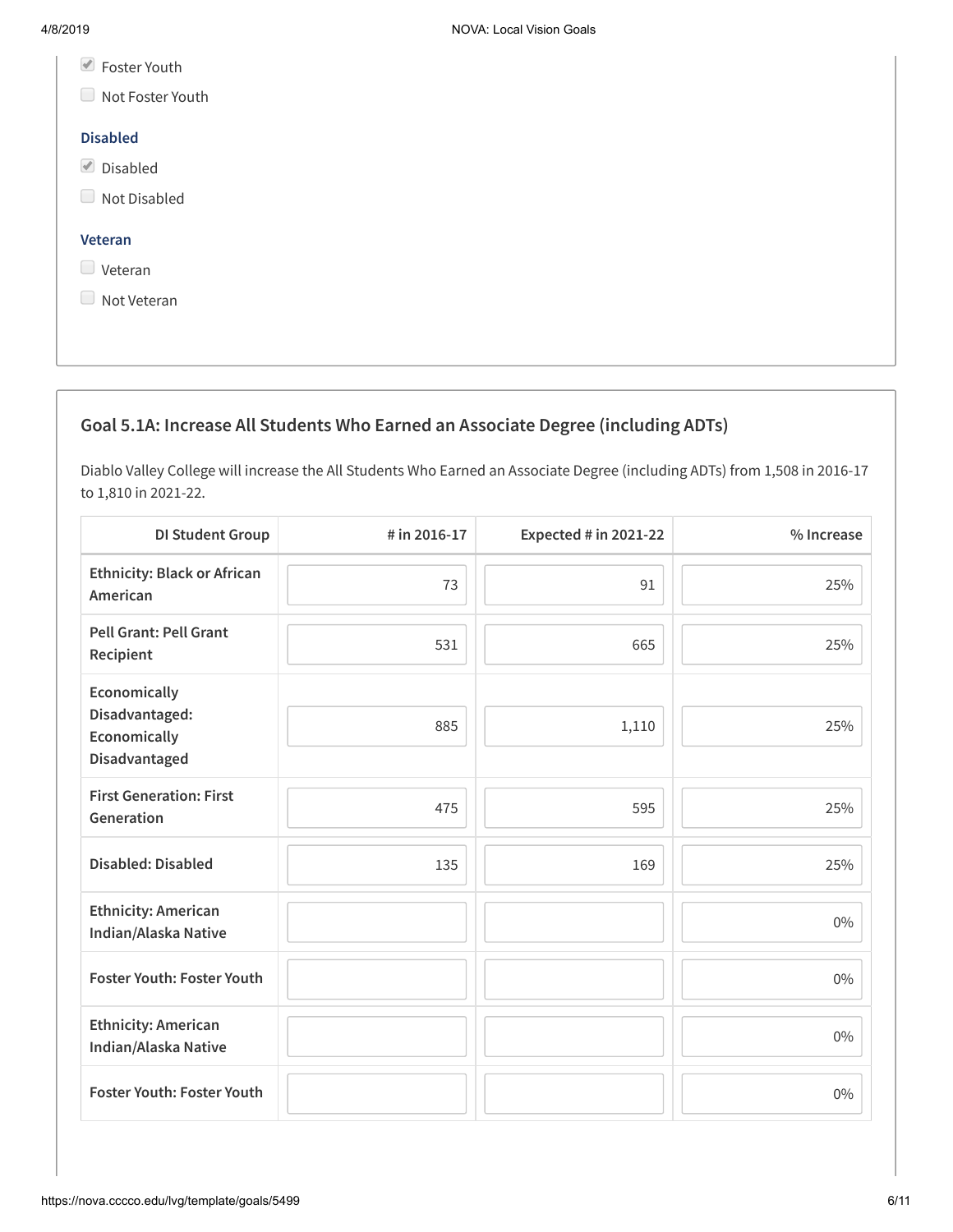| <b>DI Student Group</b>                            | # in 2016-17 | Expected # in 2021-22 | % Increase |
|----------------------------------------------------|--------------|-----------------------|------------|
| <b>Ethnicity: American</b><br>Indian/Alaska Native |              |                       | $0\%$      |
| <b>Foster Youth: Foster Youth</b>                  |              |                       | $0\%$      |
| <b>Ethnicity: American</b><br>Indian/Alaska Native |              |                       | $0\%$      |
| <b>Foster Youth: Foster Youth</b>                  |              |                       | $0\%$      |

## **Goal 5.1B: Increase All Students Who Earned a Chancellor's Oice Approved Certificate**

Diablo Valley College will increase the All Students Who Earned a Chancellor's Office Approved Certificate from 891 in 2016-17 to 1,073 in 2021-22.

| <b>DI Student Group</b>                                         | # in 2016-17 | <b>Expected # in 2021-22</b> | % Increase |
|-----------------------------------------------------------------|--------------|------------------------------|------------|
| <b>Ethnicity: Black or African</b><br>American                  | 24           | 30                           | 25%        |
| <b>Pell Grant: Pell Grant</b><br>Recipient                      | 250          | 313                          | 25%        |
| Economically<br>Disadvantaged:<br>Economically<br>Disadvantaged | 491          | 615                          | 25%        |
| <b>First Generation: First</b><br>Generation                    | 217          | 272                          | 25%        |
| <b>Disabled: Disabled</b>                                       | 80           | 100                          | 25%        |
| <b>Ethnicity: American</b><br>Indian/Alaska Native              |              |                              | $0\%$      |
| <b>Foster Youth: Foster Youth</b>                               |              |                              | $0\%$      |
| <b>Ethnicity: American</b><br>Indian/Alaska Native              |              |                              | $0\%$      |
| Foster Youth: Foster Youth                                      |              |                              | $0\%$      |
| <b>Ethnicity: American</b><br>Indian/Alaska Native              |              |                              | $0\%$      |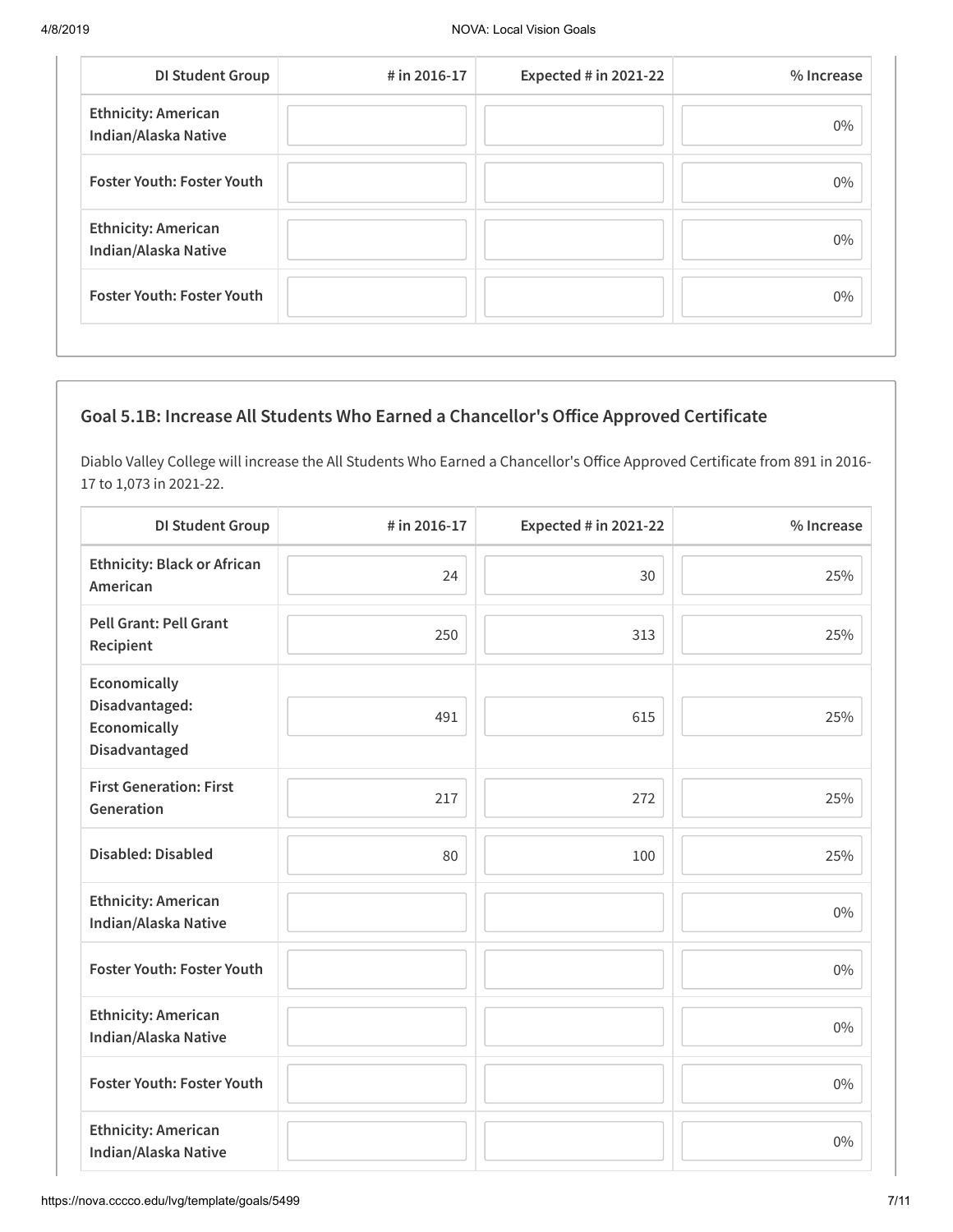| <b>DI Student Group</b>                            | # in 2016-17 | <b>Expected # in 2021-22</b> | % Increase |
|----------------------------------------------------|--------------|------------------------------|------------|
| <b>Foster Youth: Foster Youth</b>                  |              |                              | $0\%$      |
| <b>Ethnicity: American</b><br>Indian/Alaska Native |              |                              | $0\%$      |
| <b>Foster Youth: Foster Youth</b>                  |              |                              | $0\%$      |

## **Goal 5.2A: Increase All Students Who Earned an Associate Degree for Transfer**

Diablo Valley College will increase the All Students Who Earned an Associate Degree for Transfer from 806 in 2016-17 to 1,088 in 2021-22.

| <b>DI Student Group</b>                                         | # in 2016-17 | <b>Expected # in 2021-22</b> | % Increase |
|-----------------------------------------------------------------|--------------|------------------------------|------------|
| <b>Ethnicity: Black or African</b><br>American                  | 30           | 42                           | 40%        |
| <b>Pell Grant: Pell Grant</b><br>Recipient                      | 258          | 362                          | 40%        |
| Economically<br>Disadvantaged:<br>Economically<br>Disadvantaged | 451          | 632                          | 40%        |
| <b>First Generation: First</b><br>Generation                    | 241          | 338                          | 40%        |
| <b>Disabled: Disabled</b>                                       | 60           | 84                           | 40%        |
| <b>Ethnicity: American</b><br>Indian/Alaska Native              |              |                              | $0\%$      |
| Foster Youth: Foster Youth                                      |              |                              | $0\%$      |
| <b>Ethnicity: American</b><br>Indian/Alaska Native              |              |                              | $0\%$      |
| <b>Foster Youth: Foster Youth</b>                               |              |                              | $0\%$      |
| <b>Ethnicity: American</b><br>Indian/Alaska Native              |              |                              | $0\%$      |
| Foster Youth: Foster Youth                                      |              |                              | $0\%$      |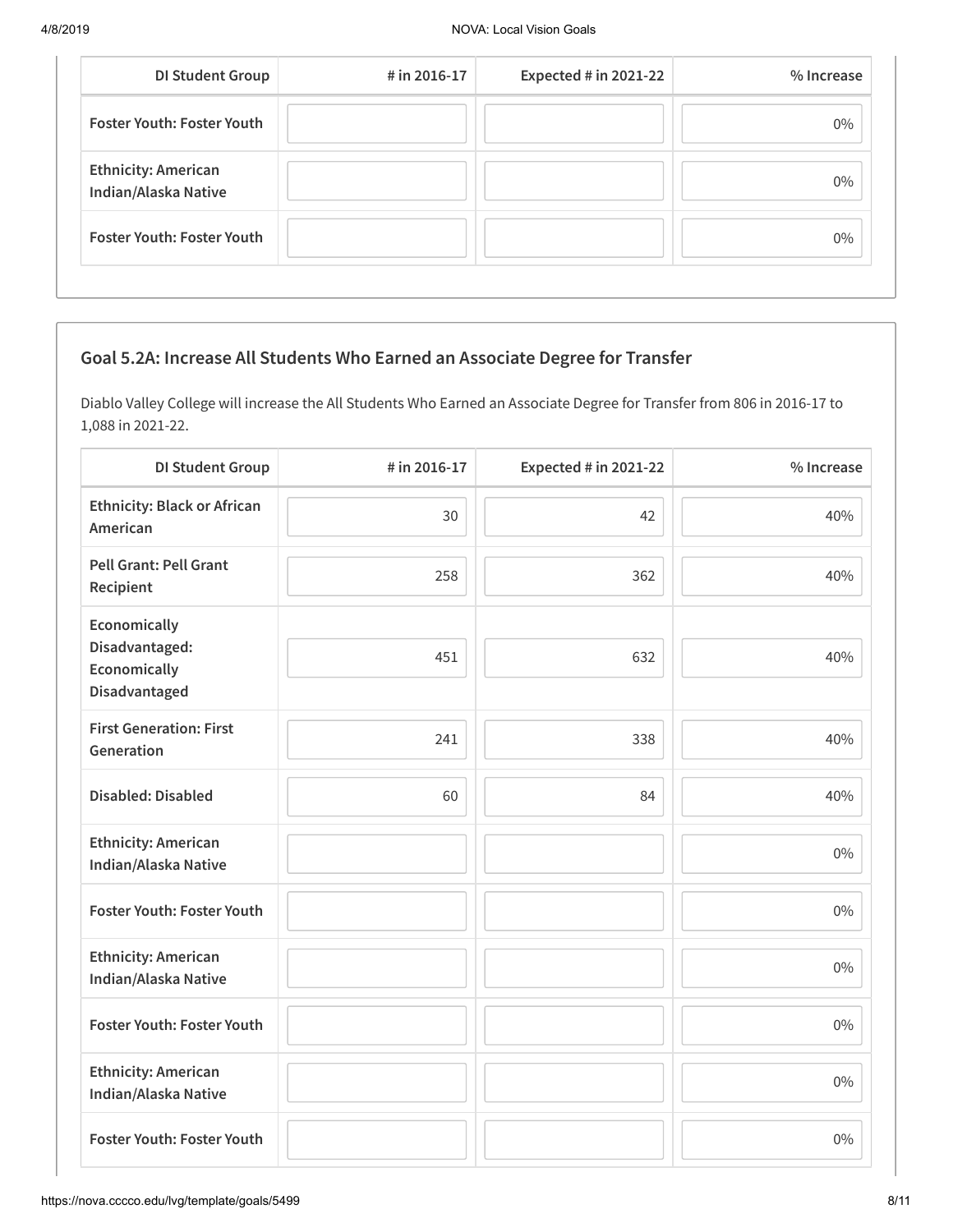| <b>DI Student Group</b>                            | # in 2016-17 | Expected $#$ in 2021-22 | % Increase |
|----------------------------------------------------|--------------|-------------------------|------------|
| <b>Ethnicity: American</b><br>Indian/Alaska Native |              |                         | $0\%$      |
| <b>Foster Youth: Foster Youth</b>                  |              |                         | $0\%$      |

## **Goal 5.3A: Decrease Average Number of Units Accumulated by All Associate Degree Earners**

Diablo Valley College will decrease the Average Number of Units Accumulated by All Associate Degree Earners from 84.98 in 2016-17 to 73 in 2021-22.

| <b>DI Student Group</b>                                         | # in 2016-17 | <b>Expected # in 2021-22</b> | % Decrease |
|-----------------------------------------------------------------|--------------|------------------------------|------------|
| <b>Ethnicity: Black or African</b><br>American                  | 83           | 70                           | 16%        |
| <b>Pell Grant: Pell Grant</b><br>Recipient                      | 89           | 75                           | 16%        |
| Economically<br>Disadvantaged:<br>Economically<br>Disadvantaged | 87           | 73                           | 16%        |
| <b>First Generation: First</b><br>Generation                    | 86           | 72                           | 16%        |
| <b>Foster Youth: Foster Youth</b>                               | 95           | 80                           | 16%        |
| <b>Disabled: Disabled</b>                                       | 92           | 78                           | 15%        |
| <b>Ethnicity: American</b><br>Indian/Alaska Native              |              |                              | $0\%$      |
| <b>Ethnicity: American</b><br>Indian/Alaska Native              |              |                              | $0\%$      |
| <b>Ethnicity: American</b><br>Indian/Alaska Native              |              |                              | $0\%$      |
| <b>Ethnicity: American</b><br>Indian/Alaska Native              |              |                              | $0\%$      |

**Goal 5.4C: Increase All Students with a Job Closely Related to Their Field of Study**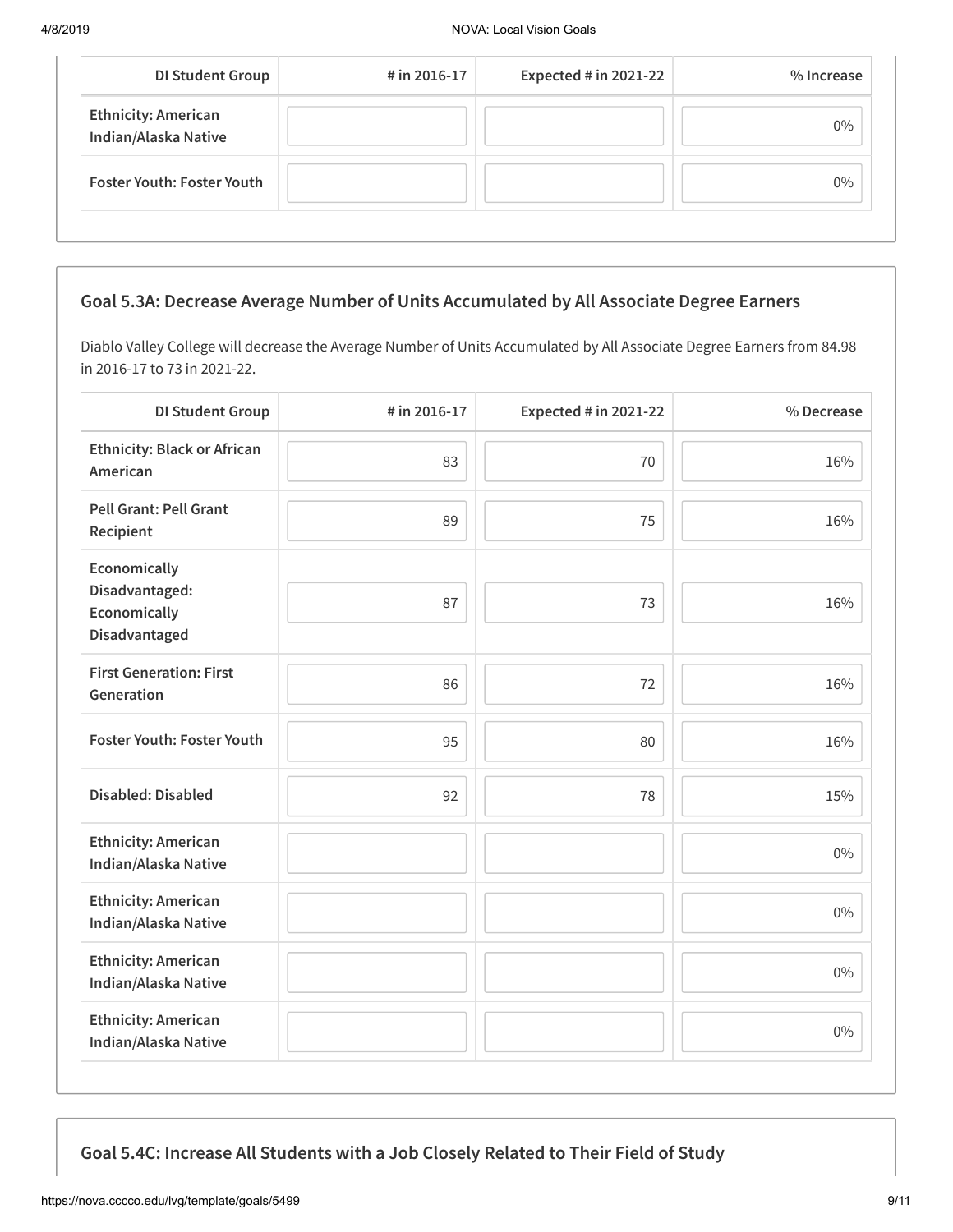Diablo Valley College will increase the All Students with a Job Closely Related to Their Field of Study from 73% in 2016-17 to 76% in 2021-22.

| <b>DI Student Group</b>                                         | % in 2016-17 | Expected % in 2021-22 | % Increase |
|-----------------------------------------------------------------|--------------|-----------------------|------------|
| <b>Ethnicity: Black or African</b><br>American                  | 75%          | 80%                   | 7%         |
| <b>Pell Grant: Pell Grant</b><br>Recipient                      | 66%          | 70%                   | 6%         |
| Economically<br>Disadvantaged:<br>Economically<br>Disadvantaged | 74%          | 79%                   | 7%         |
| <b>First Generation: First</b><br>Generation                    | 73%          | 78%                   | 7%         |
| <b>Ethnicity: American</b><br>Indian/Alaska Native              |              |                       | $0\%$      |
| Foster Youth: Foster Youth                                      |              |                       | $0\%$      |
| <b>Disabled: Disabled</b>                                       |              |                       | $0\%$      |
| <b>Ethnicity: American</b><br>Indian/Alaska Native              |              |                       | $0\%$      |
| Foster Youth: Foster Youth                                      |              |                       | $0\%$      |
| <b>Disabled: Disabled</b>                                       |              |                       | $0\%$      |
| <b>Ethnicity: American</b><br>Indian/Alaska Native              |              |                       | $0\%$      |
| Foster Youth: Foster Youth                                      |              |                       | $0\%$      |
| <b>Disabled: Disabled</b>                                       |              |                       | $0\%$      |
| <b>Ethnicity: American</b><br>Indian/Alaska Native              |              |                       | $0\%$      |
| Foster Youth: Foster Youth                                      |              |                       | $0\%$      |
| <b>Disabled: Disabled</b>                                       |              |                       | $0\%$      |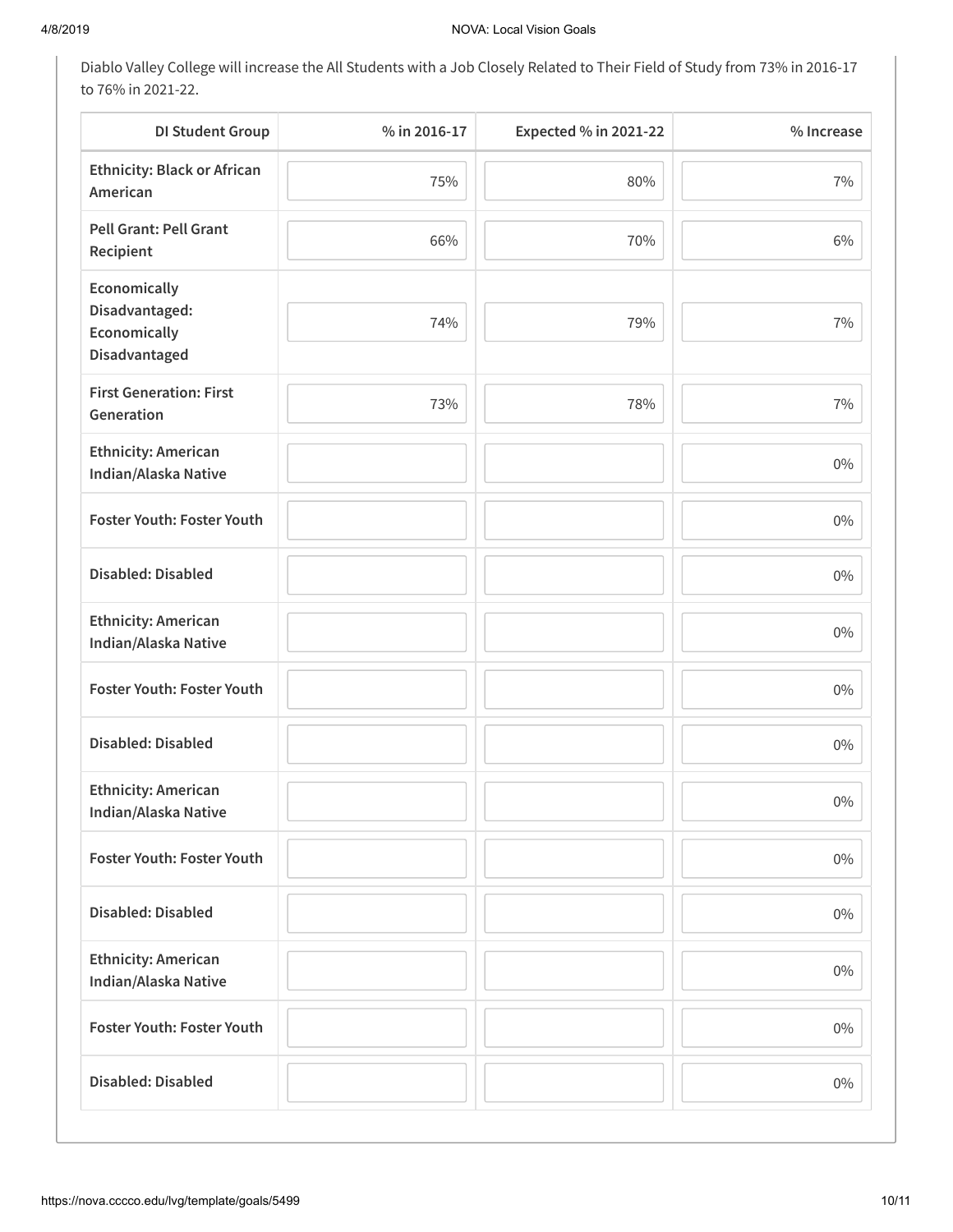# **Additional Metrics**

No additional metrics have been added.





2019 © California Community Colleges NOVA Site Version: [4.5.0](https://nova.cccco.edu/releaseNotes)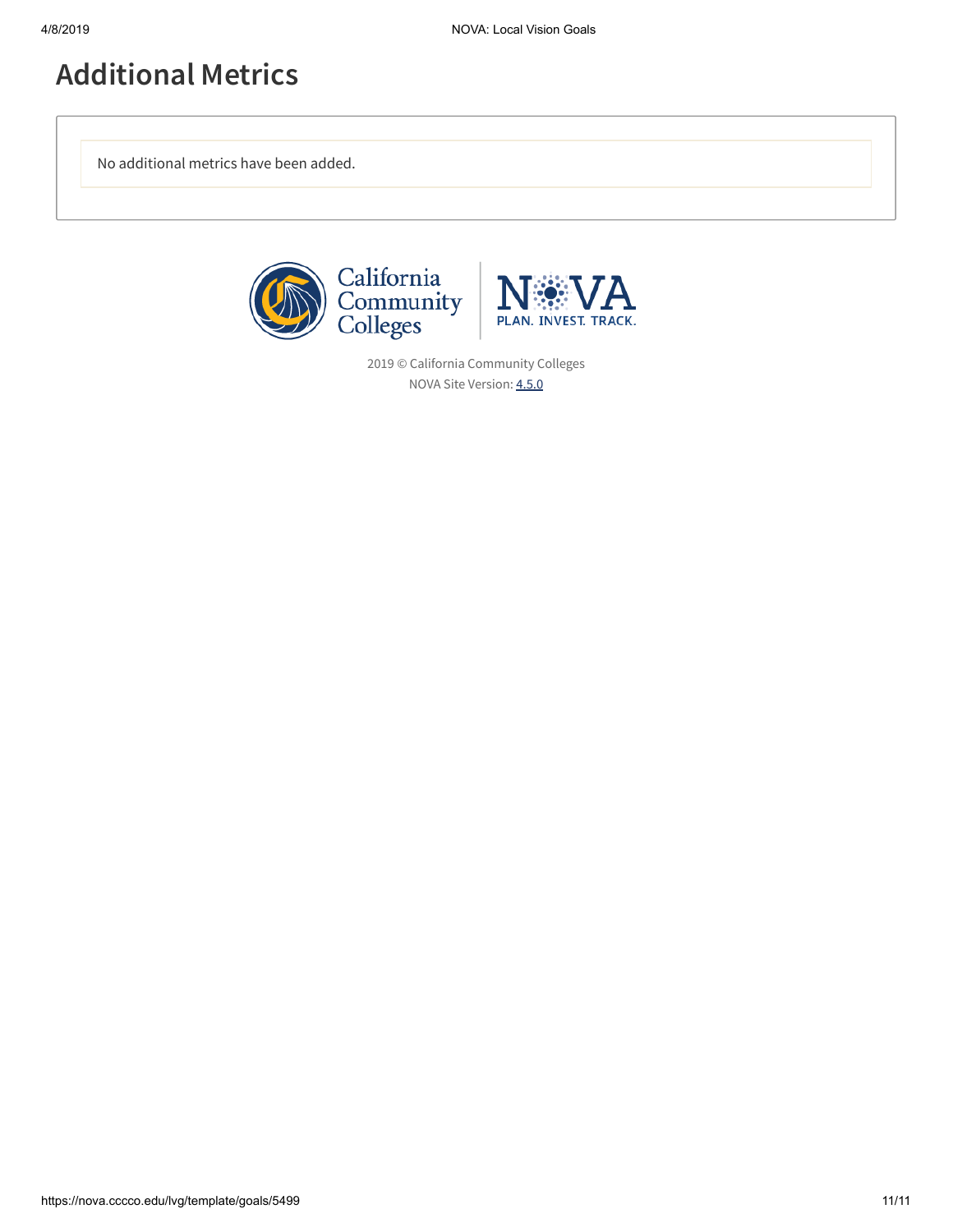

WESTERN ASSOCIATION OF SCHOOLS AND COLLEGES

| [Help](javascript:newPopup() | [Logout](https://survey.accjc.org/annualreport/logout.php)

### 2018 Annual Report REVIEW

Diablo Valley College 321 Golf Club Road Pleasant Hill, CA 94523

### General Information

| #   | Question                                                                                                  | <b>Answer</b>                                               |
|-----|-----------------------------------------------------------------------------------------------------------|-------------------------------------------------------------|
| 1.  | Confirm logged into the correct institution's report                                                      | <b>Confirmed</b>                                            |
| 2.  | Name of individual preparing report:                                                                      | <b>Rebecca Opsata</b>                                       |
| 3.  | Phone number of person preparing report:                                                                  | 925-969-2724                                                |
| 4.  | E-mail of person preparing report:                                                                        | bopsata@dvc.edu                                             |
| 5.  | Total unduplicated headcount enrollment:                                                                  | Fall 2017: 20,067<br>Fall 2016: 19,729<br>Fall 2015: 20,050 |
| 6.  | Total unduplicated headcount enrollment in degree applicable<br>credit courses:                           | Fall 2017: 19,606<br>Fall 2016: 19,244<br>Fall 2015: 19,523 |
| 7.  | Headcount enrollment in pre-collegiate credit courses (which<br>do not count toward degree requirements): | Fall 2017: 1,702<br>Fall 2016: 1,736<br>Fall 2015: 1,882    |
| 8.  | Number of programs which may be fully completed via<br>distance education:                                | Fall 2017: 44<br>Fall 2016: 44<br>Fall 2015: 44             |
| 9.  | Total unduplicated headcount enrollment in all types of<br>Distance Education:                            | Fall 2017: 4,841<br>Fall 2016: 3,963<br>Fall 2015: 3,902    |
| 10. | Do you offer Correspondence Education?                                                                    | <b>No</b>                                                   |
| 11. | Total unduplicated headcount enrollment in all types of<br>Correspondence Education:                      | Fall 2017: n/a<br>Fall 2016: n/a<br>Fall 2015: n/a          |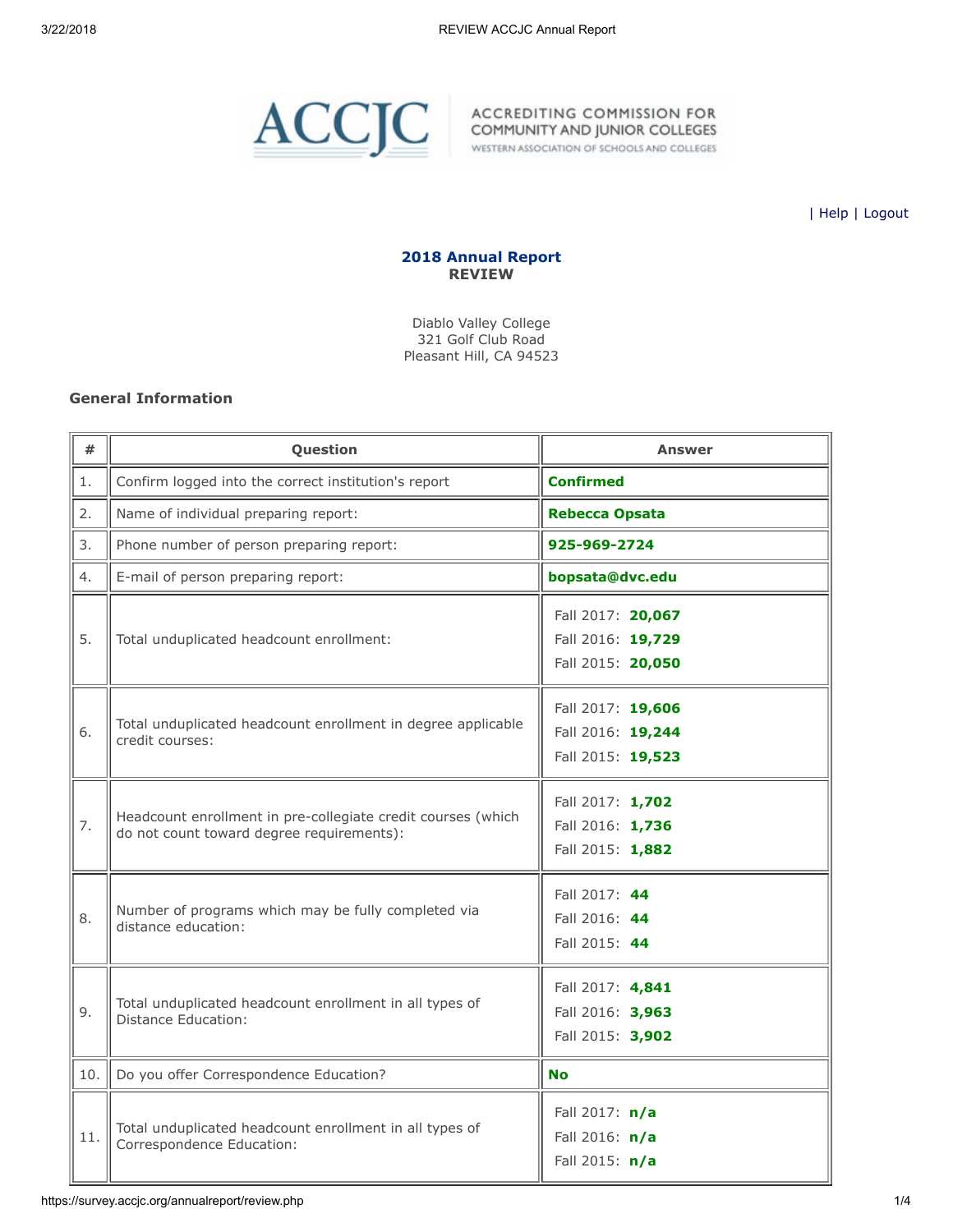### Student Achievement Data

| #   | Question                                                                                                                                                                                                                                              |                      |                                       | <b>Answer</b>                       |                           |                           |                           |
|-----|-------------------------------------------------------------------------------------------------------------------------------------------------------------------------------------------------------------------------------------------------------|----------------------|---------------------------------------|-------------------------------------|---------------------------|---------------------------|---------------------------|
|     |                                                                                                                                                                                                                                                       |                      | 2017                                  |                                     |                           | 2016                      | 2015                      |
| 12. | What is your Institution-set standard for successful<br>a.<br>student course completion?                                                                                                                                                              |                      |                                       | <b>72 %</b>                         |                           | <b>72 %</b>               | <b>72 %</b>               |
|     | b. Actual successful course completion rate:                                                                                                                                                                                                          |                      |                                       | 75.6 %                              |                           | <b>74.5 %</b>             | 74.5 %                    |
|     | a. Type of Institute-set standard for degrees<br>If Number-other or Percent-other, please describe:                                                                                                                                                   |                      | <b>Number of degrees</b>              |                                     |                           |                           |                           |
| 13. |                                                                                                                                                                                                                                                       |                      | 2017                                  |                                     |                           | 2016                      | 2015                      |
|     | b. What is your Institution-set standard for degrees?                                                                                                                                                                                                 |                      |                                       | 573                                 |                           | 573                       | 573                       |
|     | c. Actual degrees awarded:                                                                                                                                                                                                                            |                      |                                       | 1,463                               |                           | 1,470                     | 1,163                     |
|     | a. Type of Institute-set standard for certificates<br>If Number-other or Percent-other, please describe:                                                                                                                                              |                      | <b>Number of certificates</b><br>2017 |                                     |                           | 2016                      | 2015                      |
| 14. | b. What is your Institution-set standard for certificates?                                                                                                                                                                                            |                      |                                       | 561                                 |                           | 561                       | 561                       |
|     | c. Actual certificates awarded:                                                                                                                                                                                                                       |                      |                                       | 1,041                               |                           | 945                       | 964                       |
| 15. | a. Type of Institute-set standard for student transfers<br>to a 4-year colleges/universities<br>If Number-other or Percent-other, please describe:<br>What is your Institution-set standard for student<br>transfers to 4-year colleges/universities? |                      | <b>Number of transfers</b><br>2017    | 1,674                               |                           | 2016<br>1,674             | 2015<br>1,674             |
|     | Actual student transfers to 4-year<br>C.<br>colleges/universities:                                                                                                                                                                                    |                      |                                       | 2,434                               |                           | 2,291                     | 2,271                     |
| 16. | 2017: 2<br>Number of CTE certificates and degrees for which the institution has<br>2016: 2<br>set a standard for licensure passage rates:<br>2015: 2                                                                                                  |                      |                                       |                                     |                           |                           |                           |
| 17. | Number of CTE certificates and degrees for which the institution has<br>set a standard for graduate employment rates:                                                                                                                                 |                      |                                       | 2017: 152<br>2016: 133<br>2015: 140 |                           |                           |                           |
|     | Examination pass rates in programs for which students must pass a licensure examination in order to work in their<br>field of study:                                                                                                                  |                      |                                       |                                     |                           |                           |                           |
| 18. | Program                                                                                                                                                                                                                                               | Examination          | Institution set<br>standard (%)       |                                     | 2016 Pass<br>Rate $(\% )$ | 2015 Pass<br>Rate $(\% )$ | 2014 Pass<br>Rate $(\% )$ |
|     | <b>Dental Hygiene</b><br><b>Dental Assisting</b>                                                                                                                                                                                                      | national<br>national | 69.12 %<br>69.12 %                    |                                     | 100 %<br><b>75 %</b>      | 100 %<br>81.25 %          | 100 %<br>100 %            |
| 19. | Job placement rates for students completing certificate programs and CTE (career-technical education) degrees:                                                                                                                                        | TГ                   | ΤΓ                                    |                                     | ٦г                        |                           | ıг                        |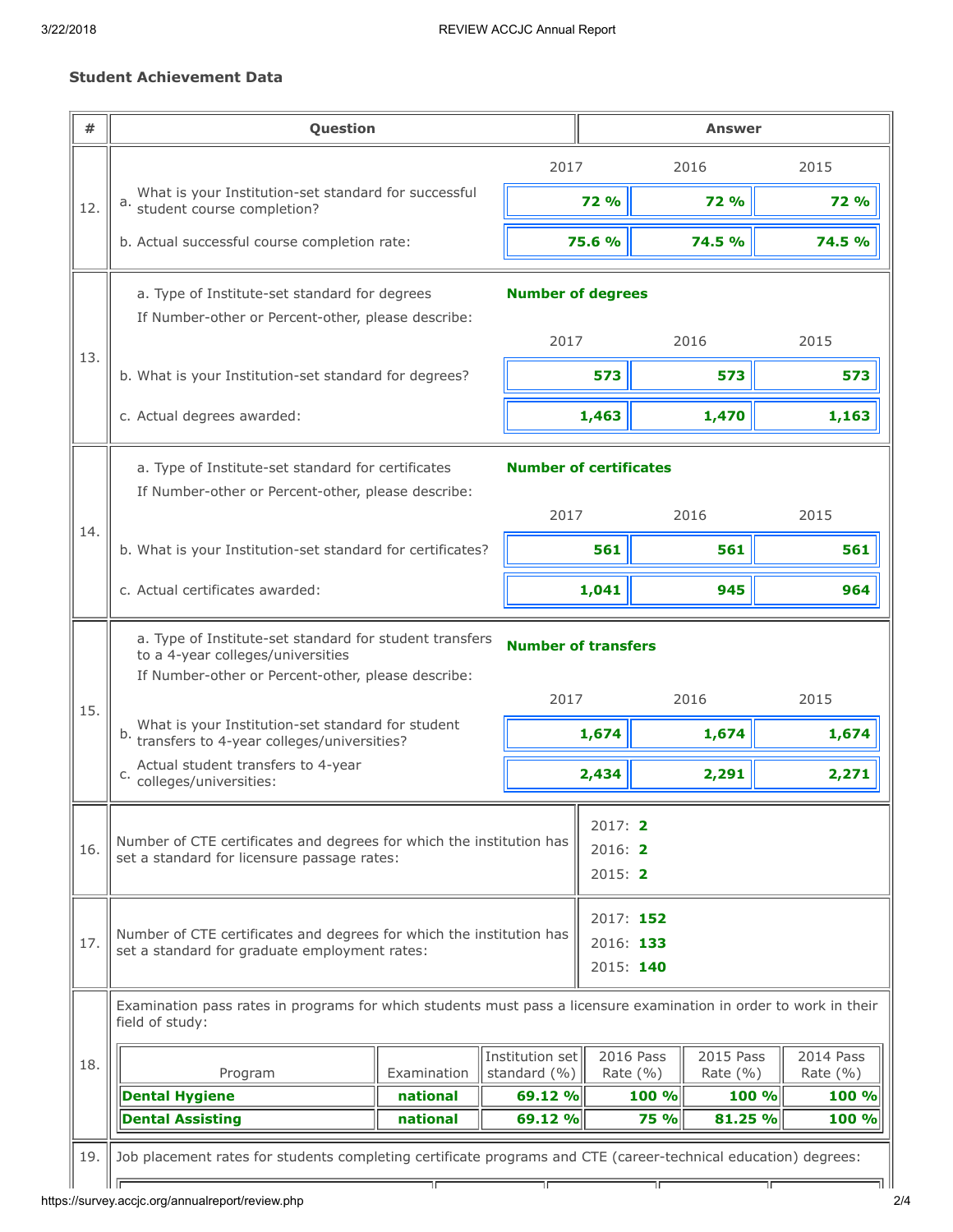### 3/22/2018 REVIEW ACCJC Annual Report

| Program                                      | Institution set   <br>standard (%) | 2016 Job<br>(9/0) | 2015 Job<br>Placement Rate   Placement Rate   Placement Rate<br>(9/0) | 2014 Job<br>(%) |
|----------------------------------------------|------------------------------------|-------------------|-----------------------------------------------------------------------|-----------------|
| <b>Accounting</b>                            | 69.12 %                            | 65.38 %           | 68.75 %                                                               | 62.5%           |
| <b>Addiction Counseling</b>                  | 69.12 %                            | 84.85 %           | 63.33 %                                                               | 73.68 %         |
| <b>Administration of Justice</b>             | 69.12 %                            | 82.98 %           | 78.21 %                                                               | 75.73 %         |
| <b>Apprenticeship Plumbing</b>               | 69.12 %                            | 100 %             | 100 %                                                                 | 100 %           |
| Architecture                                 | 69.12 %                            | 50 %              | 63.64 %                                                               | 40.91 %         |
| <b>Art Digital Media</b>                     | 69.12 %                            | 63.64 %           | 69.23 %                                                               | 61.29 %         |
| <b>Business</b>                              | 69.12 %                            | 70.15 %           | 70.61 %                                                               | 67.61 %         |
| <b>Computer Information Systems</b>          | 69.12 %                            | 76.92 %           | 82.35 %                                                               | 61.54 %         |
| <b>Computer Science</b>                      | 69.12 %                            | 67.89 %           | 63.24 %                                                               | 52.89 %         |
| <b>Computer Technical Support</b>            | 69.12 %                            | 78.95 %           | 81.8%                                                                 | 53.3 %          |
| <b>Construction Management</b>               | 69.12 %                            | 87.5 %            | 83.3 %                                                                | 77.27 %         |
| <b>Culinary Arts</b>                         | 69.12 %                            | 82 %              | 82.93 %                                                               | 82.86 %         |
| <b>Dental Assisting</b>                      | 69.12 %                            | 90.63 %           | 87.5 %                                                                | 100 %           |
| <b>Dental Hygiene</b>                        | 69.12 %                            | 85.74 %           | 100 %                                                                 | 86.36 %         |
| <b>Early Childhood Education</b>             | 69.12 %                            | 76.03 %           | 71.43 %                                                               | 67%             |
| <b>Electricity/Electronics Technology</b>    | 69.12 %                            | 88.57 %           | 80 %                                                                  | 80 %            |
| <b>Fitness Instruction/Personal Training</b> | 69.12 %                            | 66.67 %           | 86.7 %                                                                | 68.4 %          |
| <b>Geographic Information Systems</b>        | 69.12 %                            | 90 %              | 77.78 %                                                               | 85.71 %         |
| Horticulture                                 | 69.12 %                            | 77.78 %           | 81.81 %                                                               | 50 %            |
| <b>Music Industry Studies</b>                | 69.12 %                            | 80.65 %           | 81.48 %                                                               | 54.55 %         |
| <b>Real Estate</b>                           | 69.12 %                            | 88.59 %           | 63.75 %                                                               | 68.75 %         |

### Student Learning Outcomes and Assessment

| #   | Question                                                                                                                                          |      | <b>Answer</b> |       |
|-----|---------------------------------------------------------------------------------------------------------------------------------------------------|------|---------------|-------|
|     | Courses                                                                                                                                           | 2017 | 2016          | 2015  |
| 20. | a. Total number of college courses:                                                                                                               | 982  | 1,092         | 1,294 |
|     | Number of college courses with ongoing assessment<br>b.<br>of learning outcomes:                                                                  | 982  | 1,092         | 1,294 |
|     | Programs                                                                                                                                          | 2017 | 2016          | 2015  |
| 21. | Total number of college programs (all certificates and<br>a. degrees, and other programs as defined by college):                                  | 214  | 209           | 188   |
|     | Number of college programs with ongoing<br>b.<br>assessment of learning outcomes:                                                                 | 214  | 189           | 188   |
|     | Student Services and Learning Support                                                                                                             | 2017 | 2016          | 2015  |
| 22. | Total number of student services and learning support<br>a. activities (as college has identified or grouped them<br>for SSO/SAO implementation): | 17   | 17            | 14    |
|     | Number of student and learning support activities<br>b.<br>with ongoing assessment of learning outcomes:                                          | 17   | 17            | 14    |

### Other Information

 $\parallel$  23.  $\parallel$  Please use this text box to provide any comments regarding the data submitted in this report (optional, no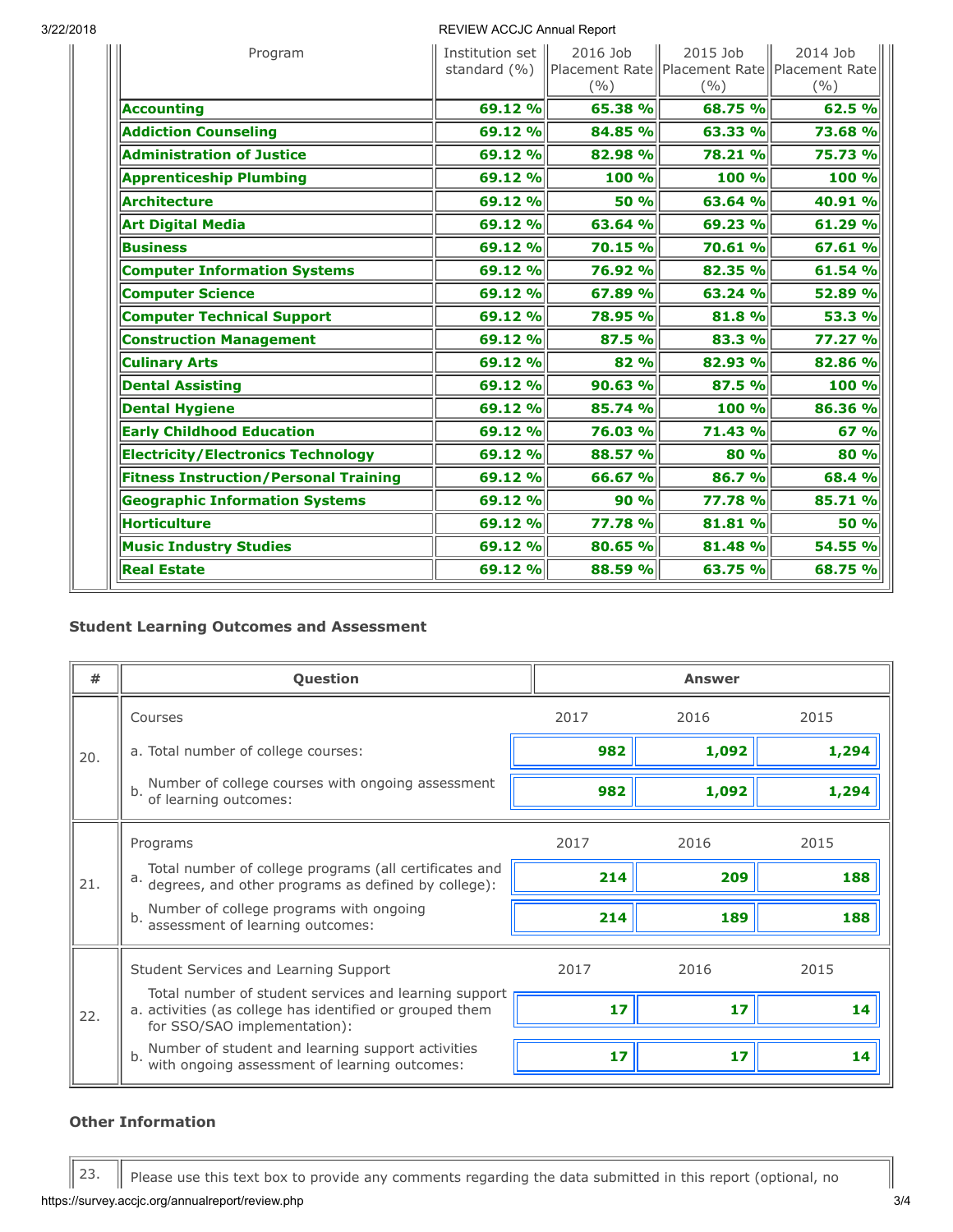limit).

In January 2018, the college adopted a new Educational Master Plan. Since then, the college has begun conversations in its planning bodies to revise the institution set standards for course completion, degrees, certificates, and transfers to line up with the goals articulated in that plan. Revisions to the institution set standards are expected to be completed by the end of fall 2018.

Go To Question  $\#$ :  $\boxed{2 \quad \blacktriangledown}$  REVIEW/EDIT

The Annual Report must be certified as complete and accurate by the CEO (Ms. Susan Lamb). Once you have answered all the questions, you may send an e-mail notification to the CEO that the report is ready for certification.

Only the CEO may submit the final Annual Report.

Send e-mail Notification to CEO to certify report

[ACCJC](http://www.accjc.org/) | [Contact Us](https://survey.accjc.org/annualreport/contactus.php)

� 2010 ACCJC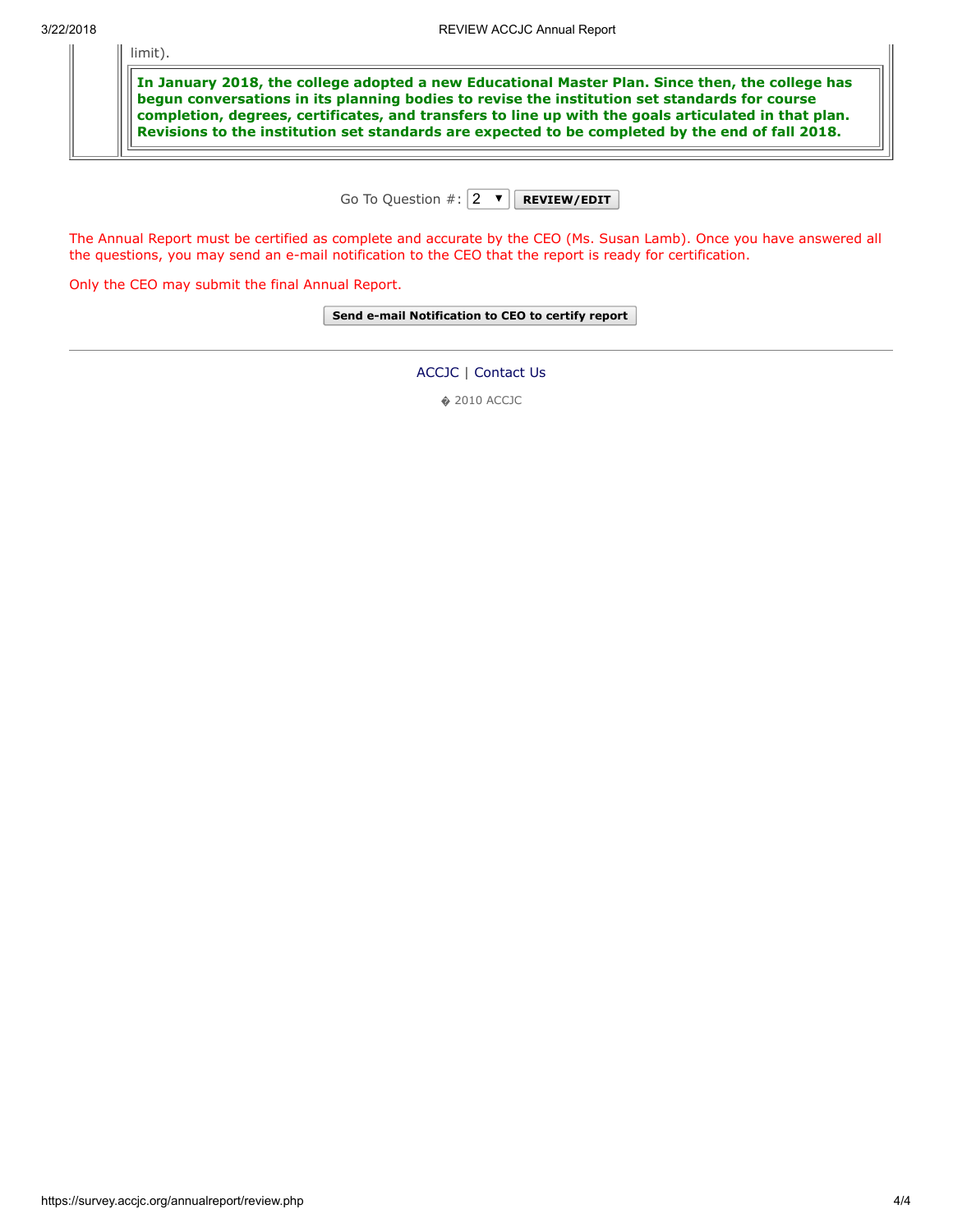

ACCREDITING COMMISSION FOR<br>COMMUNITY AND JUNIOR COLLEGES<br>WESTERN ASSOCIATION OF SCHOOLS AND COLLEGES

| [Help](javascript:newPopup() | [Logout](https://survey.accjc.org/fiscalreport/logout.php)

#### Annual Fiscal Report Reporting Year: 2016-2017

**REVIEW** 

Diablo Valley College 321 Golf Club Road Pleasant Hill, CA 94523

#### General Information

| 2. | Confirm or enter the name of the District/System or Corporate/Parent<br>Organization: | <b>Contra Costa Community College District</b> |
|----|---------------------------------------------------------------------------------------|------------------------------------------------|
|    | a. Name of College Chief Business Officer (CBO)                                       | <b>John Nahlen</b>                             |
|    | Title of College CBO<br>b.                                                            | <b>Vice President of Business Services</b>     |
|    | Phone number of College CBO                                                           | 925-969-2018                                   |
| 3. | E-mail of College CBO<br>d.                                                           | jnahlen@dvc.edu                                |
|    | Name of District/System/Parent Company CBO<br>e.                                      | <b>Jonah Nicholas</b>                          |
|    | Title of District/System/Parent Company CBO                                           | <b>Associate Vice Chancellor/CFO</b>           |
|    | Phone Number of District/System/Parent Company CBO<br>а.                              | 925-229-6944                                   |
|    | E-mail of District/System/Parent Company CBO                                          | jnicholas@4cd.edu                              |

#### DISTRICT/SYSTEM DATA (including single college organizations)

#### Stability of Revenue

|                 |                                                                                          | FY 16/17      | FY 15/16      | FY 14/15      |
|-----------------|------------------------------------------------------------------------------------------|---------------|---------------|---------------|
| 4.              | Annual General Fund revenues from all sources<br>a.<br>(Operating Revenues, CCC Fund 10) | \$247,695,431 | \$247,397,837 | \$209,489,811 |
|                 | b. Revenue from other sources (non-general fund)                                         | \$145,082,928 | \$121,148,081 | \$237,431,180 |
|                 |                                                                                          | FY 16/17      | FY 15/16      | FY 14/15      |
| $\frac{1}{5}$ . | Net Beginning Balance (Using same fund as included<br>in question 4)                     | \$41,972,062  | \$32,382,424  | \$35,576,449  |

|    | <b>Expenditures/Transfer</b>                                                                                              |               |               |               |  |  |
|----|---------------------------------------------------------------------------------------------------------------------------|---------------|---------------|---------------|--|--|
|    |                                                                                                                           | FY 16/17      | FY 15/16      | FY 14/15      |  |  |
|    | Total annual general fund expenditures (Operating<br>a. Expenditures matching the same fund as included<br>in question 4) |               |               |               |  |  |
|    |                                                                                                                           | \$252,644,651 | \$237,808,199 | \$212,683,836 |  |  |
| 6. |                                                                                                                           |               |               |               |  |  |
|    | b. Salaries and benefits (General Fund)                                                                                   | \$199,469,915 | \$185,334,831 | \$168,982,154 |  |  |
|    | Other expenditures/outgo (difference between 6a                                                                           |               |               |               |  |  |
|    | C.<br>and $6b)$                                                                                                           | \$53,174,736  | \$52,473,368  | \$43,701,682  |  |  |
|    |                                                                                                                           |               |               |               |  |  |

|              | <b>Liabilities</b>                                                              |           |           |           |  |  |
|--------------|---------------------------------------------------------------------------------|-----------|-----------|-----------|--|--|
|              | Did the institution borrow funds for cash flow<br>purposes?                     | FY 16/17  | FY 15/16  | FY 14/15  |  |  |
| $\sqrt{ }$ . |                                                                                 | <b>No</b> | <b>No</b> | <b>No</b> |  |  |
| 8.           | <b>Total Local Borrowing</b>                                                    | FY 16/17  | FY 15/16  | FY 14/15  |  |  |
|              | a. Short Term Borrowing (TRANS, etc)                                            | \$0       |           | \$0       |  |  |
|              | Long Term Borrowing (COPs, Capital Leases, other<br>b.<br>long term borrowing): | \$0       | \$0       | \$0       |  |  |

https://survey.accjc.org/fiscalreport/review.php 1/3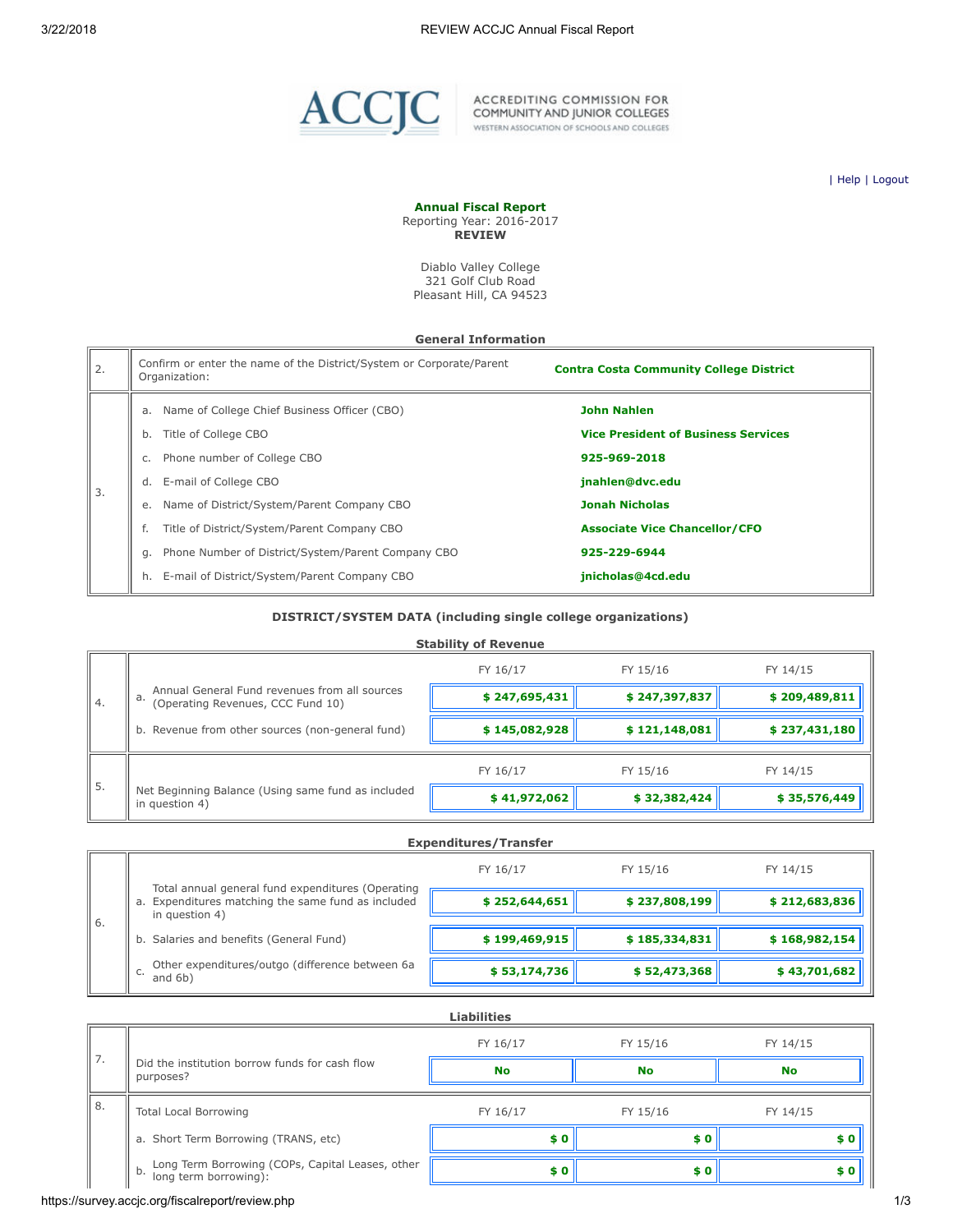$|L|$ 

 $\perp$ 

### 3/22/2018 REVIEW ACCJC Annual Fiscal Report

|      |                                                                                                                | FY 16/17           | FY 15/16  | FY 14/15  |
|------|----------------------------------------------------------------------------------------------------------------|--------------------|-----------|-----------|
| l 9. | Did the institution issue long-term debt<br>instruments during the fiscal year noted?<br>a.<br>b. What type(s) | <b>No</b>          | <b>No</b> | <b>No</b> |
|      |                                                                                                                |                    |           |           |
|      | Total amount<br>C.                                                                                             | \$0                | \$0       | s o       |
| 10.  |                                                                                                                | FY 16/17           | FY 15/16  | FY 14/15  |
|      | Debt Service Payments (General Fund/Operations)                                                                | $\boldsymbol{s}$ 0 | \$0       | \$0       |

|     | <b>Other Post Employment</b>                                        |               |               |               |  |
|-----|---------------------------------------------------------------------|---------------|---------------|---------------|--|
|     |                                                                     | FY 16/17      | FY 15/16      | FY 14/15      |  |
|     | a. Actuarial Accrued Liability (AAL) for OPEB:                      | \$238,610,660 | \$221,603,131 | \$221,603,131 |  |
|     | Unfunded Actuarial Accrued Liability (UAAL) for<br>b.<br>OPEB:      | \$142,773,189 | \$152,371,132 | \$152,371,132 |  |
| 11. | c. Funded Ratio (Actuarial Value of plan Assets/AAL)                | 40 %          | 31 %          | 31 %          |  |
|     | d. UAAL as Percentage of Covered Payroll                            | 138 %         | 192 %         | 192 %         |  |
|     | e. Annual Required Contribution (ARC)                               | \$16,903,162  | \$17,198,348  | \$17,198,348  |  |
|     | f. Amount of annual contribution to ARC                             | \$17,779,221  | \$16,878,284  | \$17,977,436  |  |
| 12. | Date of most recent OPEB Actuarial Report<br>$(mm/dd/yyyy)$ :       | 06/30/2017    |               |               |  |
|     | a. Has an irrevocable trust been established for OPEB liabilities?  | Yes           |               |               |  |
| 13. |                                                                     | FY 16/17      | FY 15/16      | FY 14/15      |  |
|     | b. Deposit into Irrevocable OPEB Reserve/Trust                      | \$5,700,200   | \$5,700,200   | \$6,860,000   |  |
|     | Deposit into non-irrevocable Reserve specifically<br>C.<br>for OPEB | \$7,382,639   | \$12,832,456  | \$7,217,628   |  |

|     | <b>Cash Position</b>                                                   |              |              |              |  |  |
|-----|------------------------------------------------------------------------|--------------|--------------|--------------|--|--|
|     |                                                                        | FY 16/17     | FY 15/16     | FY 14/15     |  |  |
| 14. | Cash Balance (Unencumbered cash): Unrestricted<br>General Fund         | \$49,834,095 | \$36,984,724 | \$30,810,150 |  |  |
|     |                                                                        | FY 16/17     | FY 15/16     | FY 14/15     |  |  |
| 15. | Does the institution prepare cash flow projections<br>during the year? | Yes          | Yes          | <b>Yes</b>   |  |  |

|     | <b>Annual Audit Information</b>                                                                                                                                                                                                                                                 |                                                                                                                                                          |          |           |           |  |  |
|-----|---------------------------------------------------------------------------------------------------------------------------------------------------------------------------------------------------------------------------------------------------------------------------------|----------------------------------------------------------------------------------------------------------------------------------------------------------|----------|-----------|-----------|--|--|
|     |                                                                                                                                                                                                                                                                                 |                                                                                                                                                          | FY 16/17 | FY 15/16  | FY 14/15  |  |  |
| 16. |                                                                                                                                                                                                                                                                                 | Date annual audit report for fiscal year was<br>electronically submitted to accic.org, along with the<br>institution's response to any audit exceptions: | 3/1/2018 | 2/27/2017 | 3/16/2016 |  |  |
|     | NOTE: As a general rule, institutions will submit their audited financial statements to ACCJC no later than six months following the close<br>of the fiscal year. A multi-college district may submit a single district audit report on behalf of all colleges in the district. |                                                                                                                                                          |          |           |           |  |  |
|     | Summarize Material Weaknesses and Significant Deficiencies from annual audit report (enter n/a if not applicable):                                                                                                                                                              |                                                                                                                                                          |          |           |           |  |  |
|     | FY 16/17                                                                                                                                                                                                                                                                        | N/A                                                                                                                                                      |          |           |           |  |  |
| 17. | FY 15/16                                                                                                                                                                                                                                                                        | N/A                                                                                                                                                      |          |           |           |  |  |
|     | FY 14/15                                                                                                                                                                                                                                                                        | N/A                                                                                                                                                      |          |           |           |  |  |
|     |                                                                                                                                                                                                                                                                                 |                                                                                                                                                          |          |           |           |  |  |

JL.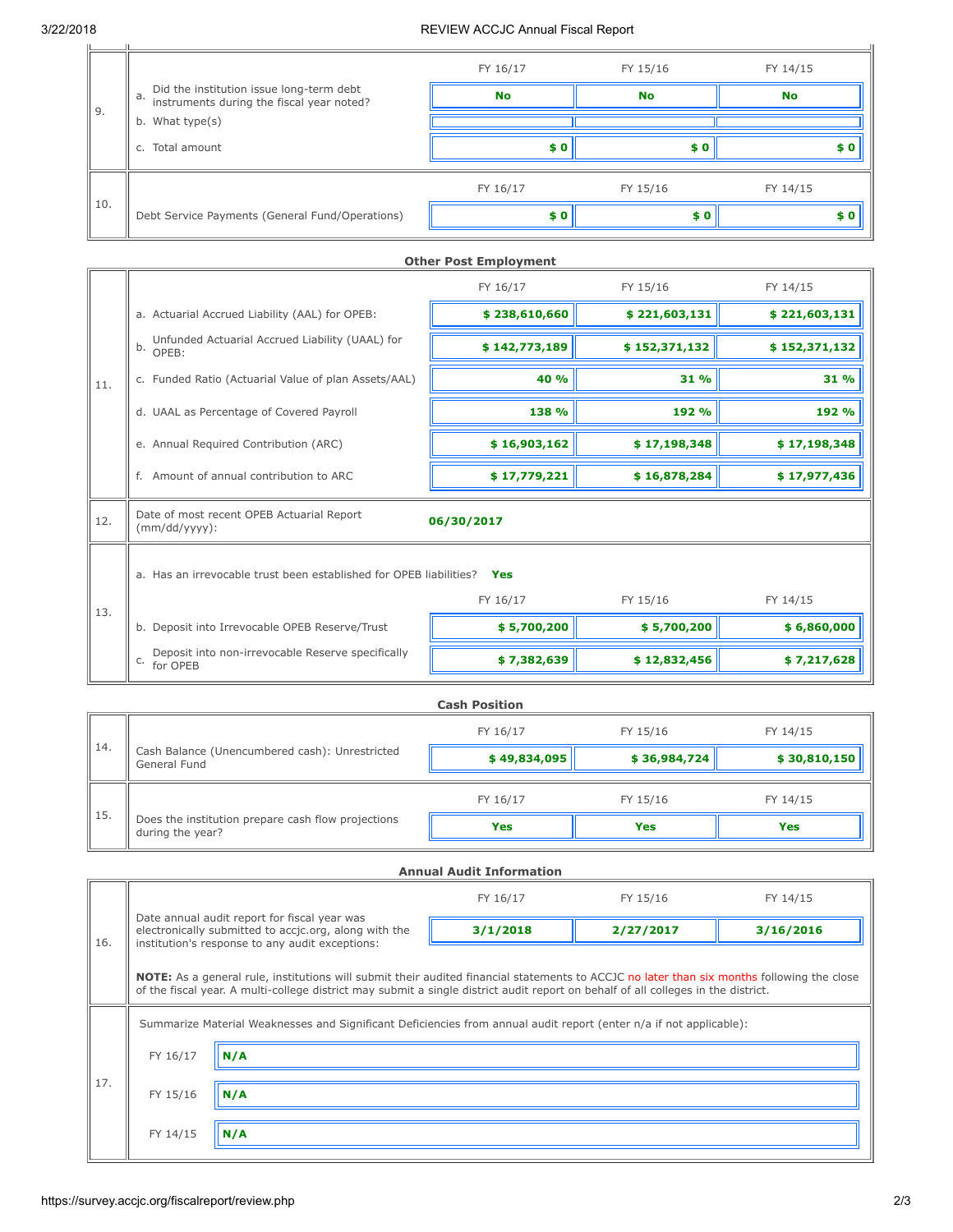#### 3/22/2018 REVIEW ACCJC Annual Fiscal Report

|     | <b>Other Information</b>                                                                                                                                                                                                                                                                                                                                                                                       |                                                                    |                              |                                                              |  |  |
|-----|----------------------------------------------------------------------------------------------------------------------------------------------------------------------------------------------------------------------------------------------------------------------------------------------------------------------------------------------------------------------------------------------------------------|--------------------------------------------------------------------|------------------------------|--------------------------------------------------------------|--|--|
|     |                                                                                                                                                                                                                                                                                                                                                                                                                | FY 16/17                                                           | FY 15/16                     | FY 14/15                                                     |  |  |
|     | Budgeted Full Time Equivalent Students (FTES)<br>a.<br>(Annual Target):                                                                                                                                                                                                                                                                                                                                        | 31,418                                                             | 31,117                       | 31,117                                                       |  |  |
| 18. | b. Actual Full Time Equivalent Students (FTES):                                                                                                                                                                                                                                                                                                                                                                | 26,516                                                             | 32,807                       | 26,850                                                       |  |  |
|     | c. Funded FTES:                                                                                                                                                                                                                                                                                                                                                                                                | 31,889                                                             | 32,807                       | 31,249                                                       |  |  |
|     |                                                                                                                                                                                                                                                                                                                                                                                                                | FY 16/17                                                           | FY 15/16                     | FY 14/15                                                     |  |  |
| 19. | Report the % of total tuition/fees received from<br>federal financial aid programs (Title IV, HEA), if<br>applicable:                                                                                                                                                                                                                                                                                          | N/A                                                                | N/A                          | N/A                                                          |  |  |
| 20. | During the reporting period, did the institution settle any contracts with employee bargaining units?<br>а.<br>Did any negotiations remain open?<br>b.<br>Describe significant fiscal impacts:<br>C.<br>The District provided a total of \$799,000.00 in one-time funds to all bargaining groups in FY 2016-17. These<br>were one-time funds and not a significant fiscal impact on the District's operations. |                                                                    |                              | <b>Yes</b><br><b>No</b>                                      |  |  |
|     | College Data: Federal Financial Aid programs in which the<br>a. College participates (check all that apply):                                                                                                                                                                                                                                                                                                   | Pell<br><b>FSEOG</b><br><b>FWS</b><br><b>DIRECT</b><br><b>PLUS</b> |                              |                                                              |  |  |
| 21. | b. Changes in Federal Financial Aid Program Participation:<br>Programs that have been DELETED:                                                                                                                                                                                                                                                                                                                 |                                                                    |                              |                                                              |  |  |
|     | Programs that have been ADDED:                                                                                                                                                                                                                                                                                                                                                                                 |                                                                    |                              |                                                              |  |  |
| 22. | College Data: USDE official cohort Student Loan Default Rate (FSLD) (3 year<br>rate)                                                                                                                                                                                                                                                                                                                           |                                                                    | Cohort Year<br>14/15<br>11 % | Cohort Year<br>Cohort Year<br>13/14<br>12/13<br>13 %<br>11 % |  |  |
| 23. | College Data: Were there any executive or senior administration leadership changes at the institution<br>Yes<br>during the fiscal year?<br>Please describe the leadership change(s)                                                                                                                                                                                                                            |                                                                    |                              |                                                              |  |  |
|     | Outgoing president Ted Wieden on 12/31/17<br>New president as of 1/1/18 Susan Lamb                                                                                                                                                                                                                                                                                                                             |                                                                    |                              |                                                              |  |  |

Go To Question  $\#\colon$   $\boxed{2 \quad \blacktriangledown}$  REVIEW/EDIT

The Annual Fiscal Report must be certified as complete and accurate by the CEO (Ms. Susan Lamb). Once you have answered all the questions, you may send an e-mail notification to the CEO that the report is ready for certification.

Only the CEO may submit the final Annual Fiscal Report.

Send e-mail Notification to CEO to certify report

[ACCJC](http://www.accjc.org/) | [Contact Us](https://survey.accjc.org/fiscalreport/contactus.php)

� 2010 ACCJC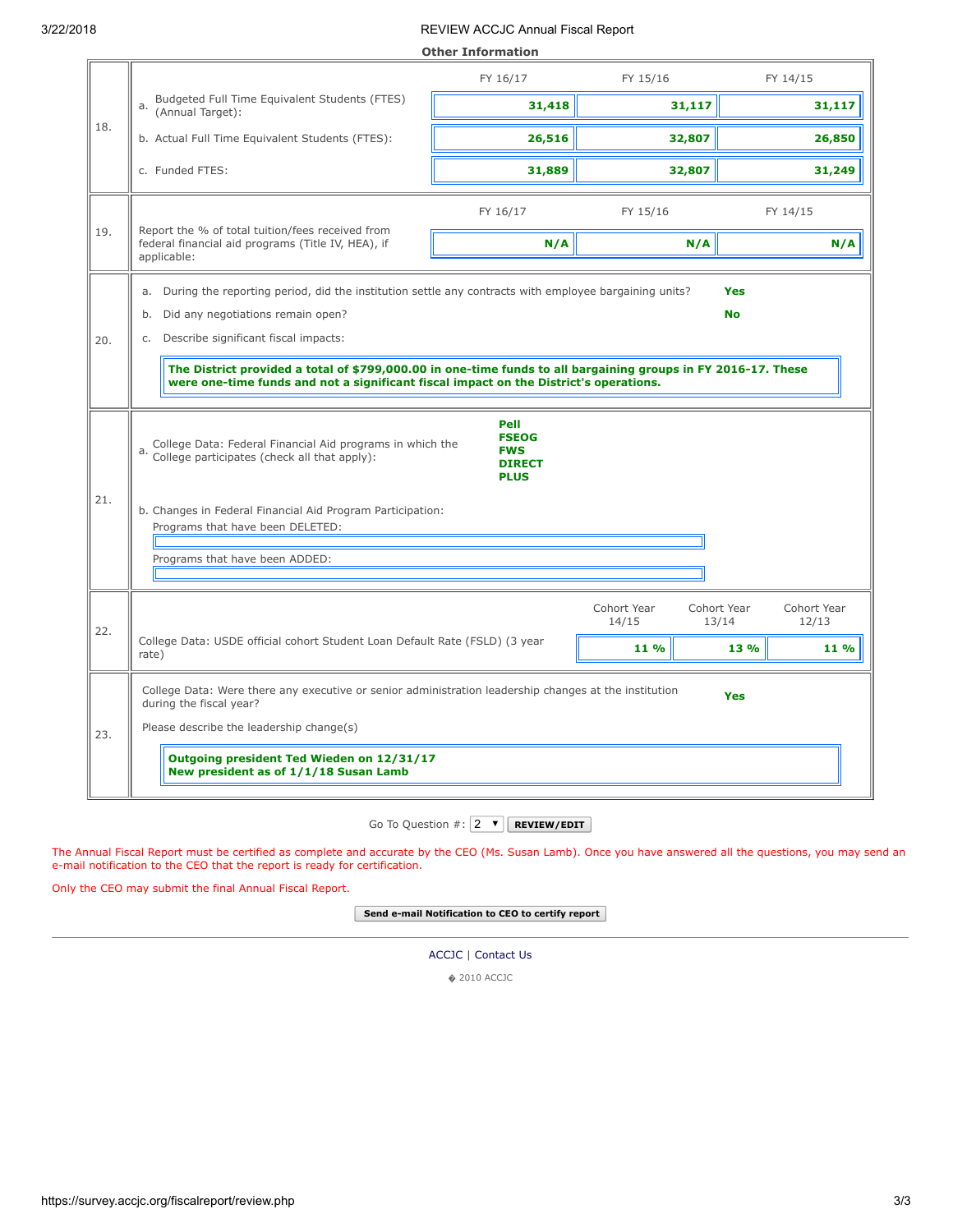## **Data Coaching Program Plan**

### **Prepared by the Research, Planning, and Evaluation Committee <b>April** 2019

### Goals of Data Coaching Program

The Data Coaching Program aims to build the research and data capacity of the College by providing intensive training to faculty, staff, and managers. As articulated in the college's *Educational Master Plan,* we have the goals of being an institution that makes data-driven decisions and of having culture of learning and continuous improvement. The Data Coaching Program will assist in our efforts to meet these goals. Since this is a new program, during the 2019-2020 academic year the participants will help define and refine the program goals.

### How the Data Coaching Program Will Work

Coaches will apply to join the program. The goal is to have a wide diversity of roles represented, to facilitate conversations around the entire campus. Coaches can be faculty, staff, or managers. Faculty and staff who are coaches will receive stipends for their participation, if it outside of their regular work contracts.

Coaches will serve as a point of contact for their unit to help with pulling data from existing sources, interpreting that data, incorporating it into planning (including program review), and developing strategies for interventions that will improve student success.

Coaches will serve for one year. In the second year of the program, a new set of coaches will be trained to continuously expand expertise around campus.

### Training Program

Coaches will be required to attend a 2-day training program that will be immediately before Flex in the fall. The training will include:

- o Day 1
	- **Purpose of the program: Building data literacy**
	- **Vocabulary of DVC data**
	- $\blacksquare$  How to identify bad vs good data
	- Data resources available
	- Case studies Program Review Data
		- Start with Program Review for familiarity and understanding
			- What pieces of data are in program reviews and how do you know if they are right?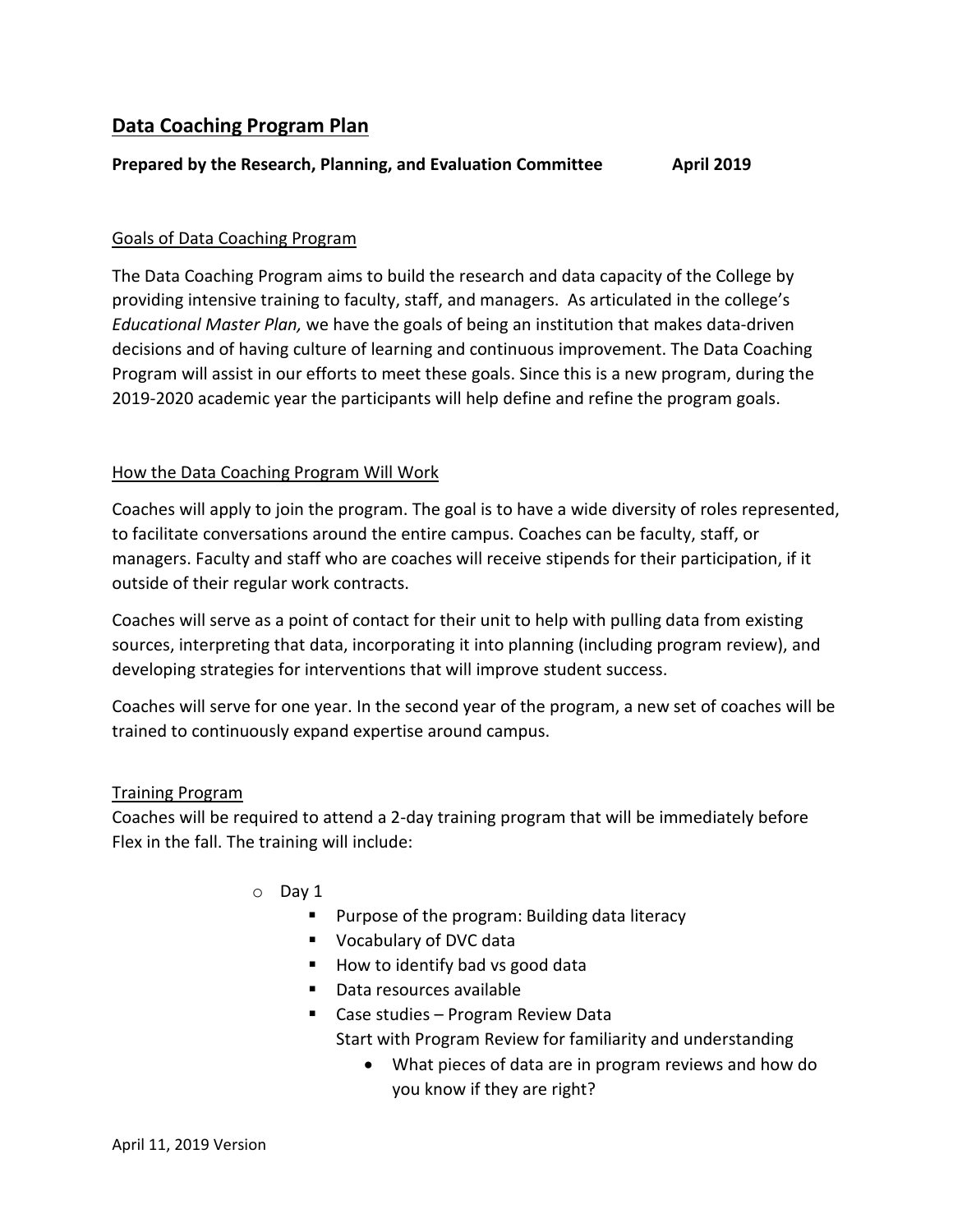- Looking a few different divisions, see if there are scenarios that justify the addition of faculty, addition of supplemental instruction, or the addition of a tutoring program. Review one program review as a group and discuss.
- Review program reviews from their home divisions, do a gap analysis and discuss.
- o Day 2
	- Existing data resources What are their purposes? Work through some case studies to illustrate each type of data set. Discuss how these other data sets can be used to improve planning.
		- SQL Include how to structure a query
		- CCC Data Dashboard (Student Success Metrics)
		- Tableau
		- Other Resources
	- **E** Connecting with your units and supporting their needs
		- Who are they?
		- What do they need beyond program review? (For example, people might need labor market data to complete a CE grant.)
		- How do you guide without doing the work?
		- How do you advertise and promote your services?

## Expectations of Coaches

- 1. Attend mandatory 2 day training.
- 2. Attend one additional mandatory, 2 hour training each semester.
- 3. Participate in monthly check-ins with Head Coach.
- 4. Stay updated about materials available on the Data Coaching Canvas Site.
- 5. Stay updated on the cycle of funding opportunities and associated research needs. Share information about these opportunities with others.
- 6. At the beginning of each semester, communicate to their Unit, Division or Departments the services they provide. Include the timeline for Program Review, grant opportunities and other time sensitive uses of data.
- 7. Be available to your constituents, as they need you.
- 8. Have at least four outreach meeints with your constituents per term.
- 9. Throughout the year, track your activities and contacts with your constituents. Share this with the Head Coach during your monthly check-ins.
- 10. Provide feedback and recommendations on improvements for the Data Coaching Program for future cohorts.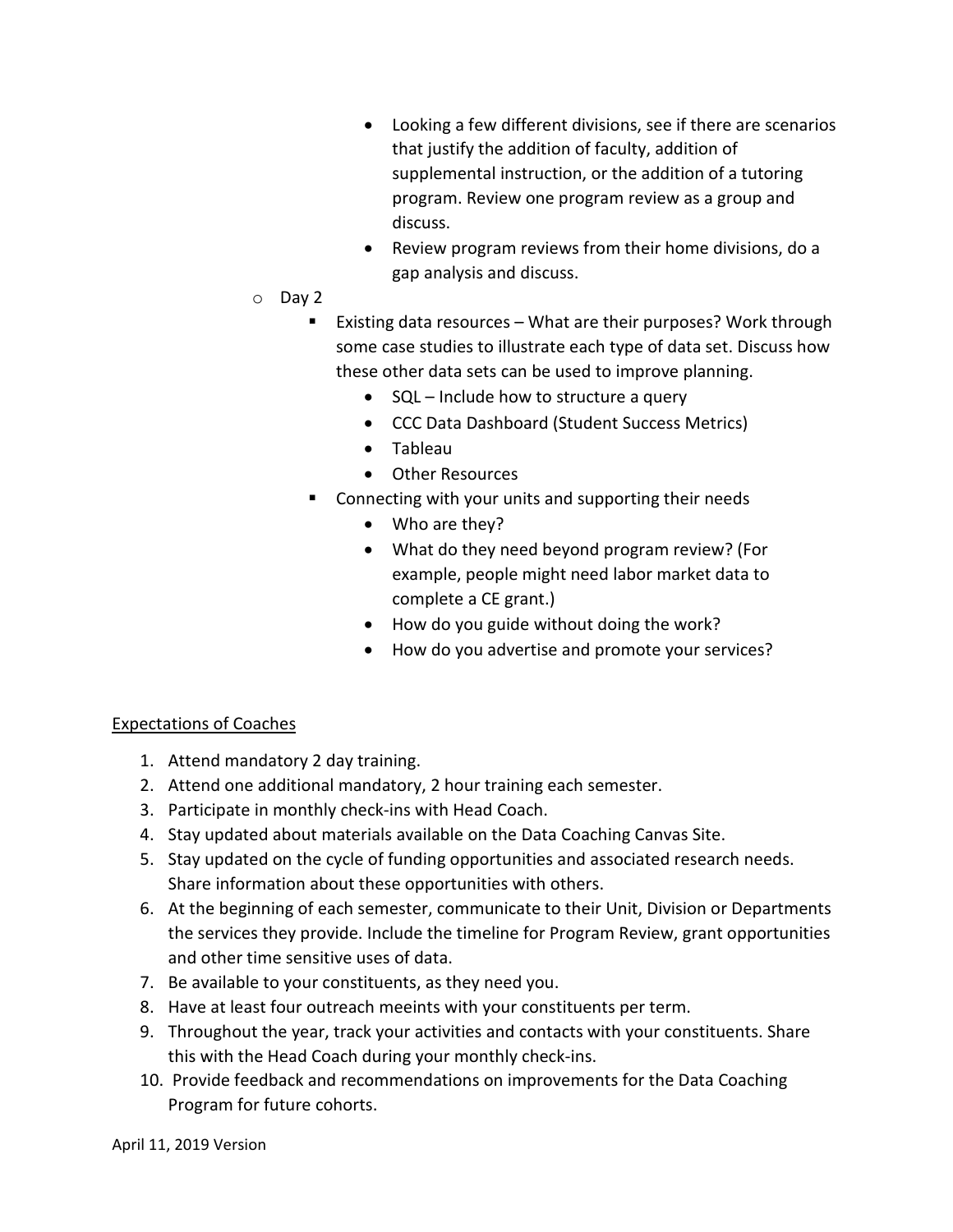# Schedule for Recruiting Coaches

- Where do we recruit? Academic Senate, Classified Senate, Deans and Chairs, Email
- How many do we need? 10-12
- Stipend/OAS of \$1,000 per coach

# **Timeline**

Announcement and Recruitment 5/1 - 5/25 Application Review 5/25-6/15 Initial Training 8/19-8/20

# Head Coaching Team – responsibilities

The Head Coaches will be the facilitators of the project. They will be paid a stipend of \$1,500.00 to complete the following tasks:

- Consistent communication created and stored on Canvas with timeline for release
- Create survey for end user
- Create survey for Coaches what worked, didn't work
- Create an ongoing list of contacts and projects
- Create a "ticketing" system for help.
- Distribute coaches to campus (who goes where)
- Use the information gathered to inform RPEC and update procedures
- Prepare and teach the trainings

# Tentative Year One Budget

| 12 Data Coaches Stipends |                       | \$12,000 |
|--------------------------|-----------------------|----------|
| 2 Head Coaches Stipends  |                       | \$3,000  |
| Food/Supplies            |                       | \$1,000  |
|                          | Year 1 total \$16,000 |          |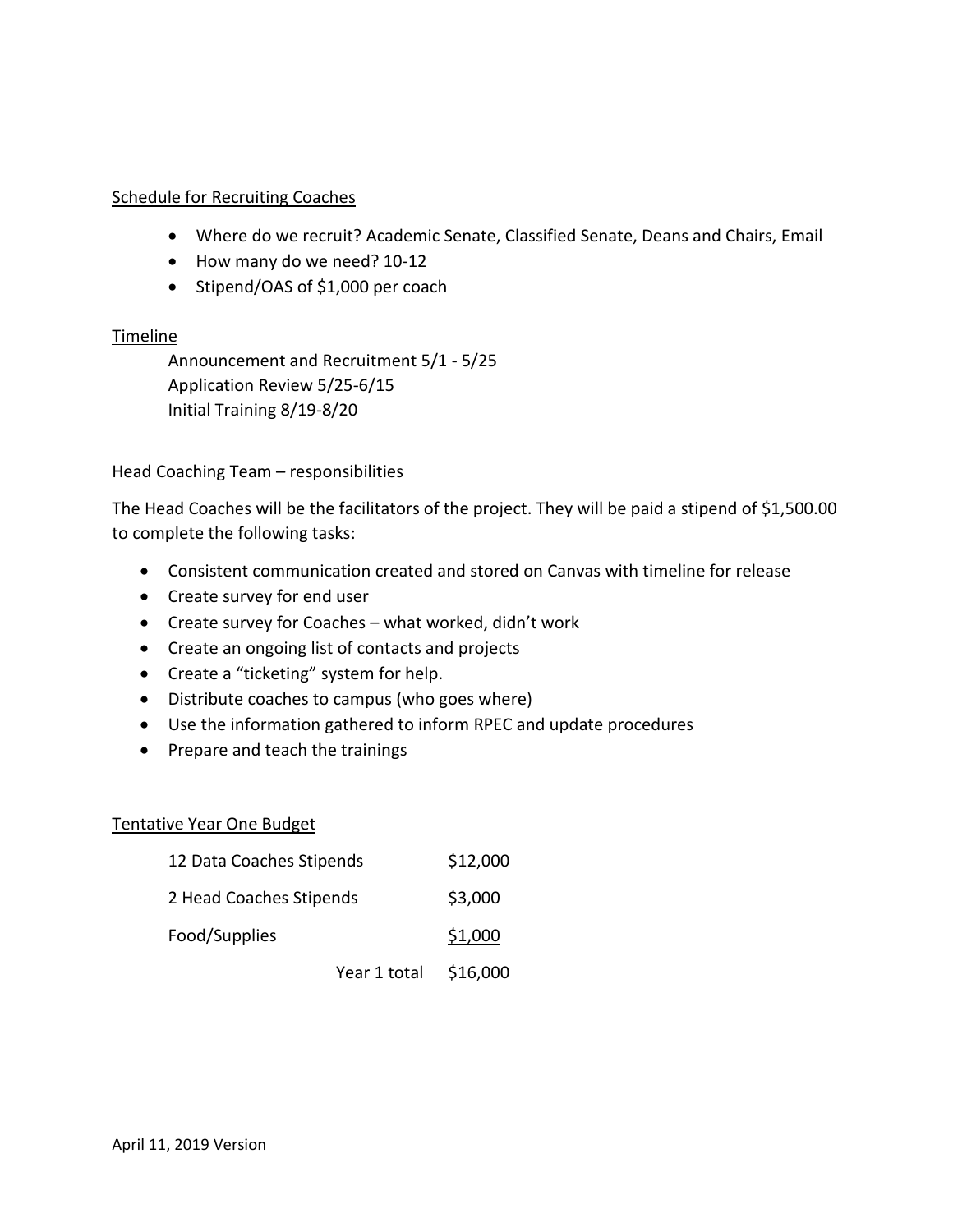# **DIABLO VALLEY COLLEGE COLLEGE COUNCIL GOVERNANCE STUDENT EQUITY AND SUCCESS COMMITTEE**

## **PURPOSE**

The Student Equity and Success Committee (SES) advances the vision and goals of the 2018-23 Educational Master Plan (EMP) and the newly adopted 2018 Institutional Learning Outcomes (ILOs). Moreover, the SES Committee integrates objectives and efforts of college plans that influence the conditions for equity and student success. Integrating plans helps to ensure goals are shared and that the activities of the college are regularly evaluated and focused on achieving those goals. It is for these reasons the SES Committee exists in conjunction with the college wide governance committees; Budget Committee, Research, Planning and Evaluation Committee, and Program Review Committee. The SES Committee work in collaboration with the Academic Senate on all academic and professional matters.

## **CHARGE AND FUNCTION**

The Student Equity and Success Committee monitors, evaluates and advances the institutional level progress on achieving the Educational Master Plan outcomes for equitable student success. The committee supports the college's efforts to improve equitable student success. It also makes recommendations on how to improve the student experience, college-wide and community outcomes, providing a holistic framework to understand and improve the conditions impacting student success.

- SES Committee facilitates institutional progress in reducing the equity gap by promoting inclusion, engagement and student success.
- SES Committee, aligns college initiatives that promote increasing student success.
- SES Committee facilitates institutional collaboration and alignment in the implementation of the DVC Guided Pathways Plan.
- SES Committee develops the DVC Student Equity Plan per California Title 5 (§ 54220) for the college.
- SES Committee facilitates department collaboration in the implementation Educational Code, Section 78222, Student Equity and Achievement Program at DVC.
- SES Committee develops in conjunction with the College Council, Program Review Committee and Research, Planning and Evaluation Committee, and Academic Senate, the goals and metrics of Student Equity and Achievement Program on student equity and success.
- SES Committee recommends to College Council the goals and metrics on student equity and success for the Student Equity and Achievement Program. (College Council makes the final recommendation on all college goals.)
- SES Committee, in partnership with the Budget Committee, provides budget oversight of Student Equity and Achievement Program funds.
- SES Committee reports to College Council the application process for college wide distribution of funds within approved categories and the ongoing distribution of those funds as approved in the Integrated Plan.
- SES Committee works collaboratively in conjunction with the Academic Senate on all academic and professional matters.